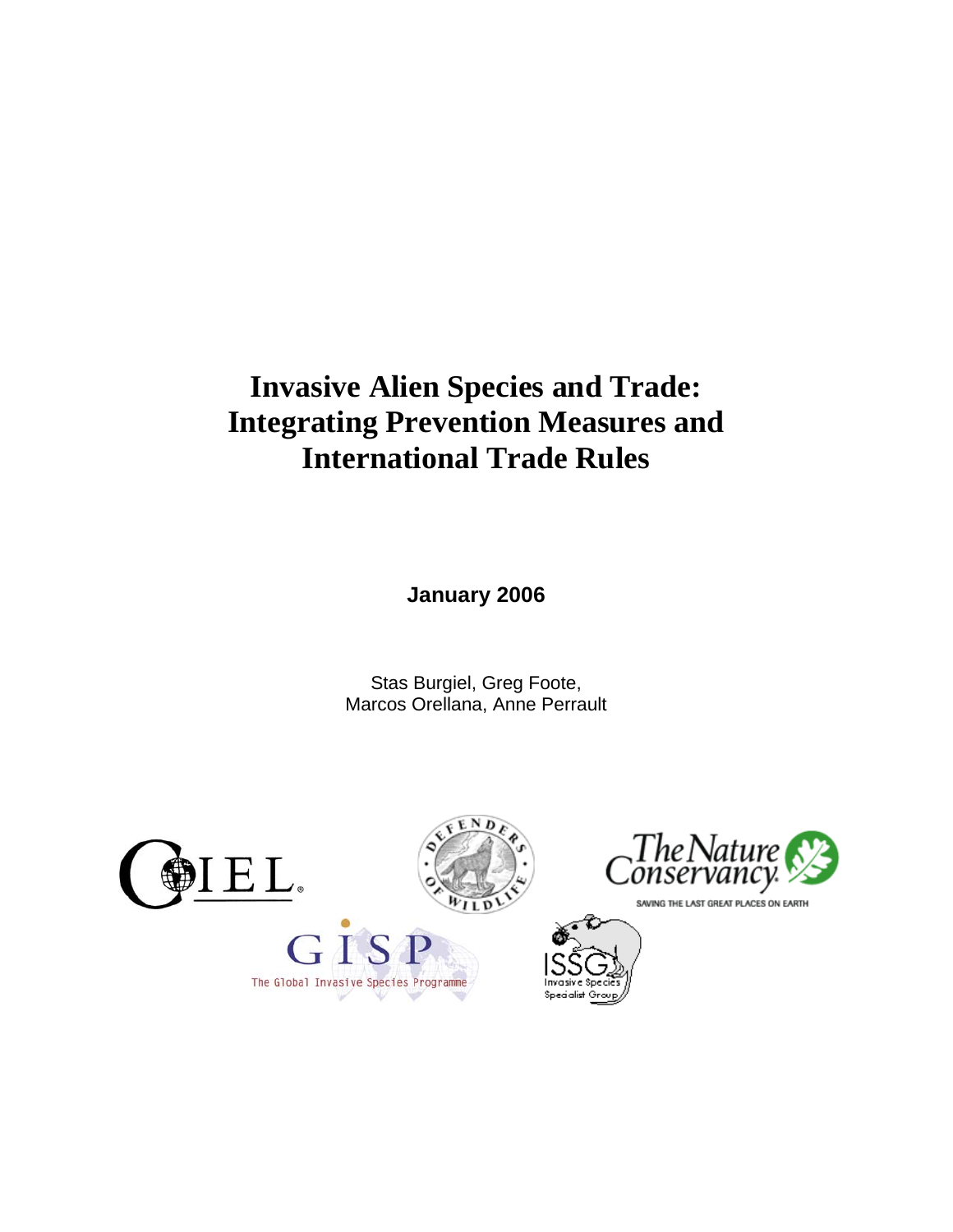This paper by the Center for International Environmental Law (CIEL) and Defenders of Wildlife has benefited from support and sponsorship by the Global Invasive Species Programme and the Nature Conservancy. We particularly appreciate substantive input provided by Maj de Poorter of IUCN's Invasive Species Specialist Group, as well as comments from and discussions with Phoebe Barnard, Joan Breach, Faith Campbell, Rosie Cooney, Piero Genovesi, Lynn Jackson, Peter Jenkins, Kathy MacKinnon, Jeff McNeely, and John Waugh.

We owe a deep debt of gratitude to Greg Foote, who was CIEL's lead author on this paper but was unable to complete this draft due to an injury. Special thanks are also extended to Deborah Scott for her assistance in researching, editing and re-drafting final versions of this paper. Ultimately, the views, interpretations and recommendations contained herein are solely attributable to the authors.

Electronic copies of this paper and other related information can be found at http://www.cleantrade.net.

For more information or further discussion on the topics addressed herein, please contact:

Defenders of Wildlife 1130  $17<sup>th</sup>$  Street NW Washington, DC 20036 USA Tel: +1-202-682-9400; Fax: +1-202-682-1331 Eml: invasives@defenders.org

Center for International Environmental Law 1367 Connecticut Avenue NW, Suite 300 Washington, DC 20036 USA Tel: +1-202-785-8700; Fax: +1-202-785-8701 Eml: aperrault@ciel.org; morellana@ciel.org

The Nature Conservancy Global Invasive Species Initiative 4245 North Fairfax Drive, Suite 100 Arlington, VA 22203 USA Tel: +1-703-841-5300; Fax: +1-703-841-7400 Eml: sburgiel@tnc.org or carnet\_williams@tnc.org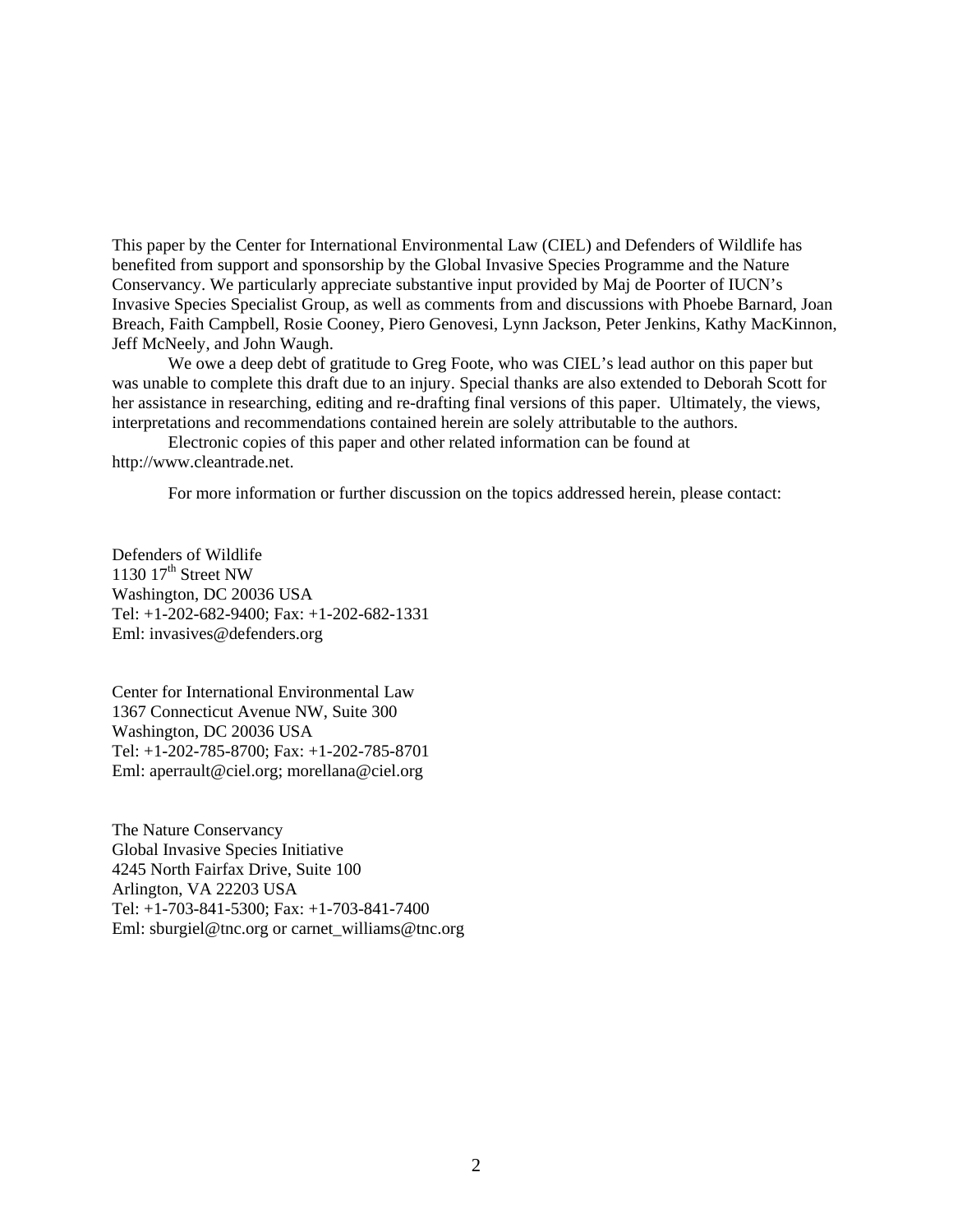## **Table of Contents**

| $\mathbf{I}$ .                                                                        |  |
|---------------------------------------------------------------------------------------|--|
| A.                                                                                    |  |
| <b>B.</b>                                                                             |  |
| $\Pi$ .                                                                               |  |
| Prevention Is Recognized in Multilateral Environmental Agreements and Customary<br>A. |  |
|                                                                                       |  |
| Categories of Effective Invasive Alien Species Prevention Measures  13<br>B.          |  |
| 1.                                                                                    |  |
| 2.                                                                                    |  |
| III.                                                                                  |  |
| A.                                                                                    |  |
| $1_{-}$                                                                               |  |
| 2.                                                                                    |  |
| 3.                                                                                    |  |
| 4.                                                                                    |  |
| <b>B.</b>                                                                             |  |
| 1.                                                                                    |  |
| Implementation of National Measures for Preventing Introductions  24<br>2.            |  |
| Capacity, Technical Assistance, and Special and Differential Treatment 38<br>3.       |  |
| $\mathcal{C}$ .                                                                       |  |
| IV.                                                                                   |  |
| Principles of Effective Invasive Alien Species Prevention Measures  42<br>А.          |  |
| <b>B.</b>                                                                             |  |
|                                                                                       |  |
| $\mathsf{A}$ .                                                                        |  |
| B.                                                                                    |  |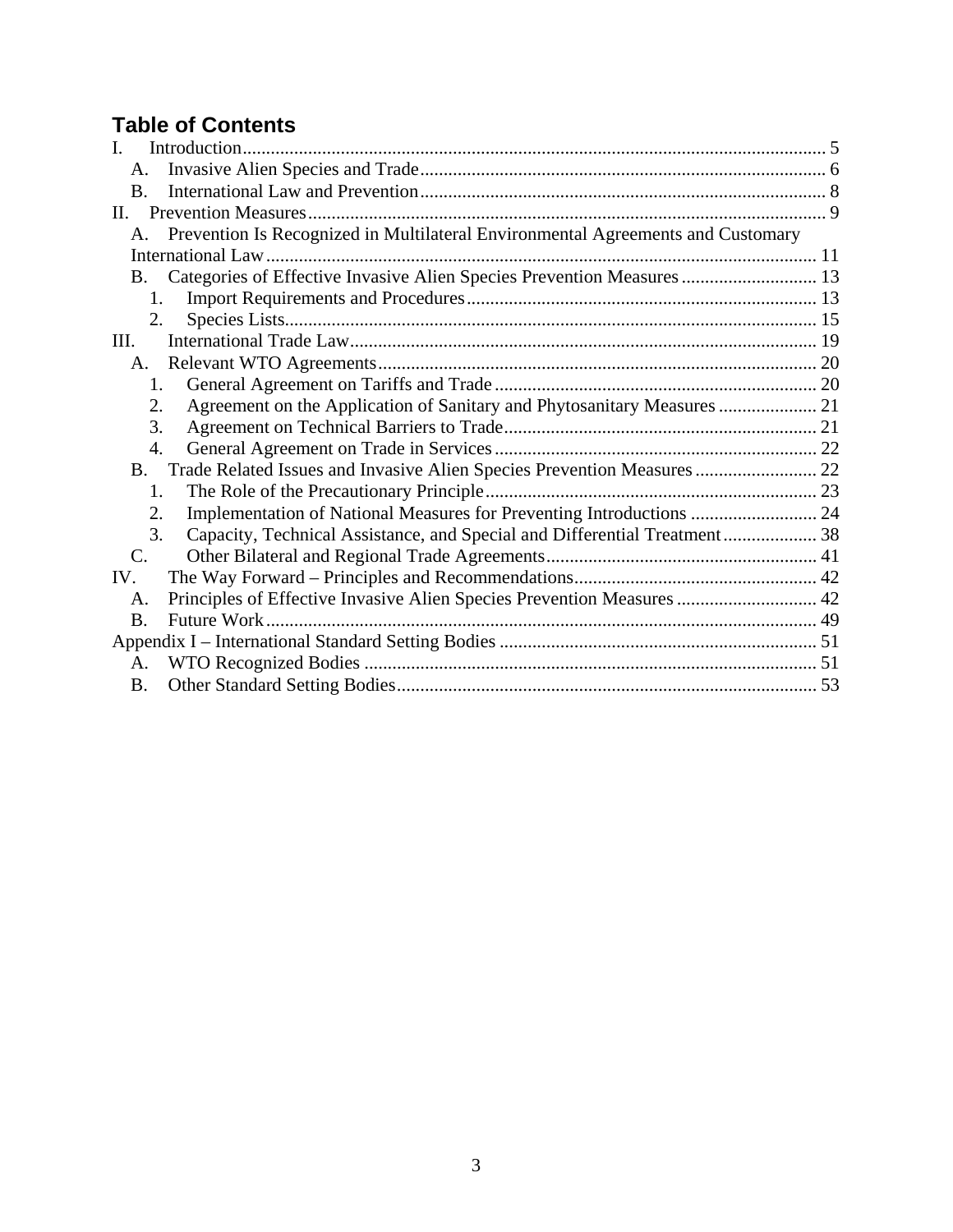## List of Acronyms

| <b>CBD</b>           | Convention on Biological Diversity                                         |
|----------------------|----------------------------------------------------------------------------|
| <b>CITES</b>         | Convention on International Trade in Endangered Species of Fauna and Flora |
| <b>CTE</b>           | Committee on Trade and Environment (under the WTO)                         |
| <b>FAO</b>           | U.N. Food and Agriculture Organization                                     |
| <b>GATS</b>          | General Agreement on Trade in Services                                     |
| <b>GATT</b>          | General Agreement on Tariffs and Trade                                     |
| <b>GMO</b>           | Genetically modified organism                                              |
| <b>IMO</b>           | <b>International Maritime Organization</b>                                 |
| <b>IPPC</b>          | <b>International Plant Protection Convention</b>                           |
| <b>LMO</b>           | Living modified organism                                                   |
| <b>NTB</b>           | Non-tariff barrier                                                         |
| <b>OIE</b>           | Office International des Epizooties                                        |
| <b>POPs</b>          | Persistent organic pollutants                                              |
| <b>RTA</b>           | Regional Free Trade Agreement                                              |
| <b>SPS</b> Agreement | Agreement on the Application of Sanitary and Phytosanitary Measures        |
| <b>SWPM</b>          | Solid wood packaging material                                              |
| <b>UNCLOS</b>        | U.N. Convention on the Law of the Sea                                      |
|                      | TBT Agreement Agreement on Technical Barriers to Trade                     |
| <b>WTO</b>           | World Trade Organization                                                   |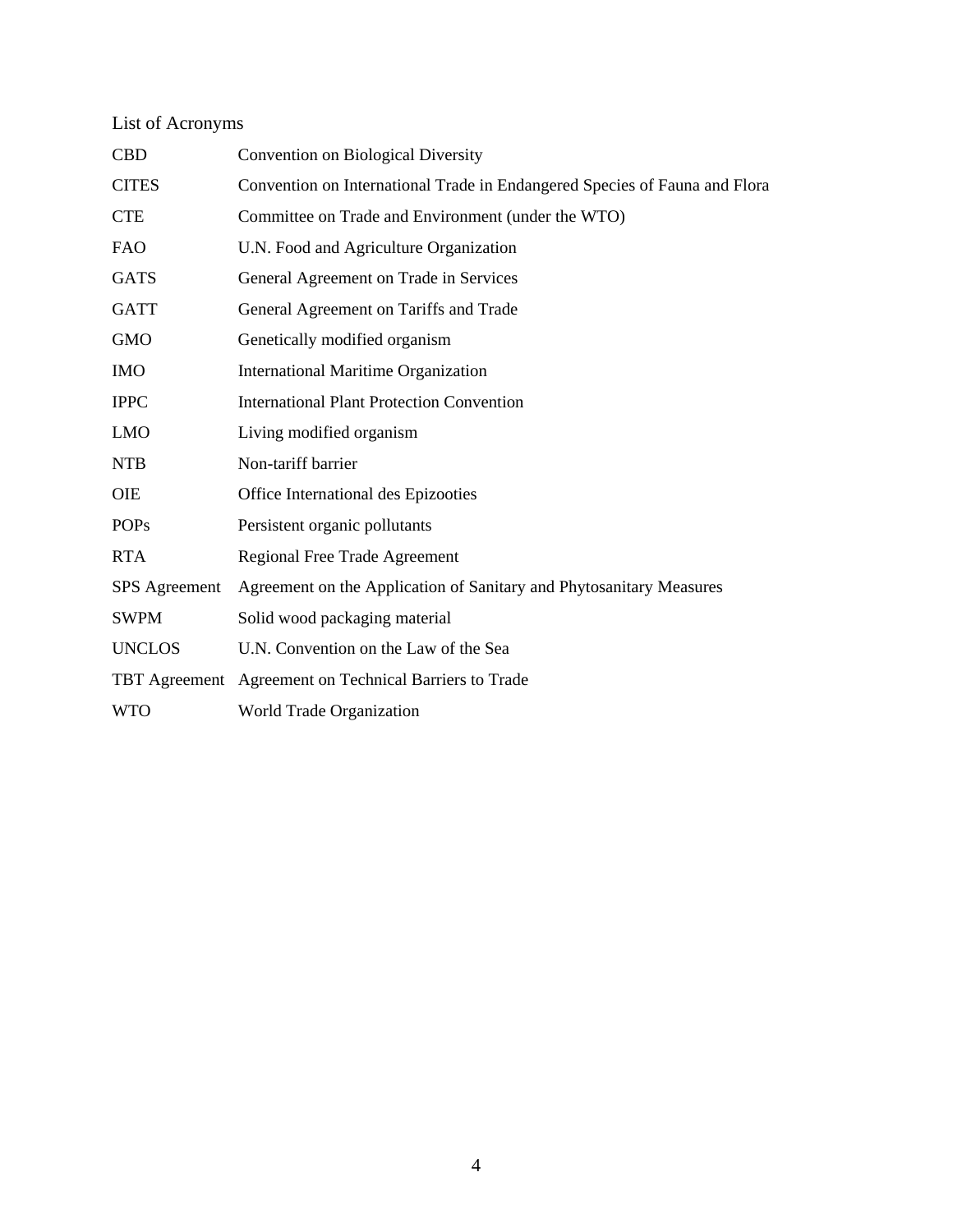## **I. Introduction**

 $\overline{a}$ 

The advent of humanity's movement across continents and more recently the globalization of trade and transport have intentionally and unintentionally spread species of all taxa throughout the world, often with devastating impacts on their new host environments. The introduction of the brown tree snake on Guam extirpated a range of native birds, lizards and bats. Yellow crazy ants have decimated red land crabs on Christmas Island with ripple effects on forest structure and habitat for endemic birds. In Lake Victoria, explosive growth of water hyacinth blocked waterways and led to the proliferation of parasites that attack the human liver, lungs and eyes. Meanwhile, deliberate introduction of nile perch as a food source annihilated local fish species. Ocean-going vessels are renowned for moving injurious aquatic species in their ballast, transporting over 10,000 species every day with a long list of harmful introductions including the zebra mussel in the U.S. Great Lakes, comb jellyfish in the Black Sea, the northern pacific seastar in Australia, and a cholera outbreak in Peru. Such examples do not even include threats to agriculture or the wide range of impacts on economic and social development. There have been notable successes in controlling the spread and mitigating the impacts of invasions in Lake Victoria, Australia, South Africa and elsewhere. Yet international trade continues to move species around the world, leaving countries increasingly vulnerable to new introductions.

Invasive alien species are plants, animals and pathogens introduced outside of their natural range and whose establishment and spread can adversely impact other species, habitats and ecosystems. These invasions pose one of the most significant, but least addressed, international threats to biodiversity, human health, livelihoods, local cultures and national economies. Most countries now face threats from non-native species and are struggling to prevent the influx of more invasive species as the global economy expands and the movement of goods, services and people continues to grow. Unfortunately, scientific knowledge and institutional mechanisms are currently insufficient to effectively predict, prevent or mitigate the impacts of invasive species – whether plant, animal, fish, insect or micro-organism – on native biodiversity and other human systems, such as agriculture and livestock.

Global trade has brought prosperity and benefits to societies around the world, much of which would be impossible without the exchange of goods, including food crops, fish and livestock products, raw materials, manufactured items, etc. The negotiation of multilateral and regional trade agreements, including the World Trade Agreements in 1994, reflect a consistent effort by countries to expand and facilitate international trade across national borders. However, the movement of goods through such trade has provided pathways for invasive alien species to spread and colonize new areas. The transfer of these species is often unintentional, but too many times they have been intentionally transported by the hand of humanity.<sup>1</sup>

These invasive alien species can have an exceedingly broad range of economic, environmental and social impacts. Ecologically, invasive alien species and habitat destruction

<sup>&</sup>lt;sup>1</sup> Unintentional introductions occur when a species "hitchhikes" to a new place, either aboard a vessel (e.g., aquatic organisms in ballast water or on ship hulls, seeds in muddied construction machinery, snakes in airplane landing gear); in natural materials (e.g., micro-organisms or insects on horticultural goods, bugs in raw wood and timber, seeds or insects in agricultural produce, diseases in animals); or with individuals (e.g., disease and viral infections, seeds and plants in boots and personal belongings). Deliberate introductions of invasive alien species generally are conducted with the best intentions, but unfortunately lead to dire consequences. These include species introduced for fodder and agricultural purposes, erosion control, fish and animal stocking, ornamental plants, exotic pets and even as predators to control other invasive alien species.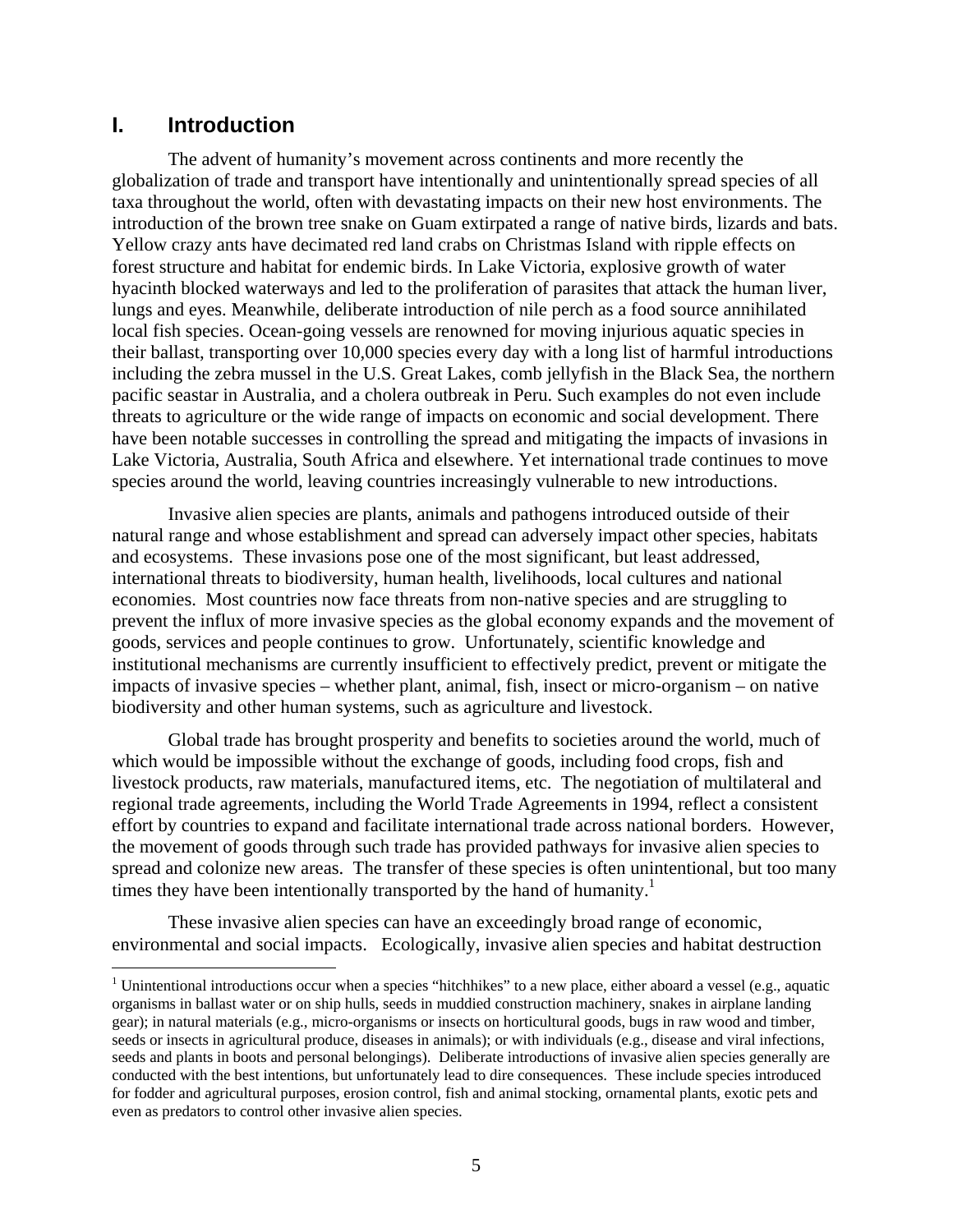are the top two threats to the survival of endangered species. Impacts on ecosystem processes such as pollination patterns, fire regimes and hydrological cycles can also have profound environmental and economic impacts. Other economic impacts include reducing crop yields and infecting livestock; fouling ship hulls, intake valves or transport routes; requiring removal through mechanical harvesting or harmful chemicals and pesticides; and adversely affecting local livelihoods. Socially, invasive alien species threaten human health through the spread of disease, compromise the aesthetic and spiritual values of natural wonders and sacred spaces, and jeopardize food security and native plants used for medicinal or hygienic purposes in many places throughout the world.

 Once introduced into a new ecosystem, invasive alien species can become widespread and have direct, adverse impacts on public goods. In their new host environment, invasive alien species essentially become a form of biological pollution. Unlike other forms of pollution, however, invasive alien species do not become less harmful over time but rather increase – often exponentially – in numbers, density, geographic range and most importantly adverse impacts. This lesson has been learned the hard way in several cases of highly destructive and costly invasive organisms such as the brown tree snake in Guam, water hyacinth throughout eastern and southern Africa and possum in New Zealand.

Even wealthy, developed countries such as the United States and members of the European Union have been largely unsuccessful in eradicating, containing or controlling invasive alien species once they have been introduced. The limited success that has occurred using postintroduction methods generally is restricted to invasive alien species that affect agriculture, forestry and transportation. Significantly less attention has been given to invasive alien species that pose broader environmental concerns, although failure to do so will eventually undermine any country's ability to maintain the ecological foundation that supports commercially valuable species. It is even less realistic to expect that developing countries with severe resource limitations can effectively address invasive alien species once they have been introduced or become established. For all of these reasons, adopting vigorous prevention measures to keep invasive alien species from being introduced in the first place plainly is the best way to decouple introductions from the increase in volume of trade.

#### **A. Invasive Alien Species and Trade**

 There is a clear and direct relationship between international trade and the spread of invasive alien species. Through trade, transport, travel and tourism – the "four  $T's$ " – invasive alien species are introduced through various channels or "pathways." A pathway can be broadly defined as the *means* (e.g. aircraft, vessel or train), *purpose or activity* (e.g. agriculture, forestry or horticulture), or *commodity* (e.g. timber) by which an alien species may be transported to a new location, either intentionally or unintentionally. The vast majority of pathways for introductions are trade related (see Table 1 below).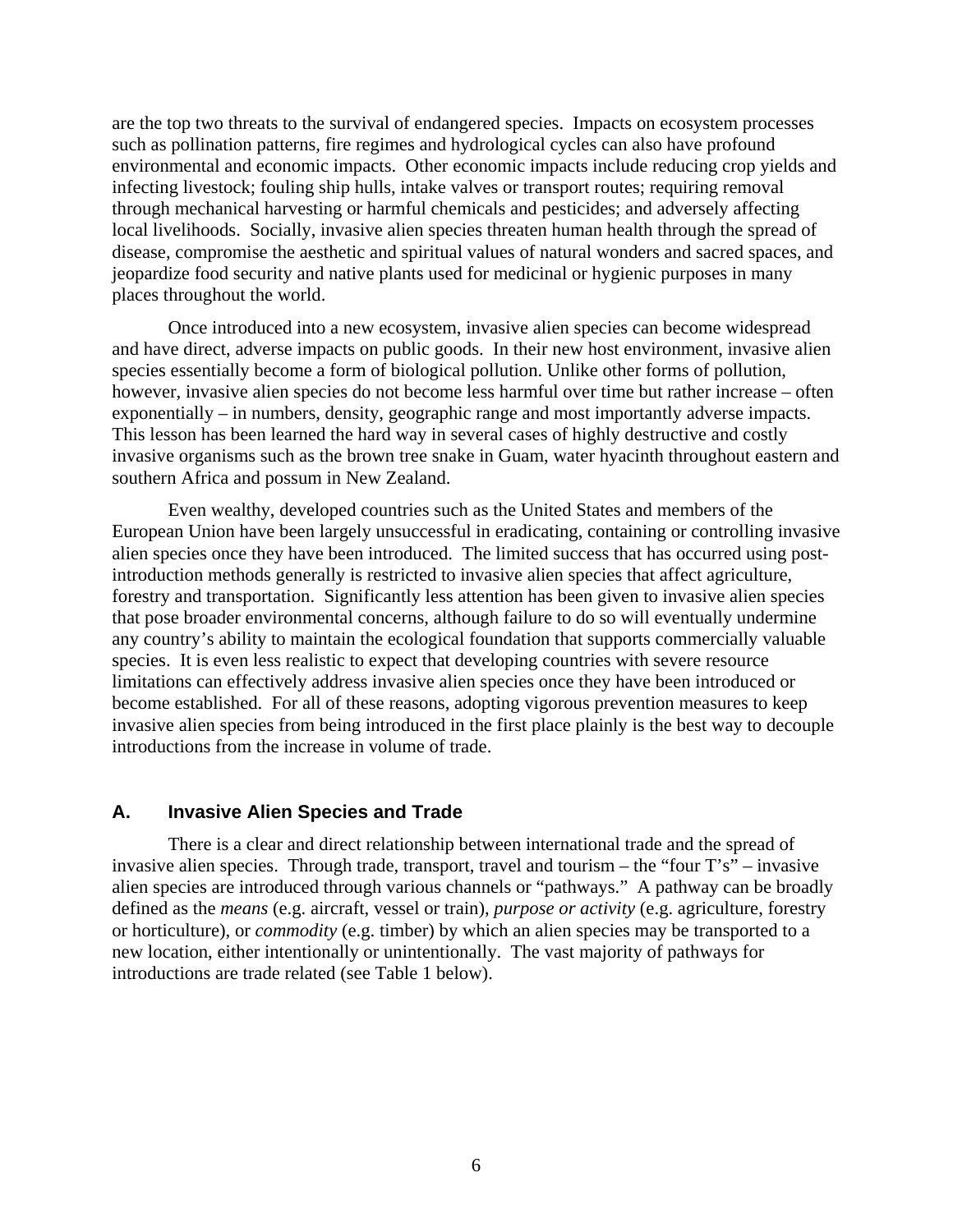|                                                                                                                                                                                                                                                                                                                                                                                                                                                                                      | <b>Intentional Introductions</b>                                                                                                                                                                                                                                                                                               | <b>Unintentional Introductions</b>                                                                                                                                                                                                                                                                                                                                                                                                                                                                                                               |
|--------------------------------------------------------------------------------------------------------------------------------------------------------------------------------------------------------------------------------------------------------------------------------------------------------------------------------------------------------------------------------------------------------------------------------------------------------------------------------------|--------------------------------------------------------------------------------------------------------------------------------------------------------------------------------------------------------------------------------------------------------------------------------------------------------------------------------|--------------------------------------------------------------------------------------------------------------------------------------------------------------------------------------------------------------------------------------------------------------------------------------------------------------------------------------------------------------------------------------------------------------------------------------------------------------------------------------------------------------------------------------------------|
| <b>Direct Introductions</b><br>into the Environment<br>Agriculture<br>٠<br>Forestry<br>٠<br>Soil improvement<br>٠<br>Horticulture<br>$\blacksquare$<br>(ornamentals,<br>nursery stock,<br>bulbs, house plant)<br>Conservation<br>٠<br>Fishery releases<br>٠<br>Hunting and fishing<br>٠<br>Release of<br>٠<br>mammals on islands<br>as food sources<br><b>Biological control</b><br>п<br>International<br>$\blacksquare$<br>development<br>assistance<br>Smuggling<br>$\blacksquare$ | <b>Introductions into</b><br><b>Captivity/Containment</b><br>Escapes from botanical<br>$\blacksquare$<br>and private gardens<br>Zoos<br>٠<br>Animal husbandry,<br>٠<br>livestock<br>Beekeeping<br>Aquaculture<br>٠<br>Pet trade<br>٠<br>Aquarium and<br>п<br>horticultural pond trade<br>Research facilities<br>$\blacksquare$ | Vessels, vehicles (land, water, air)<br>٠<br><b>Ballast water</b><br>٠<br>Hull fouling<br>٠<br>Sea cargo<br>٠<br>Sea containers<br>٠<br>Personal baggage/equipment<br>٠<br>Agricultural produce<br>٠<br>Seed contaminants<br>٠<br>Soil, gravel, sand, etc.<br>٠<br>Timber<br>٠<br>Packaging material<br>٠<br>Dirty equipment, machinery, vehicles<br>$\blacksquare$<br>(military, construction)<br>International mail<br>п<br>Solid waste<br>٠<br>Aquaculture (hitchhiker parasites,<br>٠<br>diseases)<br>Cut flowers<br>٠<br>Nursery trade<br>٠ |

## **Table 1 – Examples of Pathways of Invasive Alien Species Introductions<sup>2</sup>**

Absent protective measures, the rate of introductions of invasive alien species likely correlates with the volume of trade. Thus, increased movement of goods through growing global trade has resulted in more introductions of invasive alien species.<sup>3</sup> In 2004, global trade in merchandise increased by 21% to US\$8.9 trillion, and trade in commercial services expanded by 16% to US\$2.1 trillion, with growth rates generally higher in the developing world.<sup>4</sup> This increase in trade affects the dynamics of invasive alien species' movements in several ways:

• increasing volumes of goods lead to more chances for introduction;

<u>.</u>

<sup>&</sup>lt;sup>2</sup> This table is adapted from Global Invasive Species Programme: INVASIVE ALIEN SPECIES: A TOOLKIT OF BEST PROVENTION AND MANAGEMENT MEASURES (R. Wittenberg & M.J.W. Cock eds. 2001)[hereinafter INVASIVE ALIEN SPECIES: A TOOLKIT].

<sup>&</sup>lt;sup>3</sup> G.M. Ruiz & J.T. Carlton, *Invasion Vectors: A Conceptual Framework for Management, in* INVASIVE SPECIES: VECTORS AND MANAGEMENT STRATEGIES 461 (G.M. Ruiz & J.T. Carlton, eds. 2003); P. Jenkins, *Free Trade and Exotic Species Introductions*, 10 CONSERVATION BIOLOGY 1 (February 1996). 4

World Trade Organization, *World Trade Report 2005: Exploring the Links between Trade, Standards and the*  WTO (2005) at 1-12; and World Trade Organization, *Stronger Than Expected Growth Spurs Modest Trade Recovery* (April 5, 2004), *available at* http://www.wto.org/english/news\_e/pres04\_e/pr373\_e.htm (compared to 16% and 12% expansion respectively in 2003).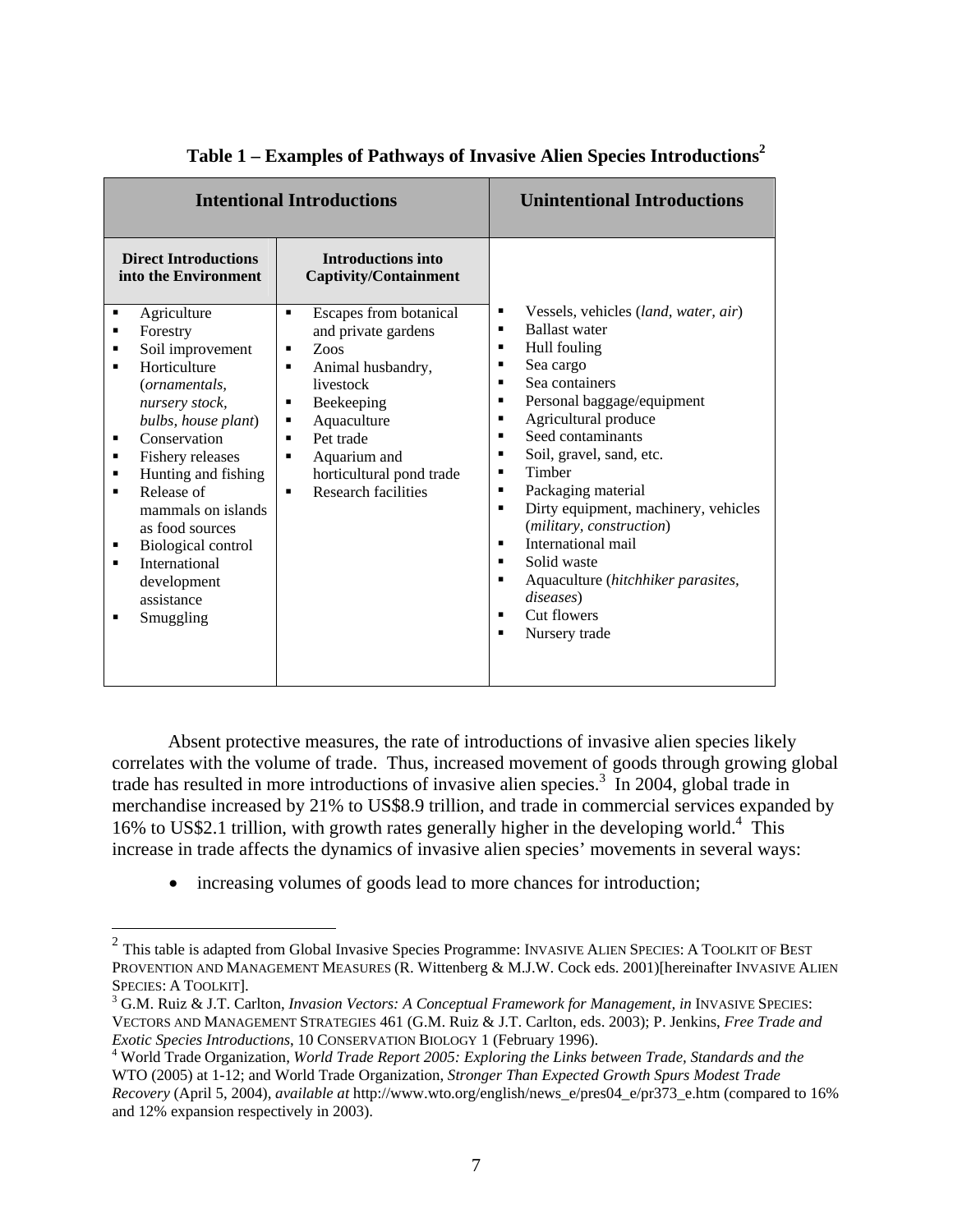- more introductions lead to a greater probability that an invasive alien species will become established;
- an increasing variety of goods and means of transport increases both the potential array of species that may be moved and their pathways for transfer;
- more frequent delivery of goods from and to a wider range of countries and habitats increases the rate and variety of potential introductions; and
- faster modes of transport may improve an organism's chance of survival while in transit.<sup>5</sup>

New trade relationships in the form of bilateral and regional trade agreements, as well as growth in the WTO's membership, are clear indicators that global trade has increased and spread in the number of links and the volume of traffic. Governments and business interests push for increased liberalization as they seek to expand trade to more markets at ever faster rates. These factors have compounded the logistical and political problems faced by national regulatory regimes and their systems for border inspections, quarantine procedures and import approvals.

Trade agreements also establish the basic framework regulating invasive alien species while minimizing consequent economic and trade impacts. $<sup>6</sup>$  Such basic framework allows</sup> countries to protect human health, agriculture and the environment by way of, *inter alia*, quarantine, customs and safety measures that are considered legitimate. Also, trade agreements commonly proscribe arbitrary or unjustifiable discriminatory practices (i.e., disguised trade barriers). The present paper supports the notion of safe, clean and fair trade. In this sense, importers and exporters, including governmental and business actors, need to recognize and avoid the movement of invasive alien species. Proactive measures to prevent introductions in the long run will likely reduce the range of costs faced by governments and societies to address established invasive alien species. This may also reduce liability or more restrictive regulation on businesses and related pathways for trade in goods.

#### **B. International Law and Prevention**

 $\overline{a}$ 

Preventing the introduction of invasive alien species is generally recognized as the most effective way to mitigate the threat of invasives, as subsequent attempts to eradicate or control them are increasingly less successful and more expensive.<sup>7</sup> To be effective, efforts to combat unintentional introductions must focus on pathways for invasion, while prevention of intentional introductions can be keyed primarily to species. Prevention measures must also be adopted and implemented in an efficient manner, without undue expenditure of time or money either in designing and justifying those measures or in carrying them out. Finally, prevention efforts also must be coordinated at the regional

<sup>&</sup>lt;sup>5</sup> Ruiz & Carlton, *supra* note 3, at  $461-462$  (internal citations omitted).

<sup>&</sup>lt;sup>6</sup> Regional and bilateral trade agreements, such as the North American Free Trade Agreement, Mercosur (the Southern Common Market), and U.S. agreements with countries like Singapore, Chile and Australia generally build on WTO commitments, particularly in the area of SPS issues. 7

 $\frac{7}{1}$  See, for example, the following materials published through the Global Invasive Species Programme: INVASIVE ALIEN SPECIES: A TOOLKIT, *id*; A GLOBAL STRATEGY ON INVASIVE ALIEN SPECIES (J.A. McNeely, et al., eds. 2001).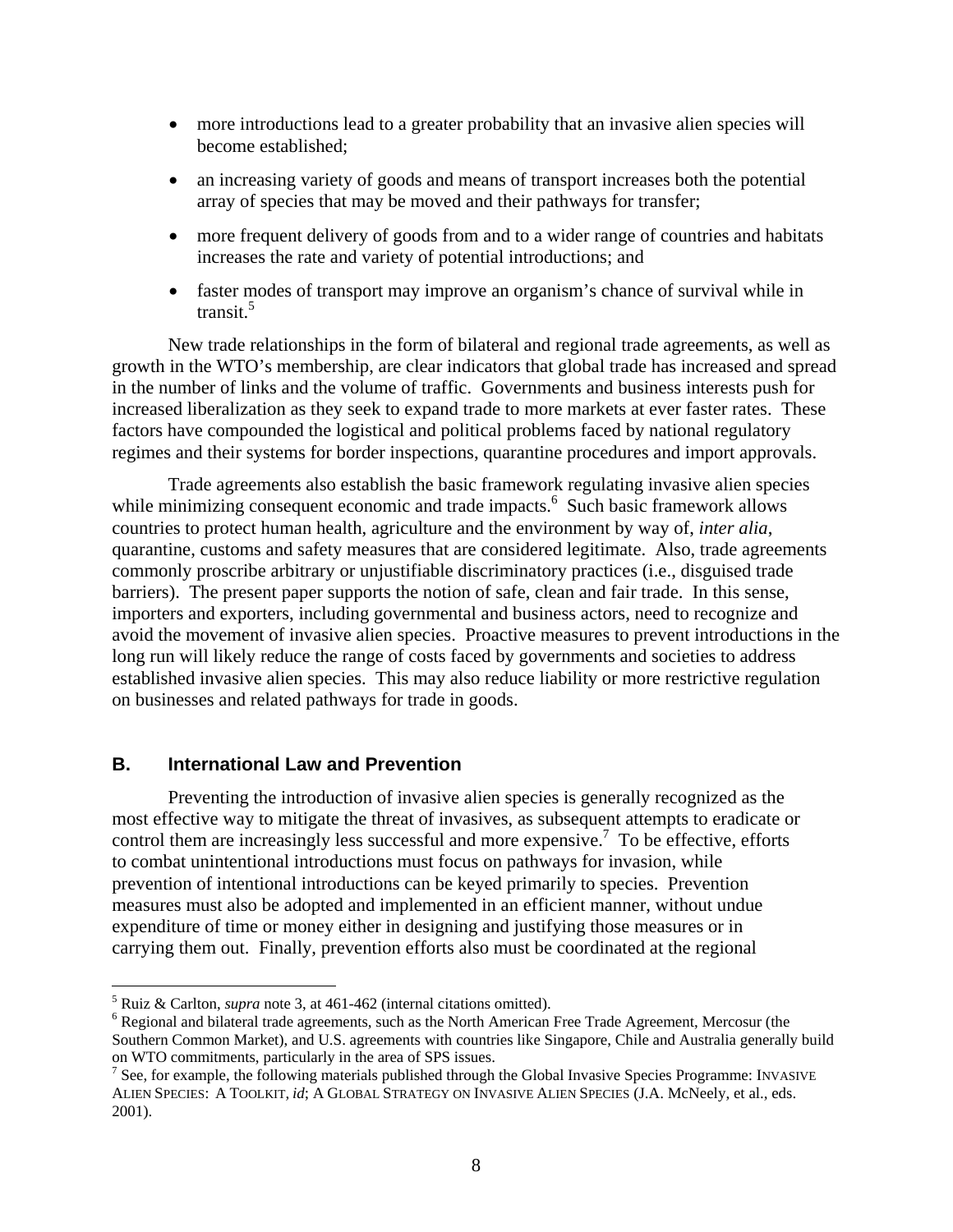and/or international level, since, depending on the circumstances, the problem of invasive alien species is quintessentially a regional or international problem.

Thus, invasive alien species prevention efforts are like a chain whose strength is determined by its weakest link. No matter how strong some national and regional links in that chain may be, the effectiveness of prevention efforts by one country will be compromised if efforts in nearby countries are inadequate.<sup>8</sup> For example, weak domestic regulations in a few Caribbean countries may have led to the introduction of swine fever, which has subsequently spread to nearby countries that had import restrictions in place.<sup>9</sup>

Fortunately, there is a growing recognition among policy-makers, the public and the business community that the invasive alien species problem needs to be addressed. At the international level, control and prevention of invasive alien species depends upon a complex intersection of environmental, trade and transportation agreements. To date, these differing areas of law have not been well coordinated and generally have developed piecemeal. Additionally, there have been concerns that differing requirements could lead to conflicts, most particularly between trade and environmental agreements.

While discussions on these issues continue, this paper firmly argues that there is significant latitude for countries to take strong measures that are WTO consistent to prevent introductions. In the long term, effective and transparent national measures can actually be supportive of economic development by ensuring that traded goods and services are safe and by establishing reliable and predictable regulatory systems. Such experience will also hopefully turn the major focus of attention away from issues of WTO consistency and potential disputes and towards more proactive national and multilateral efforts to minimize introductions of invasive alien species.

The international community needs to clarify and strengthen the approaches countries can take to best prevent introductions of invasive alien species and thereby to protect public goods without unfairly raising barriers to trade. This paper intends to contribute to that goal by closely examining the framework of international trade law and related multilateral environmental agreements and exploring how countries can structure legitimate and effective systems to prevent the introduction of invasive alien species. It starts with a brief overview of prevention measures and proceeds to an in depth discussion of WTO legal obligations related to invasive alien species. It concludes with a set of general principles and suggestions for future work. Additionally, an appendix reviews international standard setting organizations.

## **II. Prevention Measures**

 $\overline{a}$ 

Although on the surface regulating goods and pathways to prevent the introduction of invasive alien species may appear to restrict trade and thus cause adverse economic effects, such costs must be compared to the potential damage that invasive alien species can do to ecological

<sup>8</sup> These reasons are summarized in A.M. Perrault & W.C. Muffett, *Turning off the Tap: A Strategy to Address International Aspects of Invasive Alien Species*, 11 RECIEL 211-214 (2002).

<sup>&</sup>lt;sup>9</sup> One result of swine fever's spread throughout the Caribbean was the exclusion of these countries' pork products from the U.S. market.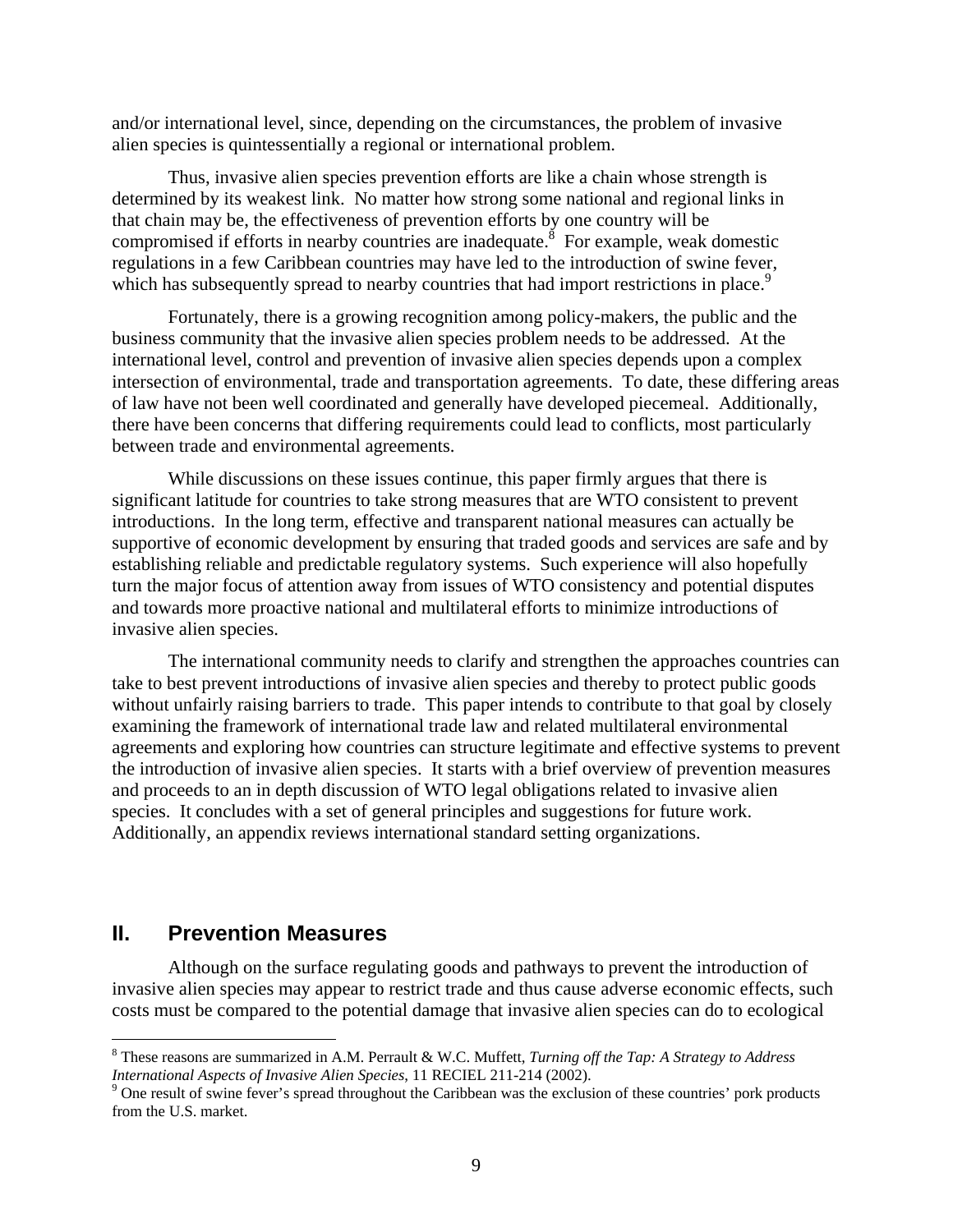systems and economies. Calculating the cost of invasive alien species involves significant uncertainties as to whether an introduction might occur in a particular case, what damage introduction and establishment of an invasive alien species might cause, and the costs incurred by taking prevention measures. Despite these difficulties, there is no doubt that the costs of invasive alien species are real and increasing, and are attributable to growth in international trade. There is also no doubt that preventing introductions of invasive alien species is the first and most cost-effective option, from the point of view of environmental costs as well as monetary costs.<sup>10</sup> In this regard, precaution, particularly in areas of uncertainty, is a key component to developing effective systems at all levels to prevent introduction of invasive alien species.

At the global level, multilateral environmental agreements and customary international law provide a solid basis for adopting rigorous prevention measures. The duty to take appropriate measures to prevent transboundary environmental harm has been affirmed by several international tribunals and is now part of the corpus of international environmental law. Even in the face of scientific uncertainty, the precautionary principle lends support to measures designed to prevent ecological damage. In parallel, multilateral environmental agreements such as the Convention on Biological Diversity and the UN Convention on the Law of the Sea, also require State parties to adopt effective measures to prevent invasive alien species.

The obligations in multilateral environmental agreements and customary law coexist, however, with the international trade regime, which seeks to facilitate trade in goods and services. The Agreement on the Application of Sanitary and Phytosanitary Measures (SPS Agreement) is the WTO agreement that most directly relates to prevention efforts, although other WTO agreements, including the General Agreement on Tariffs and Trade (GATT), the Agreement on Technical Barriers to Trade (TBT Agreement), and the General Agreement on Trade in Services (GATS) also affect these efforts. The SPS Agreement establishes the basic framework and requirements for how countries can regulate imports of products that may contain alien species harmful to public health, animals or plant life. In this regard, the agreement contains numerous specific and detailed provisions that *could* be interpreted as limiting prevention efforts. Indeed, several decisions of the WTO Appellate Body have ruled that implementation of particular measures addressing invasive alien species have been inconsistent with the SPS Agreement (to be discussed in Section III).

A pessimistic view of WTO SPS decisions might be that effective prevention measures cannot be adopted consistent with the SPS Agreement. We do not share that view. Instead, we believe that the SPS Agreement and relevant WTO precedents can and should be interpreted as consistent with effective prevention measures. In fact, a central purpose of the SPS Agreement is to provide protection to plant and animal health from the risk of pests and diseases. For these and other reasons, it is appropriate to resolve uncertainties regarding the risks posed by invasive alien species in favor of adopting strong prevention measures. As explained below, we believe that doing so is consistent with the international trade regime.

<sup>10</sup> *See* INVASIVE ALIEN SPECIES: A TOOLKIT, *supra* note 7.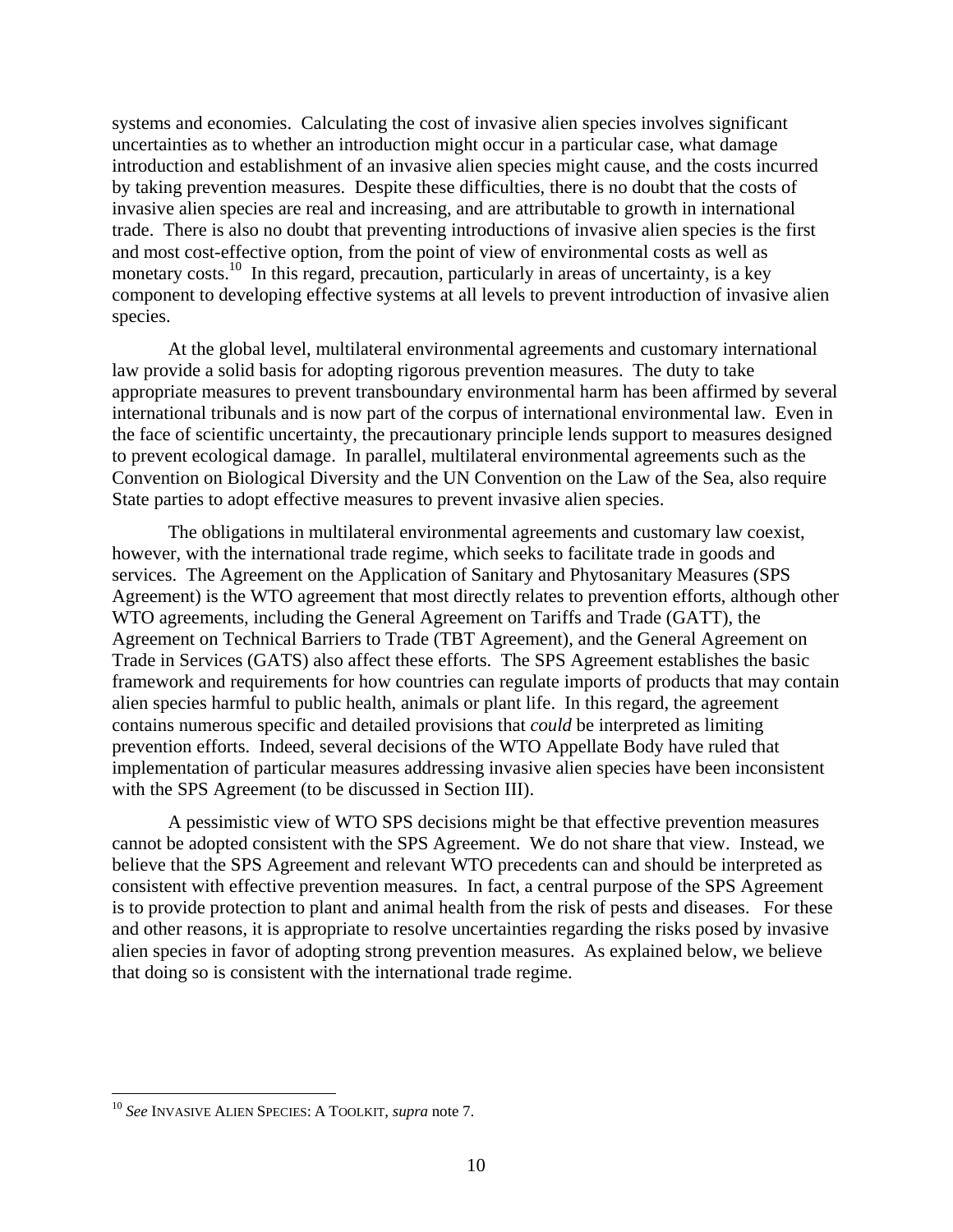## **A. Prevention Is Recognized in Multilateral Environmental Agreements and Customary International Law**

The world community understands that measures to prevent introductions are more effective and cost-efficient than any other approach. This consensus is reflected in multilateral environmental agreements and decisions within these bodies. For example,

- the Convention on Biological Diversity (CBD) calls upon its Parties to prevent the introduction of, control or eradicate those alien species that threaten ecosystems, habitats or species, and these Parties have developed guiding principles for national action; $11$
- the Cartagena Protocol on Biosafety, negotiated under the CBD's auspices, addresses the international movement of living modified organisms with the aim of minimizing the chance that such organisms might present an invasive threat to the environment: $^{12}$
- the Ramsar Convention on Wetlands of International Importance calls upon its Parties to address the issue of invasive alien species and wetlands in a holistic manner, including recognition of the impacts of terrestrial species on water tables and hydrological flows; $^{13}$
- The Parties to the Convention on International Trade in Endangered Species of Wild Fauna and Flora (CITES), which primarily addresses trade in endangered species, have specifically called for consultations among Parties' CITES management authorities on how to prevent or better regulate the transfer of endangered species that may be invasive;  $14$

<sup>&</sup>lt;sup>11</sup> The Convention on Biological Diversity, June 5, 1992, art. 8(h), *available at* 

http://www.biodiv.org/convention/articles.asp. See also Convention on Biological Diversity, *Interim Guiding Principles for the Prevention, Introduction and Mitigation of Impacts of Alien Species,* 5<sup>th</sup> Conference of the Parties, Decision V/8, Annex 1 (2000), *available at* http://www.biodiv.org/decisions/default.aspx?m=COP-05&id=7150&lg=0. Guiding Principle 2 says: "Prevention is generally far more cost effective and environmentally desirable than measures taken following introduction of an alien invasive species. Priority should be given to prevention of entry of alien invasive species…."

<sup>12</sup> *See* Convention on Biological Diversity, *Programmes: Invasive Alien Species, at* 

http://www.biodiv.org/programmes/cross-cutting/alien/ (last visited Nov. 11, 2004). This paper generally considers that GMOs have the potential to be invasive alien species, and therefore should be subject to similar requirements for testing, risk assessment and risk management.<br><sup>13</sup> Convention on Wetlands of International Importance especially as Waterfowl Habitat, Feb. 2, 1971, as amended

in 1982 and 1987, *available at* http://www.ramsar.org/key\_conv\_e.htm. Resolution VII/14 (Invasive Species and Wetlands) also highlights the need for prevention measures as it acknowledges that eradication usually is impracticable. *See* The Ramsar Convention on Wetlands, *Invasive Species and Wetlands,* 8th Conference of the Parties, Resolution VIII.18 (2002), *available at* http://www.ramsar.org/key\_res\_viii\_18\_e.htm. 14 The Convention on International Trade in Endangered Species of Wild Fauna and Flora, Mar. 3, 1973, *available* 

*at* http://www.cites.org/eng/disc/text.shtml *See* The Convention on International Trade in Endangered Species of Wild Fauna and Flora, *Trade in Alien Species*, 20<sup>th</sup> Meeting of the Animals Committee, Decision 10.76 (2004), *available at* http://www.cites.org/eng/com/AC/20/E20-20.pdf.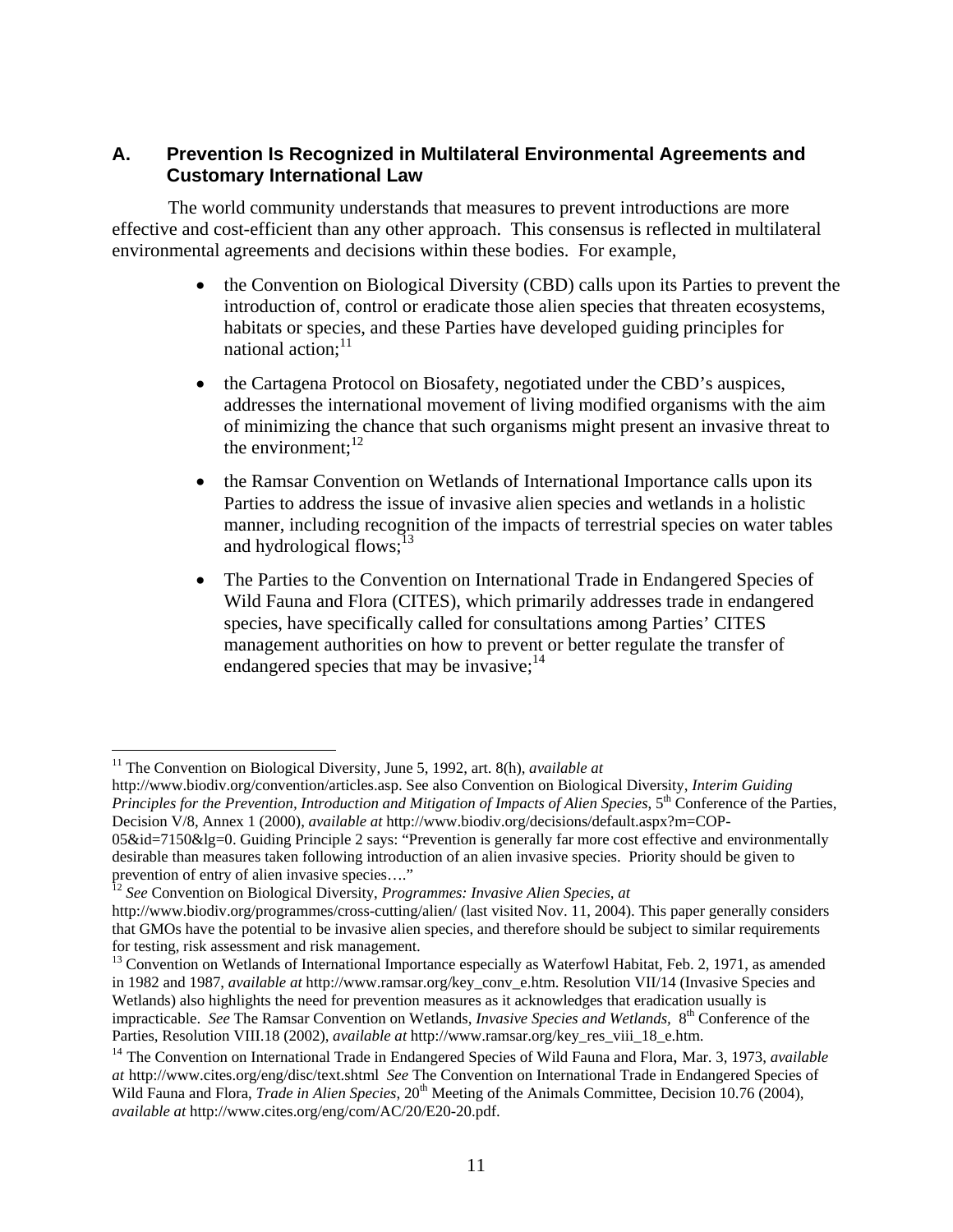- the Convention on Migratory Species of Wild Animals, requires range states to control the introduction of invasive alien species or to eliminate them if they present a threat to endangered migratory species.<sup>15</sup>
- the U.N. Food and Agricultural Organization (FAO) is responsible for codes of conduct on responsible fisheries and import and release of biological control agents, both of which relate to the introduction of non-native species; and  $16$
- the U.N. Convention on the Law of the Sea (UNCLOS) requires Parties to take measures to prevent, reduce and control the intentional and unintentional introduction of species into the marine environment that may cause significant and harmful change. $17$

A range of specialized organizations and transport agreements also include language relevant to aspects of preventing invasive alien species introductions. For example, the International Plant Protection Convention (IPPC) and the Office International des Epizooties (OIE) are recognized by the WTO as having expertise to develop international standards to regulate the movement of plant pests and animal diseases, respectively (see Appendix I). In the area of transport, the International Maritime Organization recently adopted the International Convention for the Control and Management of Ships' Ballast Water and Sediments and could serve as a forum to address hull fouling. Finally, the International Civil Aviation Organization has recognized that airplane travel can serve as a pathway for the movement of invasive alien species and has called for further work and collaboration on the topic.

Additionally, exporting countries, under long-established principles of customary international law, have a general responsibility to ensure that activities within their jurisdiction or control do not cause damage to the environment of other States or to areas beyond the limits of national jurisdiction.<sup>18</sup> Pursuant to their international obligations to act to prevent introductions of invasive alien species,19 countries have explored a range of prevention measures, examined next.

<sup>15</sup> The Convention on the Conservation of Migratory Species of Wild Animals, June 23, 1979, art. III, *available at*  http://www.cms.int/documents/convtxt/cms\_convtxt.htm

<sup>16</sup> Food and Agriculture Organization of the United Nations, *The FAO Code of Conduct for Responsible Fisheries* (1995*), available at* 

http://www.fao.org/documents/show\_cdr.asp?url\_file=/DOCREP/005/v9878e/v9878e00.htm;

Food and Agriculture Organization of the United Nations, *Code of Conduct for the Import and Release of Exotic Biological Control Agents* (1995), *available at*

http://www.fao.org/documents/show\_cdr.asp?url\_file=/docrep/x5585E/x5585e0i.htm.

<sup>&</sup>lt;sup>17</sup> The United Nations Convention on the Law of the Sea, Dec. 10, 1982, *available at* 

http://www.un.org/Depts/los/convention\_agreements/texts/unclos/closindx.htm.

<sup>18</sup> *See, e.g.,*Trail Smelter (U.S. v. Canada), 3 R.I.A.A. 1905 (1941); Corfu Channel (U.K. v. Albania), 1949 I.C.J. 4 (Judgment of Apr. 9); Advisory Opinion on the Legality of the Threat or Use of Nuclear Weapons, 1996 I.C.J. 226 (July 8).

<sup>&</sup>lt;sup>19</sup> It seems prudent for States to cite these obligations in addition to their own national priorities when detailing the legal basis and purpose of prevention measures.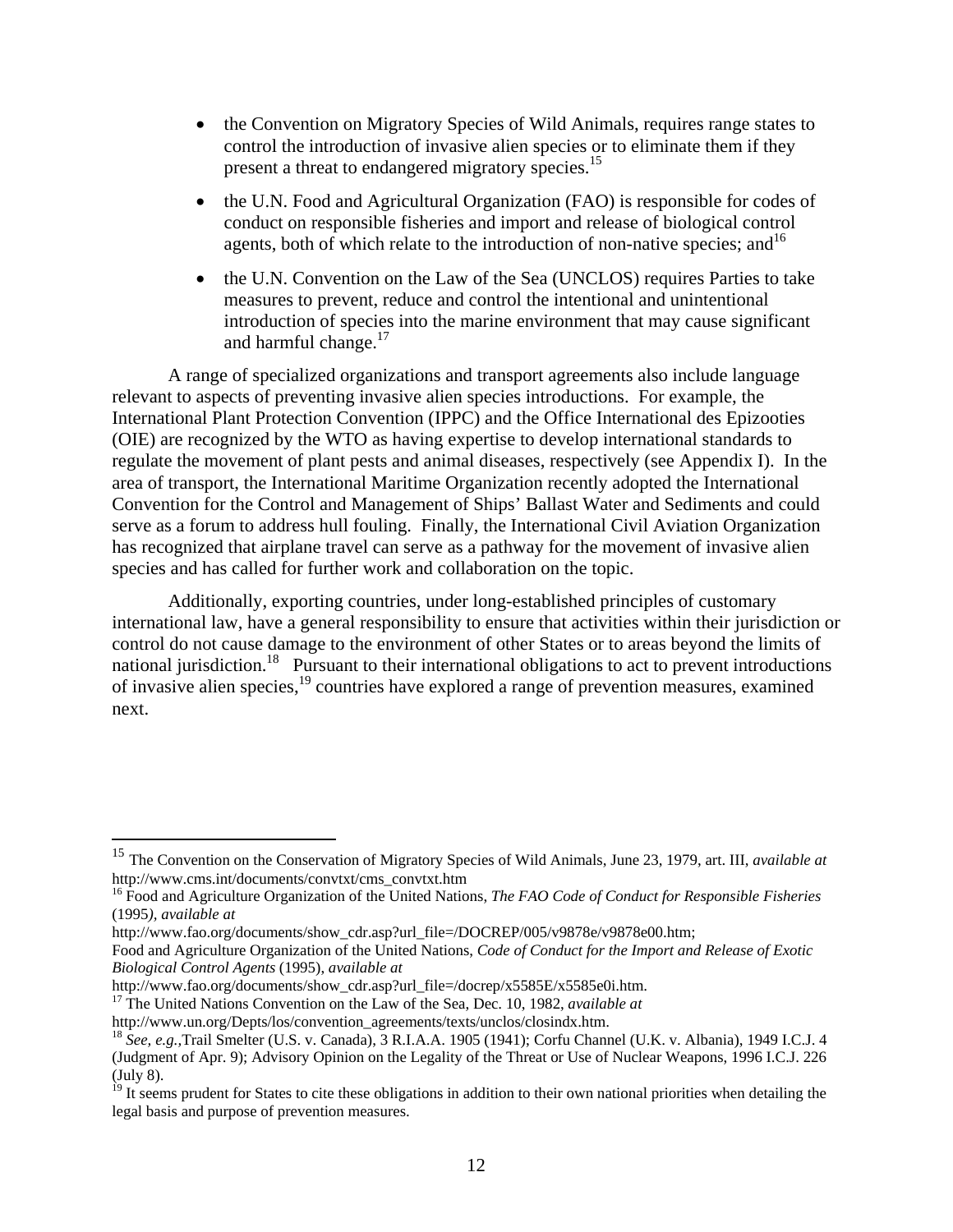## **B. Categories of Effective Invasive Alien Species Prevention Measures**

 Invasive alien species prevention measures can be classified in many ways and do not always fall into neatly defined, discrete categories. National measures adopted by governments can focus on import procedures and requirements (pre-border, border or post-entry); species lists or pathways; and intentional or unintentional introductions. The following section provides a cursory overview of different types of prevention measures as a prelude to discussing how they should be integrated with countries' trade obligations.

## *1. Import Requirements and Procedures*

In developing prevention measures, countries generally establish a series of requirements governing how imported goods are treated prior to their entry into a country, and how such goods are moved through customs and border control points. Occasionally, such requirements also cover post-entry follow-up. Such measures are typically implemented at the national level, however they can also be developed and applied regionally. A few prominent classes of measures and specific examples are discussed below (see Table 2).

| <b>Pre-Border Measures</b>                                                                                                                                                                                                                                                                                                                                                                                                                                                               | <b>At-Border Measures</b>                                                                                                                                                           | <b>Post-Entry Measures</b>                                                                                                                                                                                  |
|------------------------------------------------------------------------------------------------------------------------------------------------------------------------------------------------------------------------------------------------------------------------------------------------------------------------------------------------------------------------------------------------------------------------------------------------------------------------------------------|-------------------------------------------------------------------------------------------------------------------------------------------------------------------------------------|-------------------------------------------------------------------------------------------------------------------------------------------------------------------------------------------------------------|
| Pest control in production fields<br>Quality control measures in<br>packing facilities<br>Inspection during production,<br>packing and prior to shipment<br>Pest-proof packaging<br>Treatment (fumigation,<br>temperature treatments,<br>ultra-violet sterilization)<br>Timing of shipment (e.g. use of<br>seasonal differences to inhibit<br><i>pest survival</i> )<br>Pre-shipment quarantine for<br>live plants/animals, etc.<br>Certification<br>Mid-ocean ballast water<br>exchange | Certification<br>$\bullet$<br>Treatment<br>Visual inspection<br>Remote inspection $(X-ray, sniffer)$<br>dogs, cameras)<br>Defined ports of entry<br>Quarantine in border facilities | Domestic inspection, treatment<br>٠<br>Environmental assessment of<br>infrastructure development<br>Monitoring around ports of entry<br>or of key at-risk areas<br>Tracking movement of certain<br>products |

**Table 2 – Examples of Prevention Measures During Different Stages of Transport** 

**Pre-Border Measures:** Pre-border measures are intended to reduce the likelihood that invasive alien species will ever reach new countries (or ecosystems). They are inherently the best form of prevention; if effective, they virtually eliminate the possibility of accidental or intentional introduction. Regulatory officials are thereby in a better position to address potential concerns as opposed to dealing with a new species at border control points, which can never be 100% escape proof. Examples of pre-border measures include: requiring ships to discharge ballast water a certain distance from the coast prior to port entry; fumigation, quarantine or other processing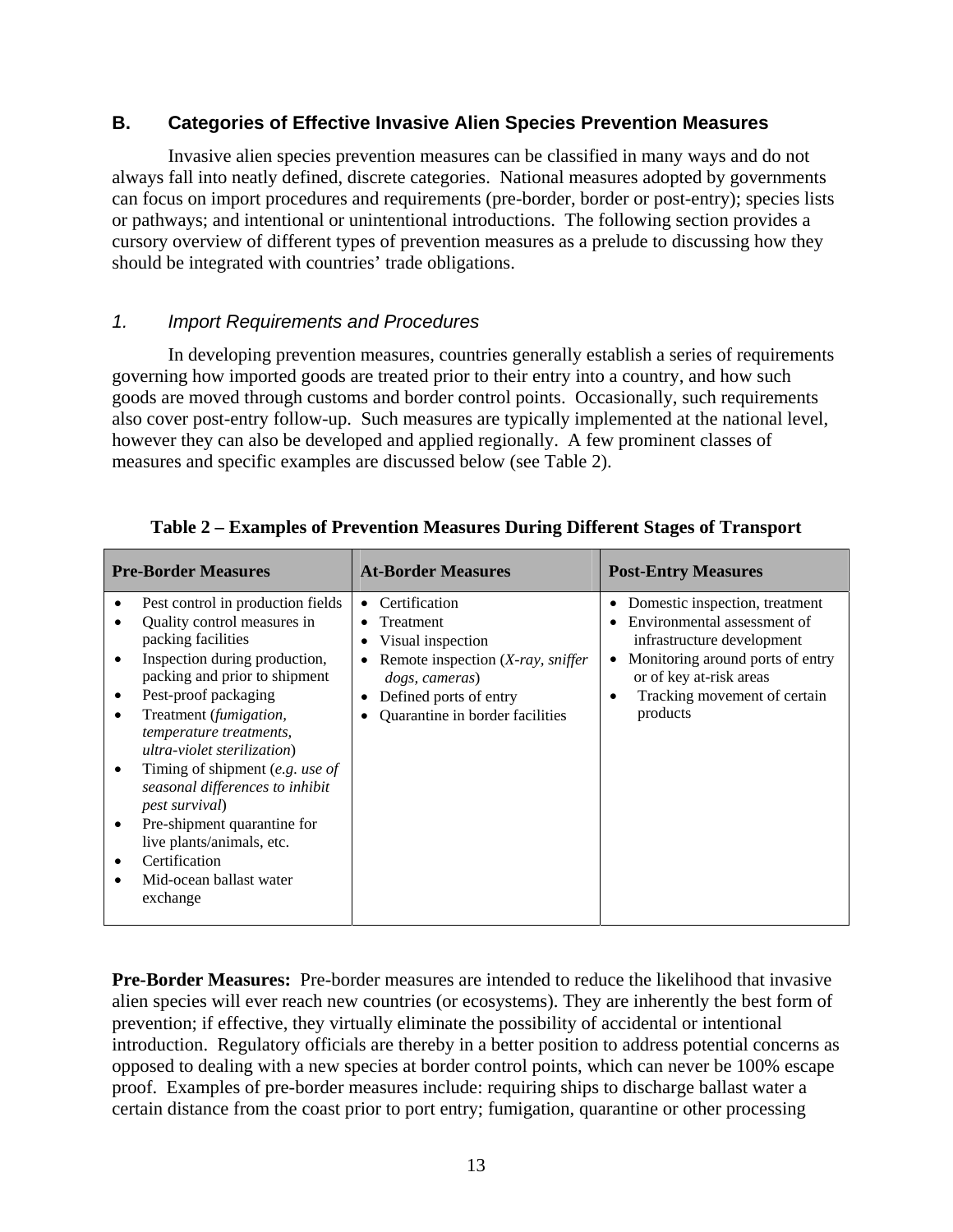requirements carried out in the exporting country; and/or consultation of national lists of species that can or cannot be imported.

**Border Measures:** Border measures are intended to intercept invasive alien species at a political boundary, to complement pre-border measures, or where pre-border measures are not in place or are not fully effective. Border measures prohibit or restrict importation of potentially invasive species or regulate pathways of potentially invasive species. Customs rules, inspections and quarantine procedures are longstanding types of border measures that can be of significant value in addressing invasive alien species. For example, upon entering New Zealand, all goods that include living organisms go to either a transitional site or biosecurity clearance area, where they are inspected and either given a biosecurity clearance or forwarded to a containment facility.20

 In addition to these traditional border measures, an increasing number of countries employ stricter measures. In Argentina, an Environmental Impact Assessment is required for a new alien species to be introduced.<sup>21</sup> In New Zealand, a person intentionally introducing a new species must fill out an extensive application, including the identity of the species, whether it has been considered for introduction by other governments and the results of those investigations, its possible adverse effects on the environment and its potential uses. The Environmental Risk Management Authority then considers the application, based on whether the species would result in significant displacement of native species, significant deterioration of natural habitats and other environmental and human health issues. $^{22}$ 

**Post-Entry Measures:** Even after a product has been allowed through the border, there are still a range of regulatory tools that can be used to prevent invasive alien species. For example, monitoring for high risk unintentionally introduced invasive alien species is common at nurseries and around high volume ports.

 Some alien species introduced into a country may be benign in one area, but potentially invasive when transported to a different part of that country, with different ecological conditions. Measures applicable only to domestic commerce can prevent the further spread of an alien species that has become invasive in only one part of the country. In many instances, these measures may be quite similar to pre-border and at-border measures. In other situations, they may reflect the domestic character of post-entry prevention. Internal prevention measures are particularly important in archipelagic states and states with islands to prevent the spread of invasive alien species between islands or between islands and the mainland. Likewise, domestic prevention measures can be very useful with respect to vulnerable ecosystems and protected areas (such as national parks).<sup>23</sup> For example, South Africa's province of Mpumalanga has its

<sup>&</sup>lt;sup>20</sup> M. Christensen, *Invasive Species Legislation and Administration: New Zealand, in* HARMFUL INVASIVE SPECIES:

LEGAL RESPONSES 23, 37 (Marc L. Miller & Robert N. Fabian eds. 2004) [hereinafter HARMFUL INVASIVE SPECIES].<br><sup>21</sup> M.E. Di Paola & D.G. Kravetz, *Invasive Alien Species: Legal and Institutional Framework in Argentina, in*<br>H

<sup>&</sup>lt;sup>22</sup> Christensen, *supra* note 20, at 33-34. <sup>23</sup> Domestic measures are also important in that they may be needed in order to satisfy "comparable treatment" requirements under the SPS Agreement. *See infra* note 31.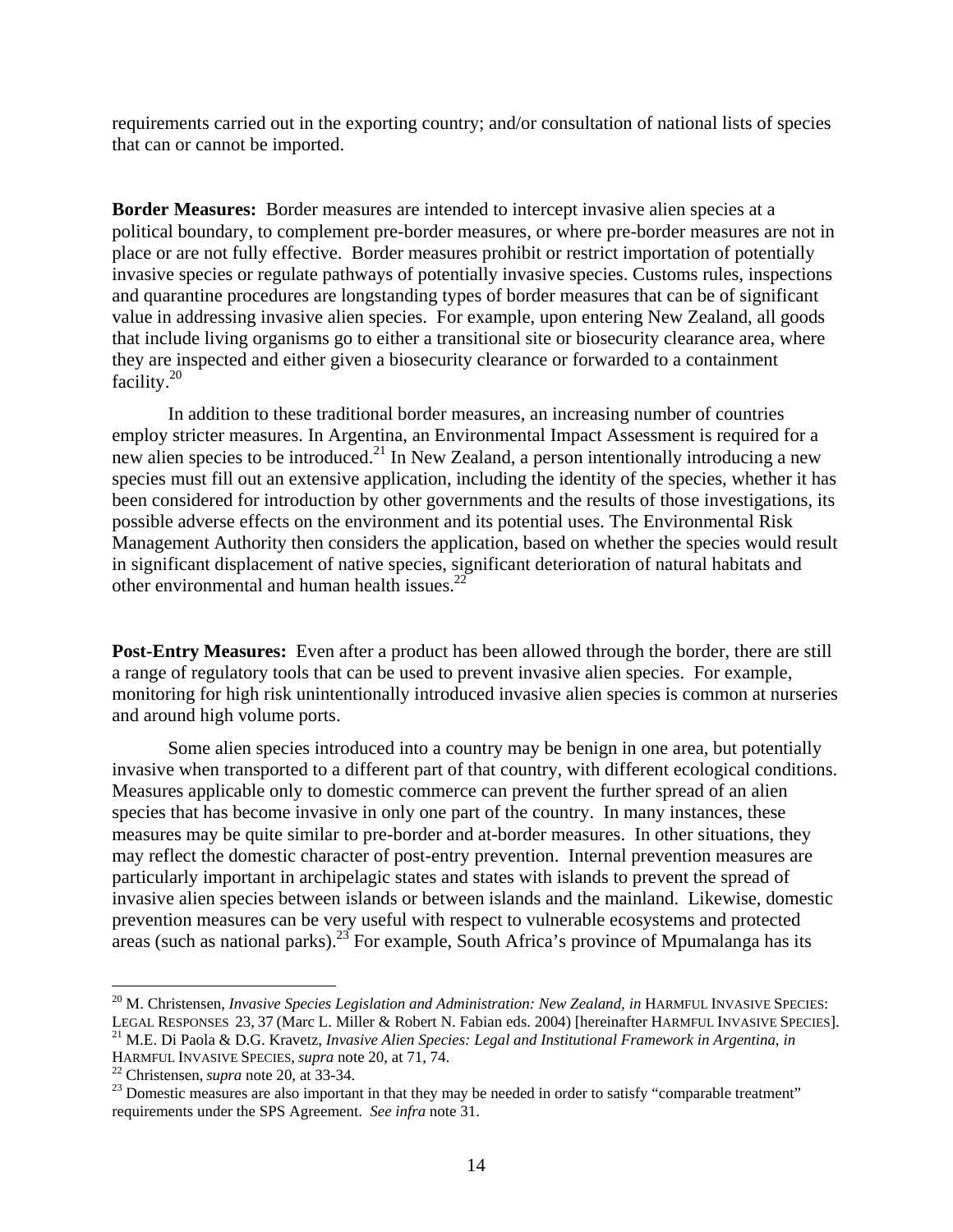own Nature Conservation Act, which does not allow a person to bring into or receive a declared invasive plant or exotic animal without a permit. $^{24}$ 

#### *2. Species Lists*

 $\overline{a}$ 

 A frequently used approach to regulate invasive alien species utilizes lists of species developed by government agencies to assess whether a particular plant, animal or other organism can be imported. Such lists are most useful to prevent intentional introductions at the pre-border stage, as a potential exporter can check the relevant lists to see if the species in question is allowed or banned from imports, or, for unlisted species, request permission to import. This provides increased transparency and predictability for exporters before any products are gathered, packaged and shipped. Lists can also be used at the border by inspection and quarantine agents for purposes of searching baggage, package and cargo.

The success of such a listing system is inherently related to its adaptability and flexibility, particularly with regard to processing new submissions and proposals for movement from one list to another. The three types of lists are referred to as black, white and grey lists, and are sometimes used individually and sometimes in combination.

**Black Lists:** Black lists (also referred to as "dirty lists") identify those species whose introduction is prohibited due to their potential adverse effects on the environment or human, animal or plant health. Such lists can be a significant component of an invasive alien species prevention regime since they clearly state which species are banned from import. Black lists are the most common type of listing mechanism and are found in a range of countries, including the United States, Australia, New Zealand, and Poland.<sup>25</sup> To add a species to a black list, there generally needs to be some type of risk assessment that gauges its potential invasiveness and impacts. The development of such lists also requires consideration of issues regarding the scope of listings (e.g., designation of an entire genus vs. identification of particular species within a genus) as well as species identification (e.g., if species look alike but have different potentials for invasiveness). Black lists are often reactive tools; a species is most often listed only after it has become invasive within the country. For this reason, black lists alone are not enough, and they should be used in conjunction with other species lists.

The efficacy of black lists depends largely on their scope and a country's ability to add and amend them in a timely fashion. Governments are often notably reluctant to adopt stringent measures that would severely constrain or ban trade in a particular good or species given impacts on trade and scrutiny by other governments and the private sector alike. For example, the U.S.

<sup>&</sup>lt;sup>24</sup> R. Stein, *Invasive Species Law and Policy in South Africa, in* HARMFUL INVASIVE SPECIES, *supra* note 20, at 51, 61, 63.

<sup>&</sup>lt;sup>25</sup>Grazyna Krzywkowska, *The Polish Invasive Species Experience, Legislation and Policy in* HARMFUL INVASIVE SPECIES, *supra* note 20 at 110. The sophistication of black lists varies between countries. In Poland, the list of organisms "harmful to plants and plant products" was cobbled together in a "random way," with no set method for identifying the invasiveness of species. In New Zealand, where the threat of invasive species is much more visible and monitored by the government and its populations, the Biosecurity Act allows national authorities to declare "unwanted organisms" that are capable of causing unwanted harm to natural resources or human health. Christensen, *supra* note 20, at 38.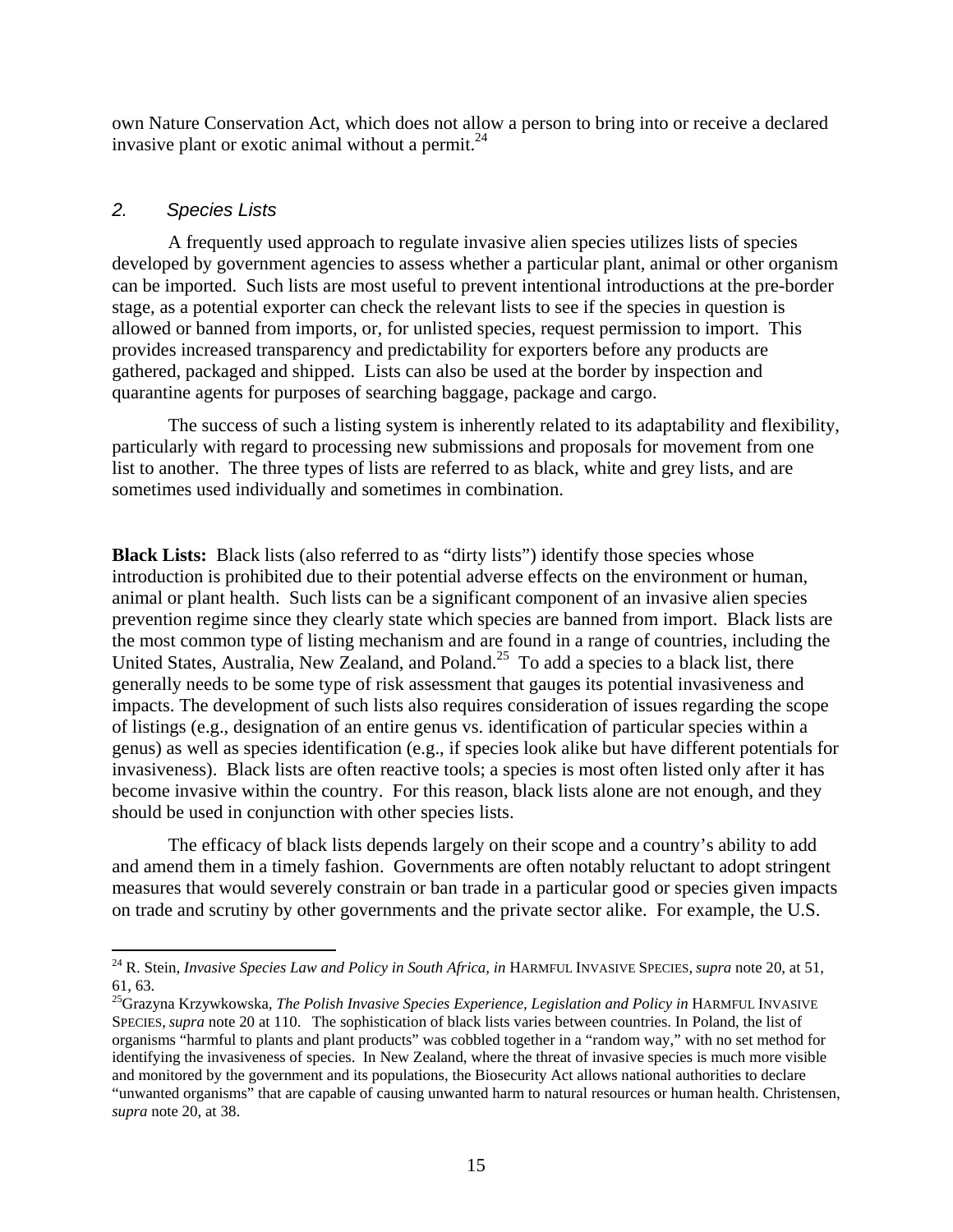government maintains a list of noxious weeds that are banned from import, but few species have been added since the list's inception. In 1993, there were approximately 93 taxa listed and a decade later there were only about 96 (two removed and five added), despite a number of new introductions of invasive alien species and a backlog of data on other potentially harmful noxious weeds. Similar reluctance to develop strict measures also has been identified within the European Plant Protection Organization.

Black lists and their bans on species can be fully consistent with international trade rules, and are extremely effective when countries have the flexibility to add and remove species as available information and necessary precaution dictate. Finally, attention needs to be given to the process for how species are removed from a black list, particularly in the case of temporary bans. Recent experience with national measures to prevent entry of BSE or avian flu in livestock and poultry has highlighted the need for countries to have transparent processes for re-assessing risk and re-opening trade.

**White Lists:** While black lists identify species that are denied access or import into a country, white lists (also referred to as "clean lists") identify species that are low-risk and approved for introduction. The key idea behind a white list approach is that intentional introduction of an organism should be authorized only if the species is on this list of safe organisms. As with black lists, white lists are used in conjunction with risk assessments to determine whether a species may be intentionally introduced. The presence of a given species on a white list reflects that a risk assessment has determined the species to be safe (or, in some cases, white listed species may already be established and beyond hope of control). White lists can be used on their own or in tandem with black lists as a means to increase transparency for potential importers and, ultimately, to facilitate trade in those species.

White lists are commonly associated with agricultural and animal crops and are found in New Zealand, Argentina as well as in the Australian states of the Northern Territory and Western Australia.26

Grey Lists: There may be instances in which the risk associated with an alien species cannot be determined conclusively, and hence the species cannot yet be listed on either a white or a black list. These species can be put on an intermediate "grey" or "pied" list, subject to further review. Sophisticated versions of grey lists place the species within a spectrum or matrix according to the likelihood of invasiveness based on presently available information. Grey lists are frequently developed as potential importers submit requests to a government to see whether their product or organism is eligible for import. The list serves as a virtual holding area as the appropriate regulatory agency makes the relevant determination. Grey lists thus serve a precautionary function by temporarily preventing the import of a species until further assessment can be conducted to determine whether a species is safe or potentially invasive. In some senses, grey lists function as provisional black lists.

In the context of the SPS Agreement, grey lists can be viewed as provisional measures, which require a process seeking to obtain further information for making a risk assessment (see

<sup>26</sup> Di Paola & Kravetz, *supra* note 21, at 74.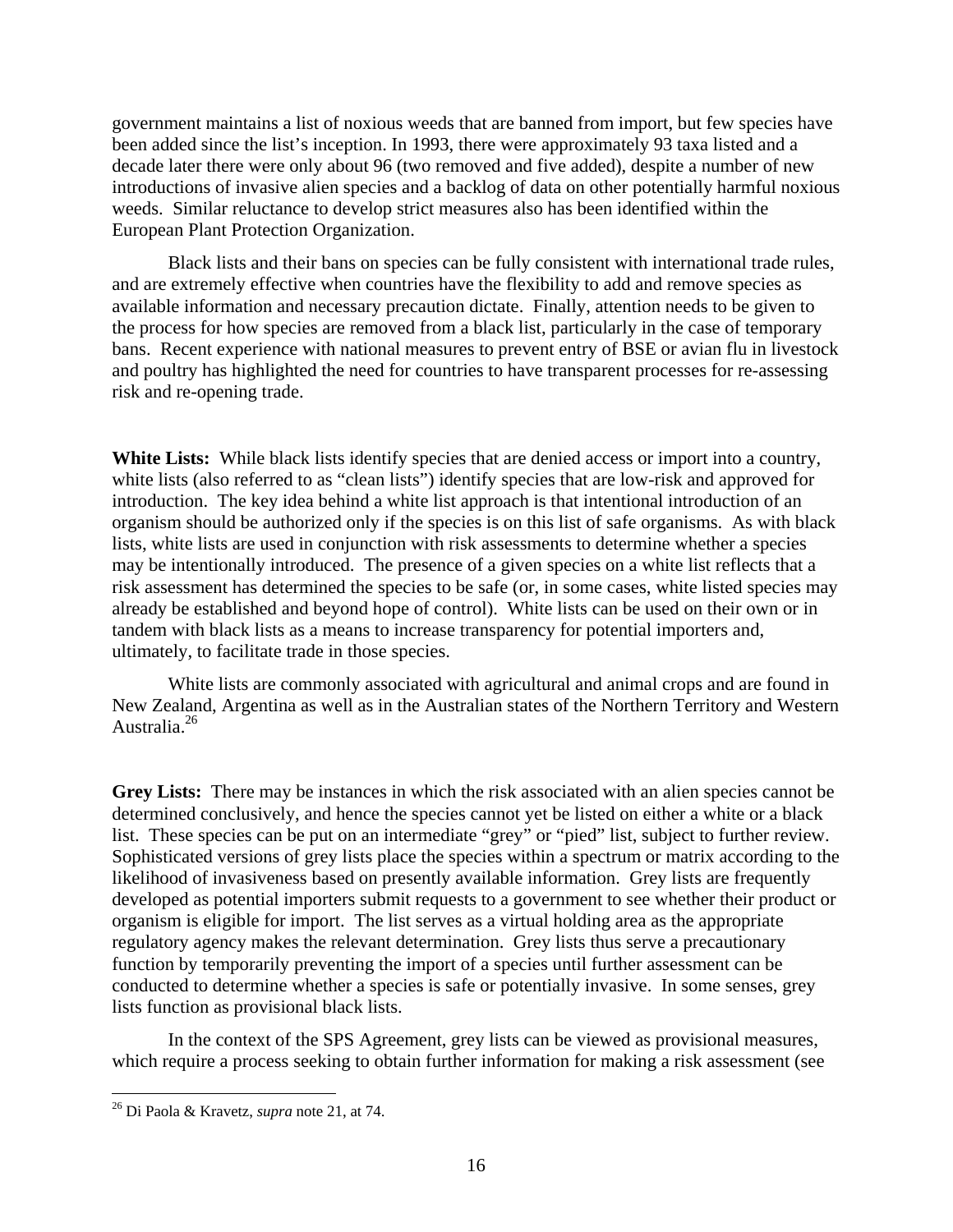Section III B for more details). The regulatory authority of the importing country can request that the exporter facilitate this process by providing scientific evidence and analysis for the assessment and thereby decrease the importer's resource burden (it is also possible to require administrative fees to recoup costs incurred by the evaluation process). It generally is in the exporter's interest to assist, since that may facilitate a timely response to its import request. If there is still insufficient evidence to make a definitive assessment of risk, the species can be left on the grey list pending the collection of additional information and a subsequent re-assessment.

While each of these lists can be self-standing, they are most effective when all three are combined into a unified multiple listing approach. By looking at the white and black lists, an exporter can determine whether a species is already allowed for or banned from import into a particular country. If there is no listing, the species can be placed on a grey list at the request of the importer. Imports of the species would not be allowed until a risk assessment was performed, the results of which would move the species onto the white list if safe, or onto the black list if potentially harmful. The use of such a system does not have to catalogue all known species, which would be impossible in practical terms. Instead, it codifies allowed and banned species which are already known, and then places requests by other governments or importers of unlisted species on to the grey list for case by case evaluation.<sup>27</sup>

For WTO Members, application of these listing systems must be in accord with their obligations under the SPS Agreement, particularly with regard to the conduct of risk assessments and the use of provisional measures, examined next. Lists that are not well or frequently maintained are more likely to run afoul of trade rules than those which have prompt, transparent timelines and procedures.

 $27$  Current application of this multiple listing approach is limited to a handful of countries, most specifically New Zealand and Australia. However, its use can be one of the most effective mechanisms to assess intentional introductions and to clearly define where a particular species falls in the regulatory process. More exchange of experiences with the application of the multiple list system as well as sharing of data from assessments of particular species can certainly help to promote and widen its application. As a tool, it does entail a commitment of resources to provide the institutional, regulatory and scientific processes necessary to assess and list species. It is also limited to intentional introductions and thereby requires associated instruments to address the threat of unintentional introductions.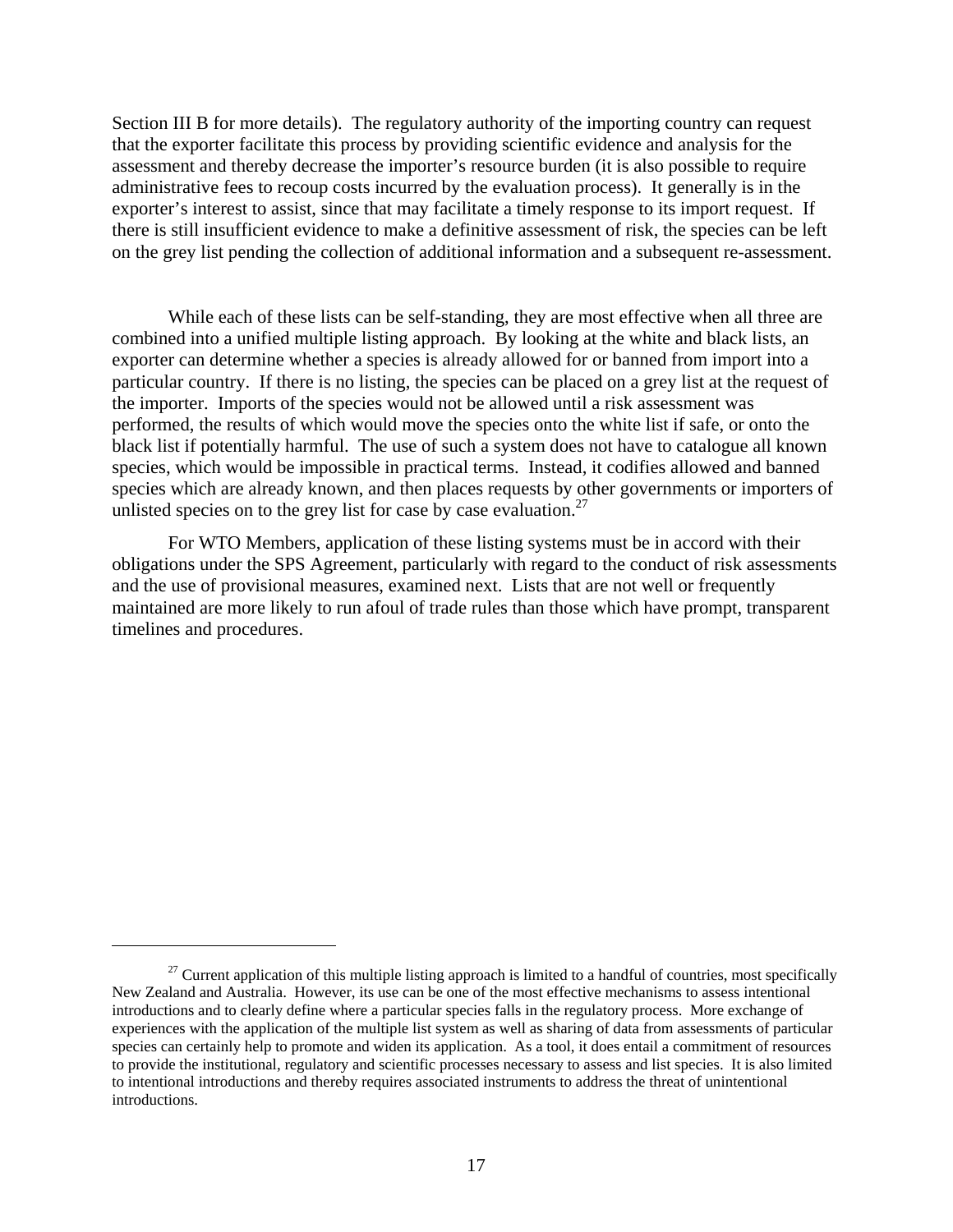## **New Zealand – A System to Address both Intentional and Unintentional Introductions**

New Zealand's system to prevent the introduction of invasive alien species into the country is contained in two key pieces of legislation: the Hazardous Substances and New Organisms Act of 1996 and the Biosecurity Act of 1993. Together the two provide a broad framework for authorities to regulate both intentional and unintentional introductions.

**Intentional Introductions and the Hazardous Substances and New Organisms Act:** This Act generally requires any entity seeking to import a new organism (i.e., an intentional introduction) to apply to New Zealand's Environmental Risk Management Authority for approval. It further details the process for assessing risks of novel organisms, setting national controls to manage their potential impacts as well as mechanisms for monitoring and enforcement. The approvals process employs a combined listing approach using white, black and grey lists. The Ministry of Agriculture and Forestry and the Management Authority maintain lists and records of approved plant species on the Plant Biosecurity Index and of vertebrates, invertebrates and micro-organisms (the white list). The Act also contains a list of plants and animals that are completely banned from import (the black list). Finally, the Act contains procedures for the assessment of new organisms (not on either the approved or banned lists) proposed for import. The proposer of the import/introduction must submit an application including scientific and other information about the organism, as well as fees for the Authority to process the evaluation. The authority then puts the application in a public register of requests (the grey list) for an evaluation, which includes identification of foreseeable risks, costs and benefits; assessment of the significance of the risks; and an assessment of how the risks can be managed. Based on this information, the Authority then makes a decision based on a number of criteria and principles as to whether the organism can be imported (and if so what management controls may be necessary) or not. *See* Environmental Risk Authority New Zealand, *at* http://www.ermanz.govt.nz (last visited Sept. 6, 2005).

**Unintentional Introductions and the Biosecurity Act:** This Act is designed to manage risks associated with the importation of goods, such as invasive alien species unintentionally introduced in various products, packaging materials/containers and/or transport vehicles. The Act enables the development of Import Health Standards under the umbrella of the Ministry of Agriculture and Forestry to address the sanitary and phytosanitary regulations for a particular product or pathway, including required treatments, permits, quarantine and other safety measures for a range of products under the categories: animals and animal products (e.g., meat, fish, dairy products, pets, wool); plants and plant products (flowers, agricultural commodities, nursery stock, seeds); forest products (e.g., wood packaging, lumber, veneer); and miscellaneous (e.g., containers, vehicles). Such standards provide direction for those intending to import goods on how to treat their products prior to transport, while also providing guidance for border inspectors examining shipments entering New Zealand. If there is no standard for a particular product, a potential importer can submit an application to have one developed, in accordance with New Zealand's regulations on conducting risk analyses. Herein, the importer can provide scientific information and may be required to pay fees to cover the costs of the evaluation. *See* Ministry of Agriculture and Forestry New Zealand, *at* http://www.biosecurity.govt.nz (last visited Sept. 6, 2005).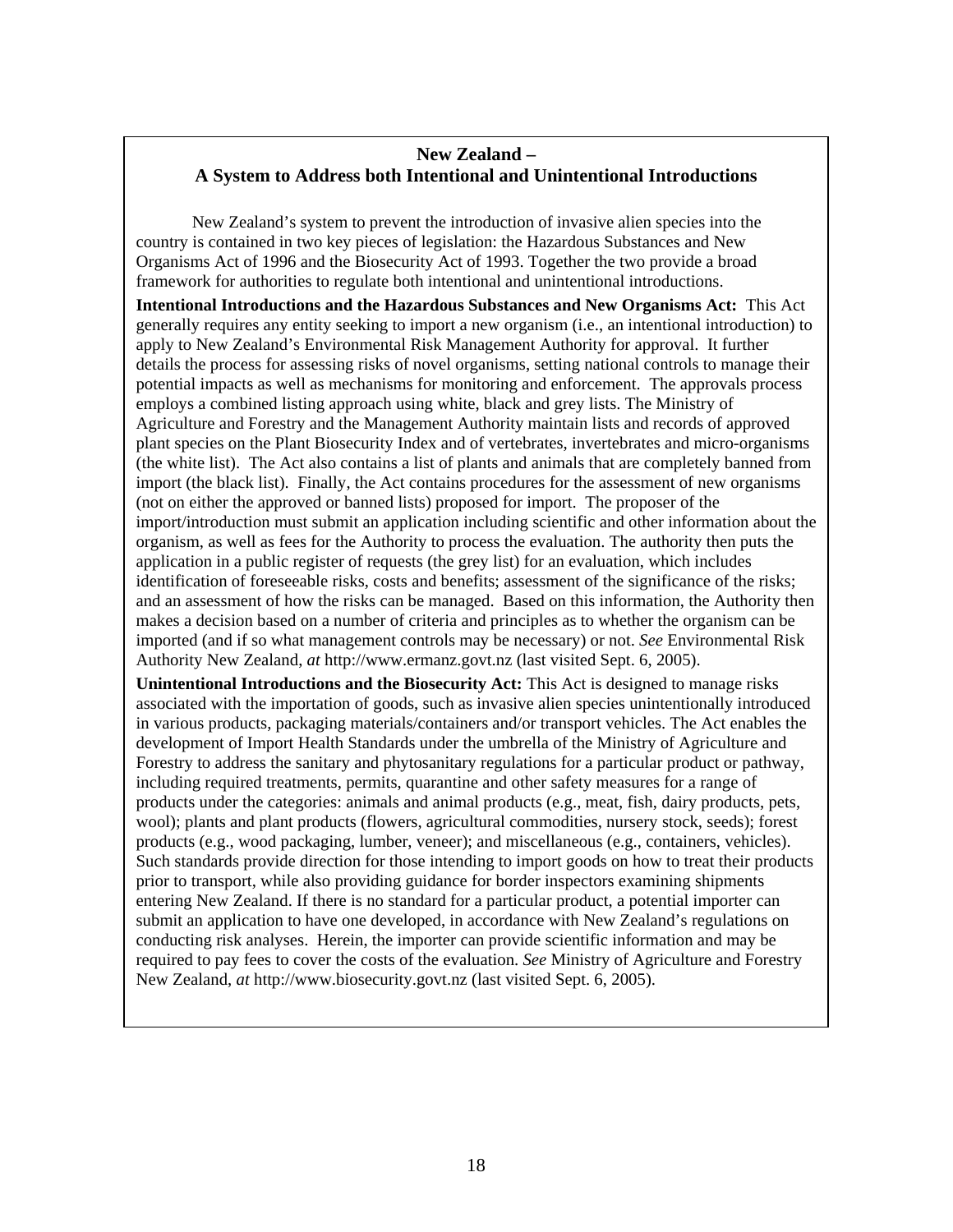## **III. International Trade Law**

 $\overline{a}$ 

Prevention measures may be seen as potentially at odds with a global trade regime characterized narrowly as focused on promoting the flow of goods and the reduction of trade barriers. The WTO, however, encompasses the broader concept sustainable development, including the protection and preservation of the environment, according to the explicit wording of the preamble of the Marrakesh Agreement Establishing the WTO. To be sure, prevention measures can impact trade flows by requiring additional procedures for imported goods, but they can also facilitate trade in goods and services that are safer for the environment, human health and local economies.

In focusing on trade rules, some are concerned that key provisions of certain WTO agreements could pose obstacles to implementation of prevention measures. In legal challenges pursuant to WTO Agreements, the WTO's Dispute Settlement Body has ruled against a handful of national prevention measures and similar regulations in cases involving serious charges that the measures constituted disguised trade barriers. These rulings raise the question whether other prevention measures could withstand challenges pursuant to WTO agreements. We believe that the rulings have served to clarify *how* prevention measures should be applied rather than suggesting that invasive alien species cannot be independently regulated at all.<sup>28</sup> It should also be noted that in contrast to the size of world trade and the number of countries involved, only a small handful of WTO cases have arisen involving a few, primarily developed countries. This paper's attention to these disputes is not meant to represent them as the general rule, but instead to draw out the lessons and boundaries of WTO law so that countries can enact protective policies with confidence that they are WTO consistent.

Successful efforts by several countries to design and implement prevention measures, for example New Zealand's adoption of Import Health Standards and a species listing approach, also show that significant space exists for countries to act. Invasive alien species prevention measures require a proactive approach by governments to identify their priorities in protecting environmental, agricultural and public health. Such measures should also rely on certain design principles, discussed elsewhere in this paper, to maximize their effectiveness while minimizing the prospect that they will be found inconsistent with WTO requirements. Ultimately, well founded and transparent national rules and regulations to prevent introductions could generally be considered WTO consistent and therefore never come before the WTO's Dispute Settlement Body.

The following sections review the relevant WTO agreements; address trade issues related to prevention, including the precautionary principle; discuss the use of national measures and capacity; and briefly address regional and bilateral trade agreements in relation to invasive alien species as well as WTO obligations. These sections also suggest prevention strategies that can overcome or minimize potential trade obstacles.

<sup>&</sup>lt;sup>28</sup> Ironically, while much of the trade-environment debate relating to the regulation of invasive alien species revolves around the issue of scientific uncertainty regarding introductions and impacts, there is also considerable uncertainty within the wording of the SPS Agreement and related instruments. This grey area has given rise to differing interpretations and means of national implementation, some more conservative or restrictive and others more liberal. This paper generally uses a more optimistic legal interpretation of rights and obligations under the SPS Agreement and international law that is also consistent with much of the stronger existing national policy measures on invasive alien species.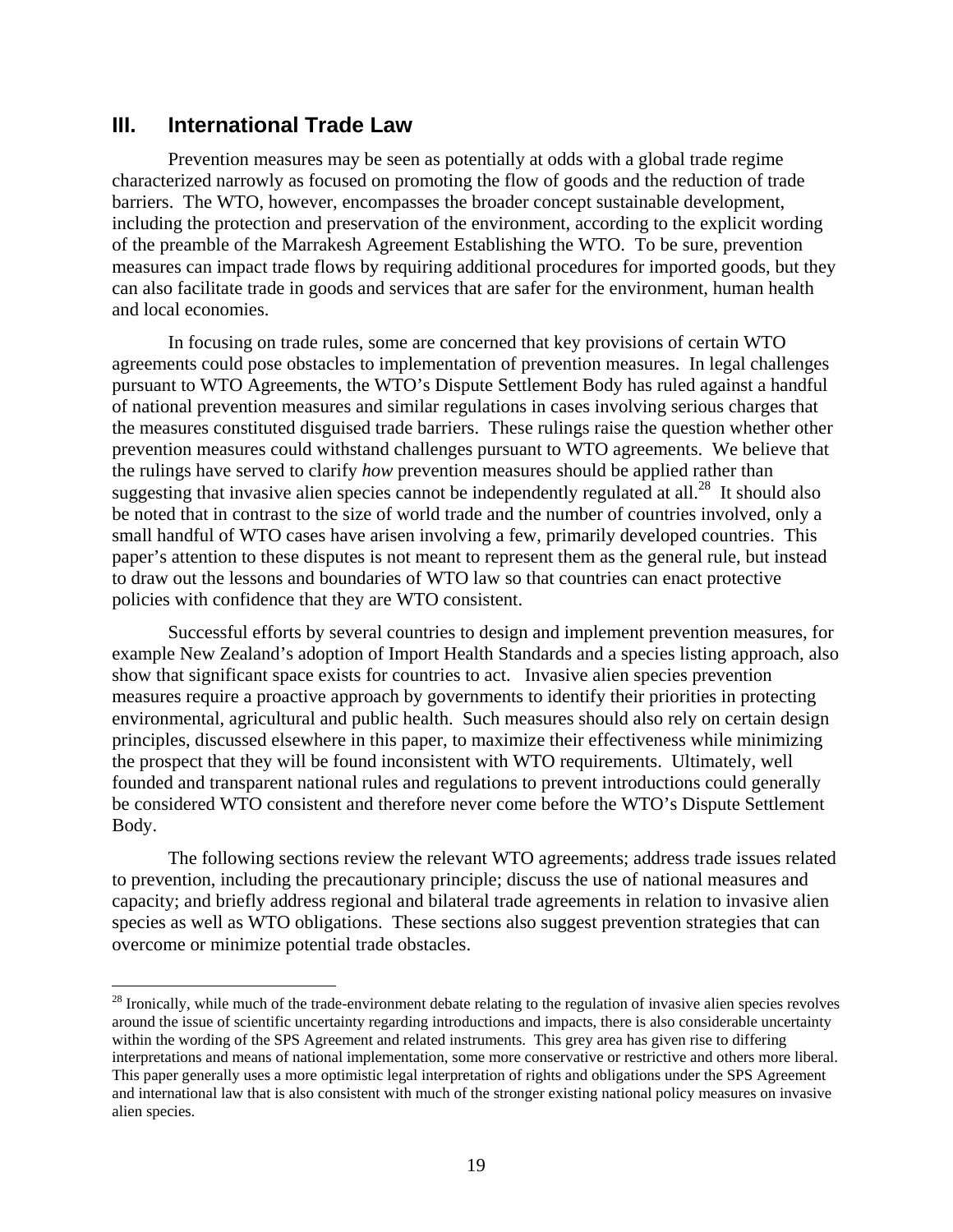#### **A. Relevant WTO Agreements**

1

The following section briefly reviews the agreements administered by the WTO that have the most relevance to invasive alien species: the GATT, SPS Agreement, TBT Agreement and GATS.

#### *1. General Agreement on Tariffs and Trade*

The GATT is the WTO's core agreement with respect to trade in goods. Originally adopted in 1947, the GATT was incorporated into a larger set of agreements upon creation of the WTO in 1994. The GATT seeks to limit tariff and non-tariff barriers to trade in goods, and contains several "non-discrimination" provisions designed to prevent countries from discriminating between similar or "like" products from different origins. Generally, these nondiscrimination provisions require that (1) products be treated no less favorably under national laws of the importing country than like domestic products (the "national treatment" obligation), and (2) products from one country be treated no less favorably than products from any other country (the "most favored nation" obligation).

Some have questioned whether such language could prevent a country from requiring different treatment of products from one country that might host a potential pest versus the same product from another country where the pest is not present. While on the surface such differential treatment might be seen as discriminatory, WTO jurisprudence under the GATT suggests otherwise.29 In addition, reference to the WTO's SPS Agreement as well as to countries' past behavior in such cases has shown these measures to be legitimate. As will be discussed further in the section addressing the SPS Agreement, invasive alien species prevention measures that impose import restrictions have a strong legal basis, as long as the distinction in treatment is grounded in valid invasive alien species concerns and is not merely a cover for protectionist  $aims.<sup>30</sup>$ 

<sup>&</sup>lt;sup>29</sup> *See generally*, NATHALIE BERNASCONI, DANIEL MAGRAW, JULIA OLIVA, MARCOS ORELLANA, AND ELISABETH TUERK, ENVIRONMENT AND TRADE: A GUIDE TO WTO JURISPRUDENCE (EARTHSCAN 2005).<br><sup>30</sup> Discrimination questions are fact-specific and the legal standards introduce flexibility both for regulators and

adjudicators and may pertain to the more specialized WTO Agreements, such as the SPS Agreement, rather than to the GATT. At least one panel ruling under the WTO dispute settlement system interprets the "like" product provisions as strongly suggesting that space exists for regulating otherwise "like" goods that harbor invasive alien species. In *European Communities – Measures Affecting Asbestos and Asbestos-Containing Products (EC-Asbestos)*, a case under GATT 1994 challenging import restrictions on otherwise-similar products containing asbestos, the Appellate Body interpreted "like product" to mean that the higher risk posed to human health by carcinogenic asbestos fibers was relevant to distinguish it from non-asbestos materials. In the context of livestock trade, this can clearly be seen where recent bouts of bovine spongiform encephalopathy (BSE) in cattle and avian influenza in poultry have touched off a wide array of bans on these animals from affected countries.

*See* European Communities – Measures Affecting Asbestos and Asbestos-Containing Products (EC-Asbestos), WT/DS135/AB/R at ¶ 113 (adopted Apr. 5, 2001). In contrast, in Japan – Measures Affecting Agricultural Products (Japan – Varietals), a case arising under the SPS Agreement, the Appellate Body appeared to question whether Japan had properly distinguished particular fruit varieties in claiming that they needed to be tested individually for the presence of an agricultural pest rather than testing them under a more general product category for purposes of applying a prevention measure. WT/DS76/AB/R (adopted Mar. 19, 1999). This suggests the need for differentiation according to known risks or for provisional regulations where the risks are still uncertain.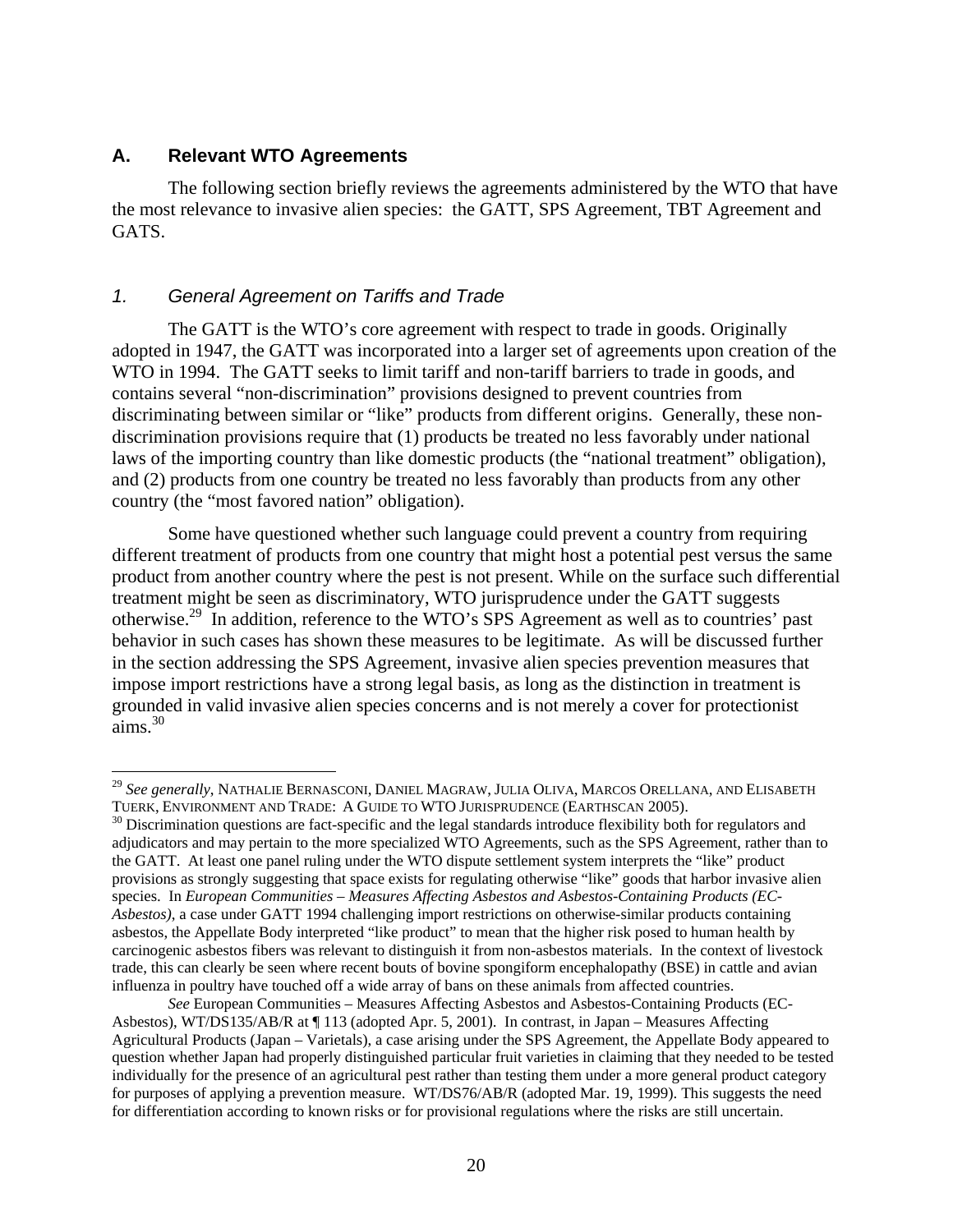Article XX of the GATT is of central importance regarding efforts to stem the introduction of invasive alien species. It provides an exception to GATT rules for measures "necessary to protect human, animal or plant life or health" or "relating to the conservation of exhaustible natural resources if such measures are made effective in conjunction with restrictions on domestic production or consumption." According to Article XX, these measures cannot be designed or applied in a way that would constitute a means of arbitrary or unjustifiable discrimination between countries where the same conditions prevail, or a disguised restriction on international trade. Yet clearly, protection of public health as well as animal and plant life falls under these Article XX exceptions.<sup>31</sup>

#### *2. Agreement on the Application of Sanitary and Phytosanitary Measures*

The SPS Agreement is the WTO instrument most applicable to the regulation of invasive alien species.<sup>32</sup> It defines the basic rights and obligations of WTO members regarding use of domestic measures to protect animal or plant life or health from risks arising from the entry, establishment or spread of pests, where such measures may directly or indirectly affect international trade. The SPS Agreement recognizes that Parties have the right to protect the life and health of their human, animal and plant populations, and to determine their appropriate levels of SPS protection.<sup>33</sup> Measures to implement these rights, however, must be nondiscriminatory, applied only to the extent necessary and based on scientific evidence and a risk assessment. The SPS Agreement also encourages the use of international standards to harmonize regulations among WTO members, and allows for the use of provisional measures in cases of insufficient information.

The WTO Dispute Settlement Body has heard several cases involving the SPS Agreement, which are relevant for the design and implementation of prevention measures. This case-law is addressed in detail further below, in the context of the discussion on principles for effective prevention measures.

#### *3. Agreement on Technical Barriers to Trade*

1

The TBT Agreement was established to ensure that a country's regulations, standards, testing and certification procedures do not create unnecessary obstacles to trade. Similar to the

<sup>&</sup>lt;sup>31</sup> The WTO dispute settlement body has also interpreted this exception in a way that is consistent with the use of prevention measures that differentiate between whether and how a product was treated to mitigate the introduction of invasive alien species. In *United States – Import Prohibition of Certain Shrimp and Shrimp Products (Shrimp – Turtle)*, another GATT case, the Appellate Body ultimately upheld a U.S. measure restricting trade in shrimp based upon differences in production and processing methods that was adopted to protect endangered species of migratory sea turtles.

*See* United States – Import Prohibition of Certain Shrimp and Shrimp Products (Shrimp-Turtle), WT/DS58/AB/RW (adopted Nov. 21, 2001).

 $32$  Although the SPS Agreement appears to apply to prevention measures, the extent of such coverage is presently in dispute (see discussion on *EC-Biotech* below).<br><sup>33</sup> This is reflected in Article 2.1 of the SPS Agreement, as well as in a preambular reference to GATT Article XX(b)

<sup>(</sup>allowance for measures necessary to protect human, animal or plant life or health). Agreement on the Application of Sanitary and Phytosanitary Measures, Apr. 15, 1994, Marakesh Agreement Establishing the World Trade Organization [hereinafter WTO Agreement], Annex IA [hereinafter SPS Agreement].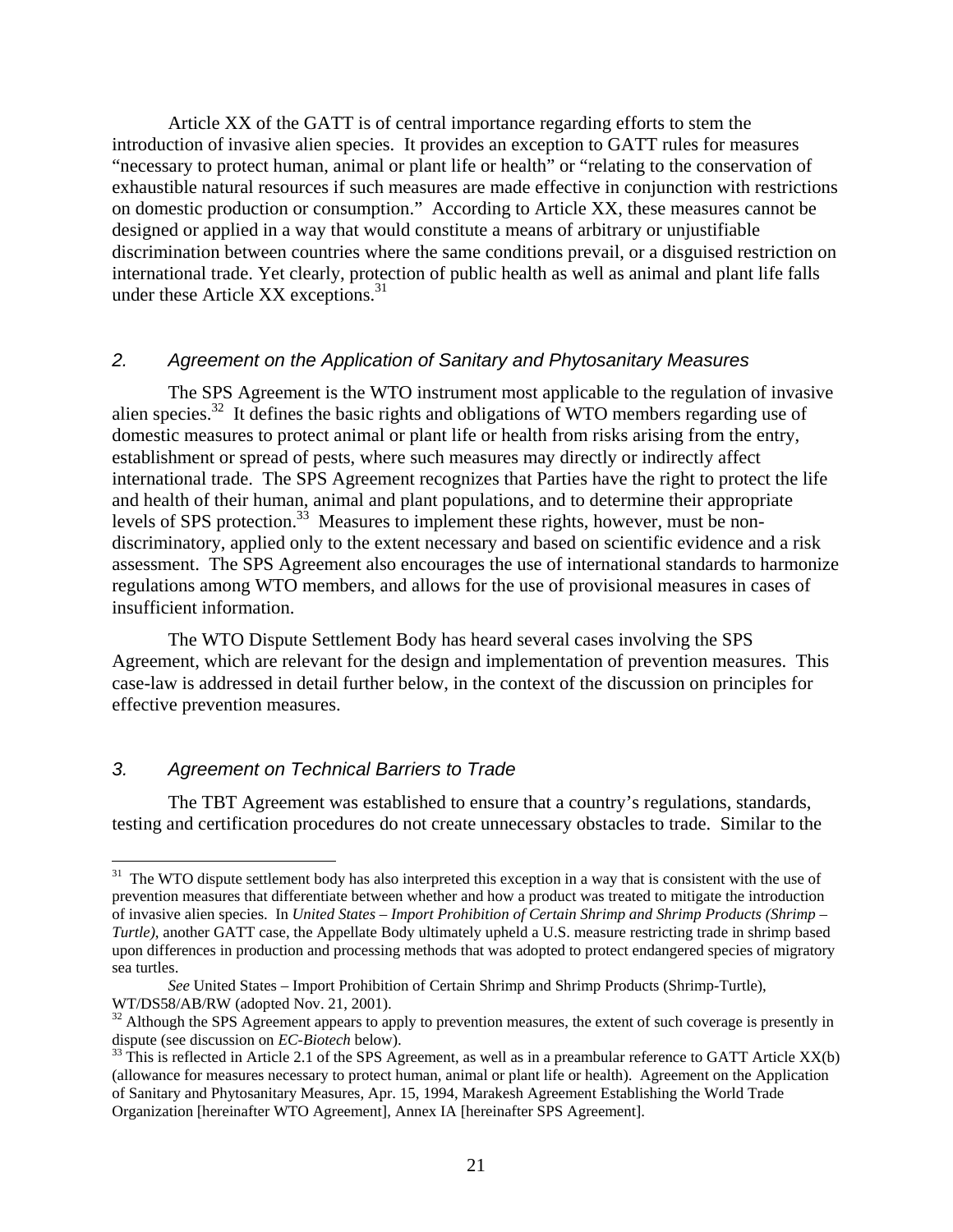SPS Agreement, the TBT Agreement encourages the use of international standards to facilitate trade and harmonize national regulations, while providing guidance for the development and application of separate regulations at the national level. In meeting a country's objectives, which can include protection of human, animal and plant life and health or the environment, technical regulations should not be more trade-restrictive than necessary and should take into account the risks of non-action. The agreement includes a savings clause stating that it does not apply to measures covered by the SPS Agreement.<sup>34</sup> Although this clause would bar application of the TBT Agreement to many prevention measures, others not covered by the SPS Agreement, such as procedures related to identification, documentation, labeling and traceability systems, could fall under the scope of the TBT Agreement.

#### *4. General Agreement on Trade in Services*

 $\overline{a}$ 

The GATS also raises issues relevant to the implementation of prevention measures. Trade in services, such as transport, tourism, telecommunications, and refuse and sewage disposal, represents one of the most dynamic and fastest growing areas of global commerce, and often is a significant component of invasive alien species pathways. The GATS provides a framework for the increase in trade in services in these areas. In addition to the most favored nation and national treatment obligations, GATS includes specific obligations that apply only to service sectors in which an individual WTO member voluntarily "enters into a specific commitment." GATS also includes an exception for measures "necessary to protect human, animal or plant life or health."

Officials regulating service providers need to recognize how different economic sectors and activities can serve as pathways for the introduction of invasive alien species and need to identify the best options for reducing or eliminating such threats. For example, introductions of invasive alien species through marine and air transport are already well documented (e.g., hull fouling on ships, brown tree snakes in airplane landing gear). Tourism, including both the movement of individuals and recreational vehicles (e.g., yachts), can also serve as a pathway for introduction, particularly where ecologically sensitive areas are concerned. Internet sales of horticultural plants, insects and exotic animals is largely unregulated, and screening facilities at postal systems in many countries are inadequately equipped and regulated to address this burgeoning area of trade.

#### **B. Trade Related Issues and Invasive Alien Species Prevention Measures**

The framework of rules established by the WTO to facilitate trade and reduce trade barriers raises a number of issues regarding how countries can regulate trade in products or along pathways that can lead to the introduction of invasive alien species. Specific aspects to be addressed here include: the role of the precautionary principle in prevention; the use of national measures to prevent introductions; and capacity issues, including special and differential treatment in regard to developing countries.

<sup>&</sup>lt;sup>34</sup> Agreement on Technical Barriers to Trade, Apr. 15, 1994, WTO Agreement, Annex 1A, art. 1.5 [hereinafter TBT Agreement].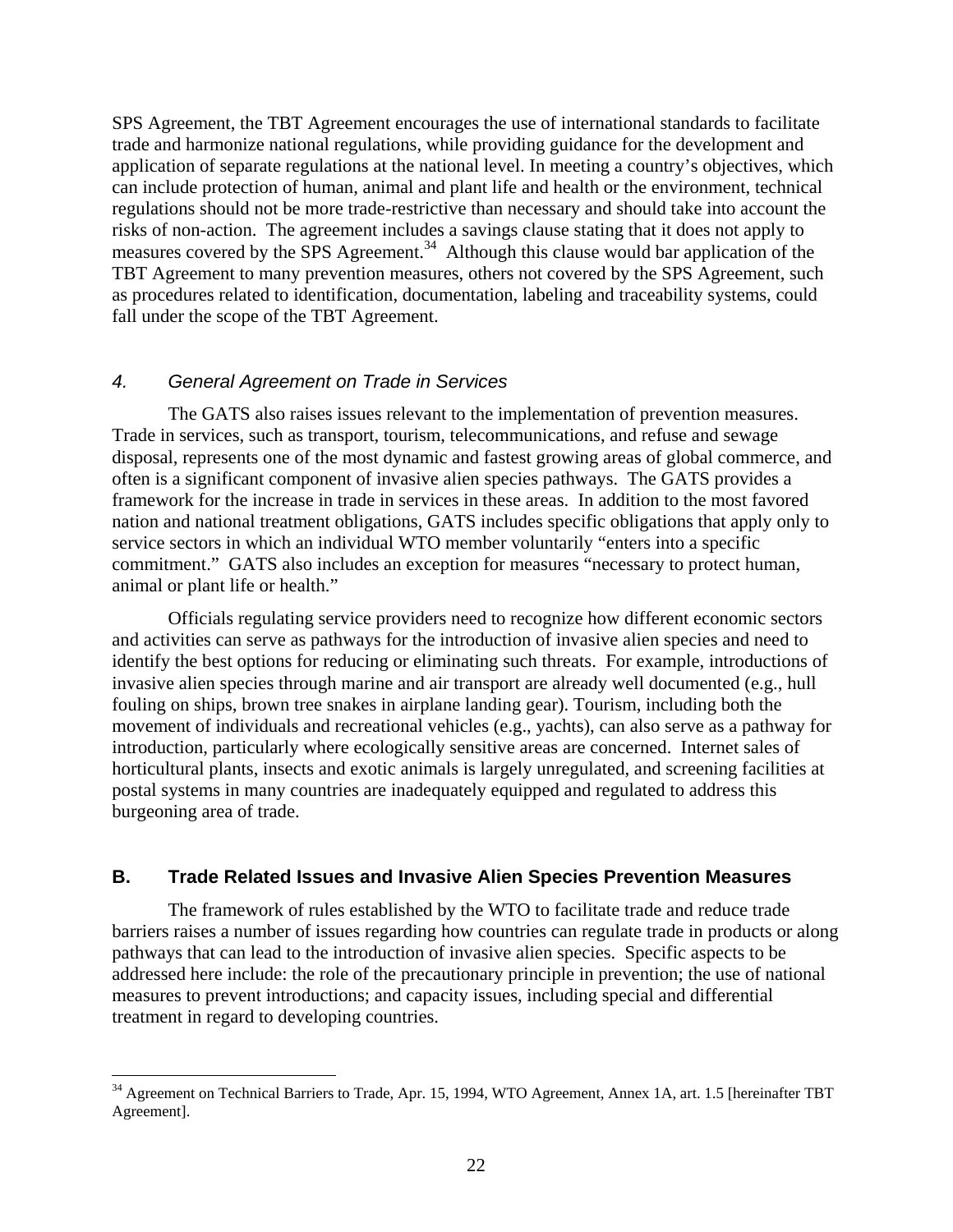#### *1. The Role of the Precautionary Principle*

 $\overline{a}$ 

Regulation and prevention of invasive alien species by their nature involve policymaking under conditions of uncertainty: Which species will become invasive? How might a species be introduced? What is the scope of damage that it might cause in terms of environmental, agricultural, human health, economic or socio-cultural impacts? Which prevention measures are effective? Are there any unforeseen impacts on trade? Although scientific research and methodological tools can help to reduce some of these uncertainties, rarely will it be the case that regulators can operate with 100% certainty. Additionally, science by its very nature can never be completely certain. Under such circumstances, countries can choose to be more cautious in their approach by limiting questionable introductions until further evidence is gathered. Alternatively, they can take a potentially riskier approach by allowing the introduction of species or goods that may present a hazard. We generally support the former approach, adopting a precautionary stance to protect environmental and human health and to reduce unnecessary exposure to risks. However, it is important to note that countries themselves, not the WTO or other international bodies, need to determine their own desired level of protection.

This position essentially embraces the application of the precautionary principle in crafting prevention measures and, if necessary, in defending them. A common formulation of the principle is cited in Principle 15 of the Rio Declaration on Environment and Development: "Where there are threats of serious or irreversible damage, lack of full scientific certainty shall not be used as a reason for postponing cost-effective measures to prevent environmental degradation."<sup>35</sup> However, use of the precautionary principle<sup>36</sup> has generated significant controversy within the broader context of the trade and environment debate. Although this paper will not repeat those arguments, we do support the view that precaution can be an effective tool in helping to prevent the introduction of invasive alien species while fully complying with trade obligations under the WTO Agreements.<sup>37</sup>

Within the WTO's dispute settlement system, the Appellate Body has made two essential points relevant to this discussion about the role of precaution in the context of risk assessment and other provisions of WTO Agreements.

First, the precautionary principle provides critical interpretive guidance for regulators and adjudicators in cases where scientific uncertainty is a prominent factor in addressing invasive alien species risks. As part of the broader corpus of international law and principles, the precautionary principle informs the proper application of trade provisions generally.<sup>38</sup> Thus, in

<sup>&</sup>lt;sup>35</sup> Rio Declaration on Environment and Development, 14 June 1992, A/CONF.151/5 [hereinafter Rio Declaration]. Note that the preamble to the CBD and related provisions with the Cartagena Protocol on Biosafety omit reference to "cost-effectiveness" in the development of alternative measures. This has been the source of some concern when compared with WTO and SPS obligations to minimize impacts on trade when designing domestic measures.<br><sup>36</sup> Some argue that it is a "precautionary approach" rather than a principle.<br><sup>37</sup> In this context, we are fully suppor

health and/or agriculture, and generally view use of the precautionary principle to establish disguised trade barriers as detrimental to the principle and genuine efforts to prevent the movement of invasive alien species.<br><sup>38</sup> The precise status of the precautionary principle under customary international law is still evolving. For example

in EC - Measures Concerning Meat and Meat Products (EC – Hormones), WT/DS26/AB/R, WT/DS48/AB/R (adopted Feb. 13, 1998), the Appellate Body appeared to draw a distinction between international environmental law and international law generally in this regard. *Id.* ¶ 123.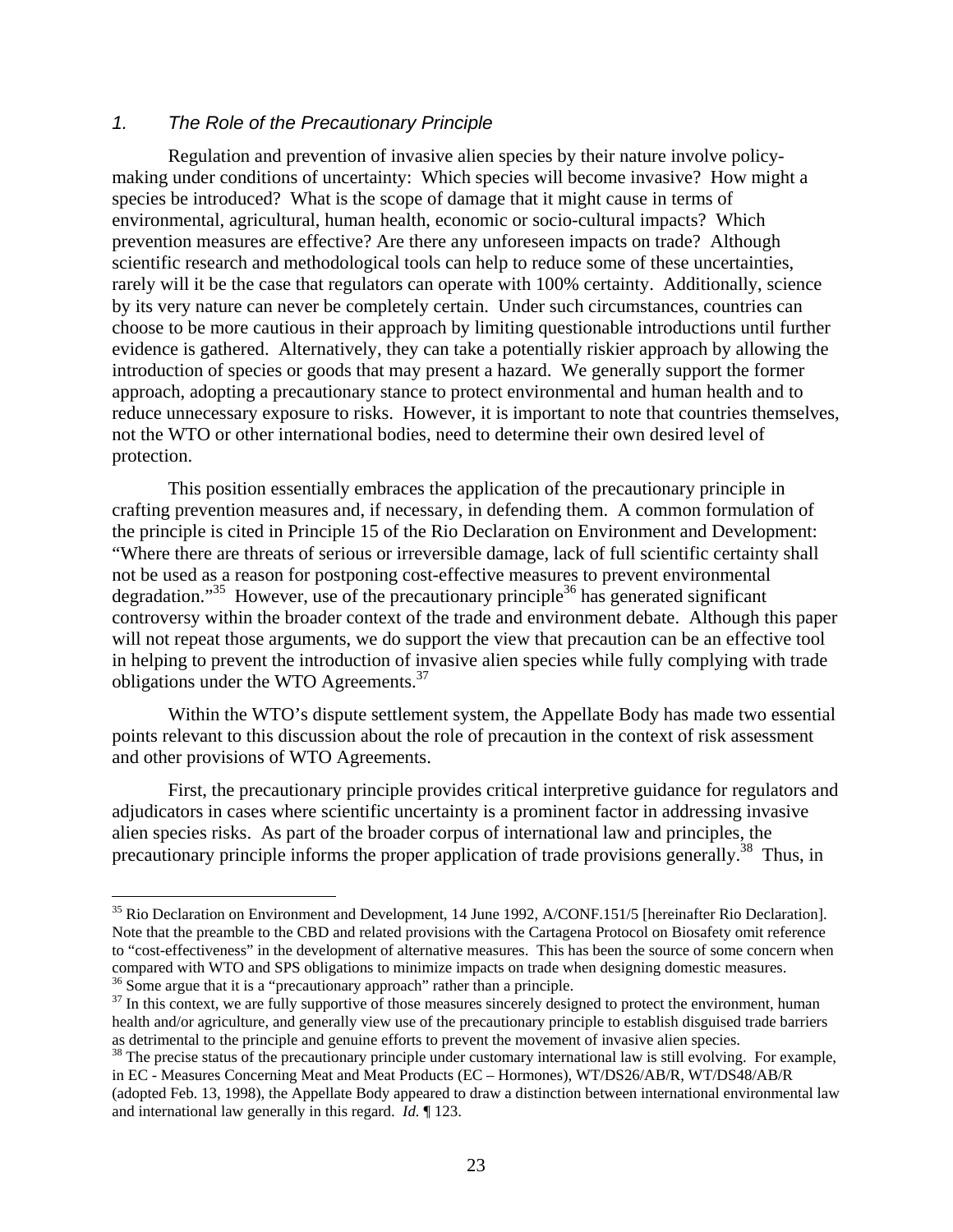*EC – Hormones*, the Appellate Body pointed out that the precautionary principle provides a common-sense model of decision-making in framing SPS measures:

[a] panel charged with determining, for instance, whether "sufficient scientific evidence" exists to warrant the maintenance by a Member of a particular SPS measure may, of course, and should, bear in mind that responsible, representative governments commonly act from perspectives of prudence and precaution  $\cdot$ .  $\cdot$ <sup>39</sup>

More specifically, the precautionary principle is directly embodied in key components of WTO Agreements. For example, the Appellate Body has pointed out that the precautionary principle is reflected in the right of members, under Article 3.3 of the SPS Agreement, to determine an appropriate level of protection that may be higher (i.e., more cautious) than provided by international standards.<sup>40</sup>

The second essential point regarding the precautionary principle made by the Appellate Body is itself twofold: the precautionary principle cannot override either the specific requirements imposed by the SPS Agreement or the need to adhere to customary international law in interpreting those requirements.<sup>41</sup> Merely pointing out that the precautionary principle cannot override specific SPS obligations, such as the need to prepare a risk assessment, does not limit its guiding role in the elaboration of a risk assessment. Although undoubtedly the precautionary principle has not been written as an "exception" to SPS disciplines, it may nevertheless be relevant if a conflict of norms arises.<sup>42</sup> Likewise, it is not problematic that the precautionary principle cannot trump principles of treaty interpretation. The precautionary principle itself informs the context and other aspects of treaty interpretation, and for this reason it is highly relevant to the interpretation of WTO law. Thus, since scientific uncertainty is often a looming presence in the invasive alien species setting, the precautionary principle has a prominent role in guiding decision-makers to appropriate outcomes.

Given this framework, it seems clear that the best use of the concept of precaution in prevention measures is to follow the lead of *EC – Hormones* and integrate precaution into various aspects of risk analysis (see next section). Doing so would treat the precautionary principle as an analytically distinct basis for decision, relying on the risk assessment process, which is legitimately characterized as scientific in nature. For example, where data is limited, the best available scientific information might indicate that reliance on precaution is appropriate in determining whether a prevention measure is necessary to achieve a country's level of protection. This role for the precautionary principle is particularly relevant as a backdrop to the following discussion on the use of national measures in preventing introductions.

## *2. Implementation of National Measures for Preventing Introductions*

The WTO agreements summarized in the previous section establish a basic framework for how countries can develop national measures to regulate trade to prevent and control the introductions of invasive alien species. The set of WTO requirements is rather elaborate, and the

 $^{39}_{40}$  *Id.* ¶ 124.<br> $^{40}$  *Id.* 

<sup>39</sup> *Id.* ¶ 124. <sup>40</sup> *Id.*<sup>41</sup> *Id.* <sup>42</sup> *See generally* J. PAUWELYN*,* CONFLICT OF NORMS IN PUBLIC INTERNATIONAL LAW: HOW WTO LAW RELATES TO OTHER RULES OF INTERNATIONAL LAW (2003).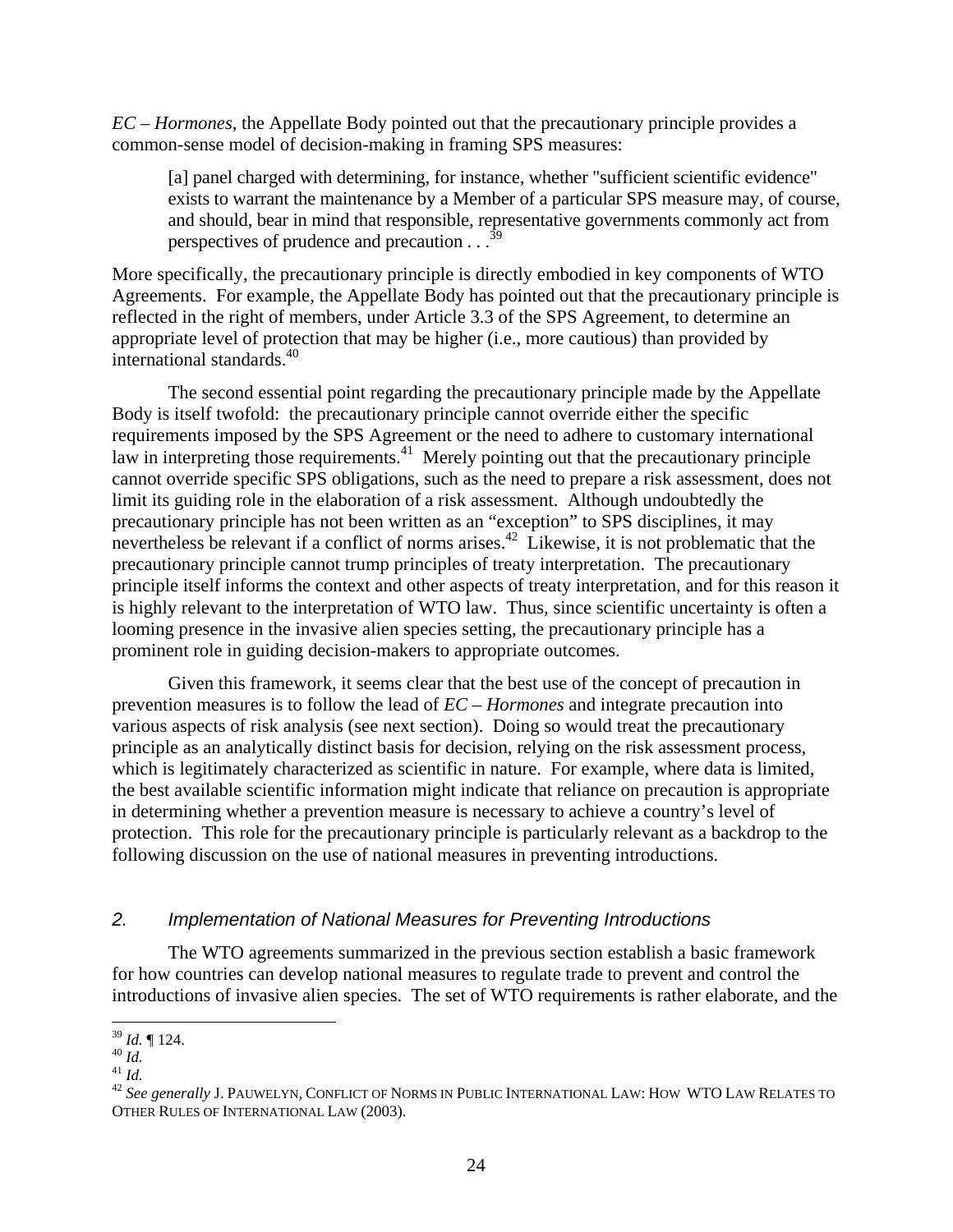following discussion is intended to highlight and review the key provisions that are relevant to the design and implementation of national measures. Generally, a concerted effort to look at prevention strategies in a holistic and iterative manner may be much more successful in the long run than a piecemeal approach that is uncoordinated or only addresses a few sectors or pathways. In this regard, the following section examines the following concepts:

- harmonization, international standards and stricter measures;
- transparency, equivalence, consistency and least trade-restrictiveness;
- scientific evidence:
- risk assessment:
- burden of proof; and
- provisional measures.

#### **a. Harmonization, International Standards, and Stricter Measures**

The SPS Agreement encourages the broad harmonization of SPS measures among WTO members by facilitating the use of existing international standards. A globally harmonized approach to trade-related prevention measures has obvious benefits for facilitating trade and can serve as a useful mechanism for countries without resources or domestic legislation to quickly establish minimum protections. However, experience to date generally shows that negotiation of standards reflects a lower common denominator of protectiveness that has trade facilitation as its foremost objective.

Turning to the SPS Agreement, it is possible to distinguish three types of measures: those that "conform to" international standards; those that are "based on" international standards; and those that provide for higher levels of protection than international standards.<sup>43</sup> For the first and third types of measures, requirements for satisfying the SPS Agreement are clear. National measures "conform to" international standards when they embody the standard completely. Such measures enjoy a rebuttable presumption that they are consistent with the requirements of the SPS Agreement and GATT.<sup>44</sup> The third type of measures includes those that provide a higher level of protection than is afforded by international standards. These measures are subject to requirements concerning scientific justification, risk assessment, non-discrimination, consistency and least trade-restrictiveness.45

The second type of measures – measures that are "based on" international standards but do not precisely "conform to" them – may provide countries with greater leeway in tailoring the relevant standard to their national circumstances. Although such measures plainly do not enjoy an automatic presumption of consistency, it is safe to assume that they are not likely to be subject to the panoply of requirements set out for measures not based on international standards, such as

<sup>&</sup>lt;sup>43</sup> SPS Agreement, *supra* note 33, art. 3.2, 3.1, and 3.3 respectively.

<sup>&</sup>lt;sup>44</sup> SPS Agreement, *supra* note 33, art. 3.2.<br><sup>45</sup> See SPS Agreement, *supra* note 33, art. 3.3, which in turn refers to specific obligations in Art. 5. In Japan – *Varietals*, the WTO Appellate Body found that these provisions require a "rational relationship" between the measures in question and scientific evidence. *See* Japan – Varietals*, supra* note 30, ¶ 84-85.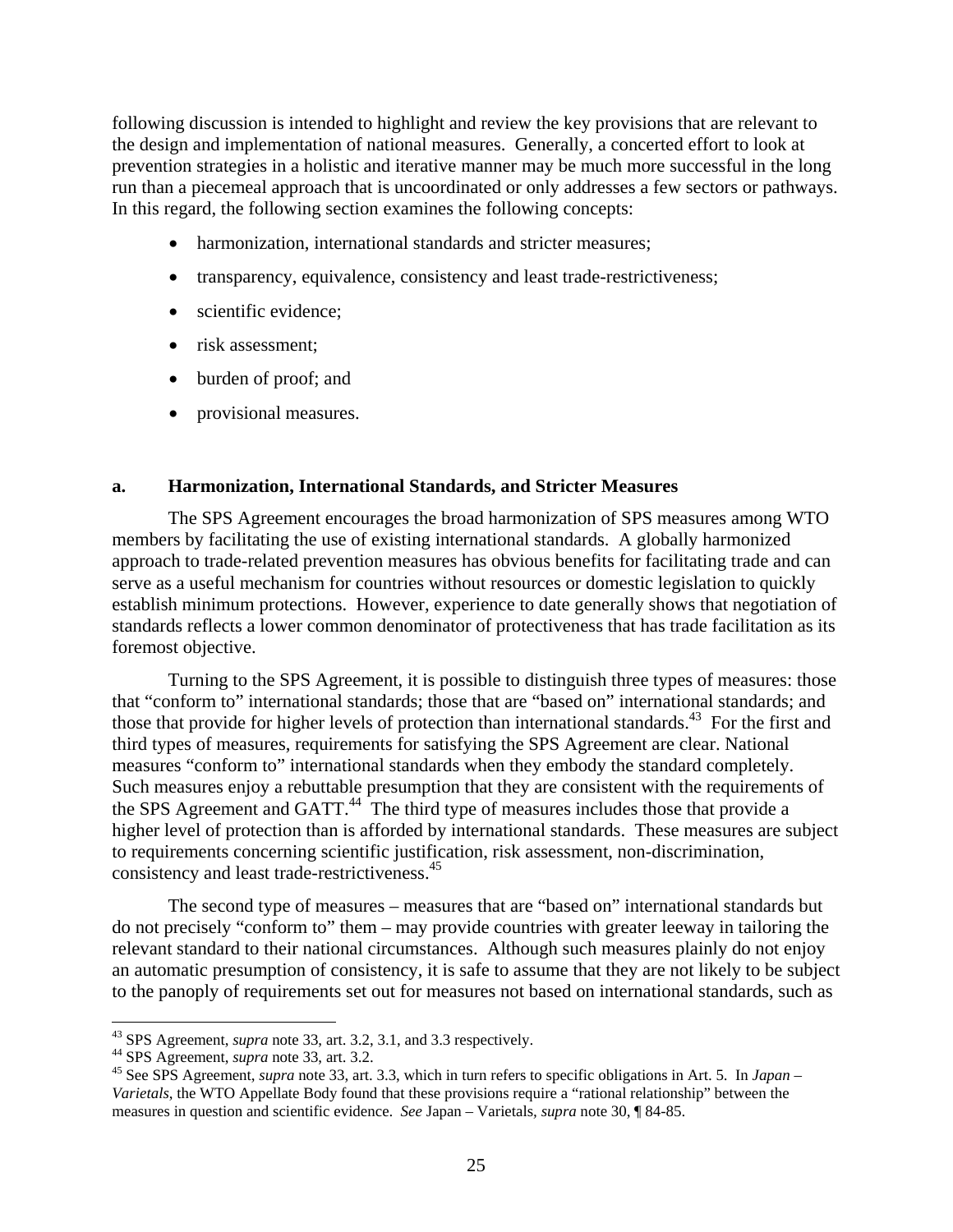risk assessment and scientific justification. The Appellate Body has yet to rule squarely on the requirements applicable to this class of measures.<sup>4</sup>

There is little doubt that conformity to international standards is the easiest and cheapest means of establishing domestic regulations, as the scientific basis for the measure has already been determined. Broad acceptance of standards by countries has the benefit of providing a relatively harmonized system of regulatory requirements across countries. This is obviously to the benefit of exporters that have to accord with the particular regulatory structures of multiple market destinations. Those standards, however, are not necessarily suited to particular environmental or agricultural conditions. Instead, they are the product of international negotiating processes that tend toward a lower common denominator of protection so as not to overly restrict international trade. Developing countries, in particular, often lack the resources, expertise or scientific information to effectively participate in the development of international standards, and thereby to ensure that their particular concerns are taken into account and reflected in technical standards.

The international standard-setting institutions identified in the SPS Agreement include the International Plant Protection Convention (IPPC), which sets standards for plant health; the Office International des Epizooties (OIE), which sets standards for animal health and animal diseases that impact human health; and the Codex Alimentarius Commission, which sets food safety standards (see Appendix I). The SPS Committee, the WTO body responsible for overseeing the implementation of the SPS Agreement, is charged with developing a list of relevant international organizations and associated standards, guidelines and recommendations relating to SPS measures that may have a major impact on trade.<sup>47</sup> With respect to invasive alien species, such guidance could include the CBD's work on "Guiding Principles" and the IMO's convention on ballast water and sediments.<sup>48</sup> To date, however, the SPS Committee has not focused on institutions outside of the three abovementioned bodies specified in the SPS Agreement.<sup>49</sup>

 $46$  The Appellate Body has not ruled on the precise question of whether risk assessment and scientific justification requirements attach to measures "based on" but not "conforming to" an international standard, noting that was "left for another day and another case." *Id.*,  $\P$  168. Nevertheless, in explaining that the presumption of consistency would not attach to such measures, the Appellate Body's reasoning implies that, conversely, such measures likewise would not be subject to risk assessment or scientific justification. Assuming this to be true, however, still leaves open the question of how much leeway countries have in crafting measures "based on" international standards. In this regard, the Appellate Body in *EC – Hormones* posited only the situation where "[s]uch a measure may adopt some, not necessarily all, of the elements of the international standard." *Id.*, ¶ 171. An example of such a measure would be one that incorporated only some of the compliance options offered by the international standard. Thus, a country might, out of concern for the ozone depletion caused by methyl bromide, adopt a national measure allowing only heat treatment to address invasive alien species risks from wood packaging material, even though the IPPC standard, ISPM No. 15, allows both options.<br><sup>47</sup> See SPS Agreement, *supra* note 33, art. 12.4.

<sup>&</sup>lt;sup>48</sup> The legitimate role of non-WTO agreements in guiding state actions that may impinge upon international trade has been supported in Shrimp-Turtle, *supra* note 31,  $\P$  130-132; European Communities - Trade Description of Sardines (EC-Sardines), WT/DS231/AB/R,  $\P$  10, 110 (Sept. 26, 2002); and potentially the EC-GMOs.

<sup>49</sup> *See* WTO Committee on Sanitary and Phytosanitary Measures, *Revision of the Procedure to Monitor the Process of International Harmonization*, G/SPS/11/Rev.2 (Nov. 15, 2004) (In a 2004 review of its procedure for monitoring international harmonization issues, the SPS Committee simply stated that it may, at a future date, consider standards, guidelines or recommendations produced by other relevant international organizations if the need arises.)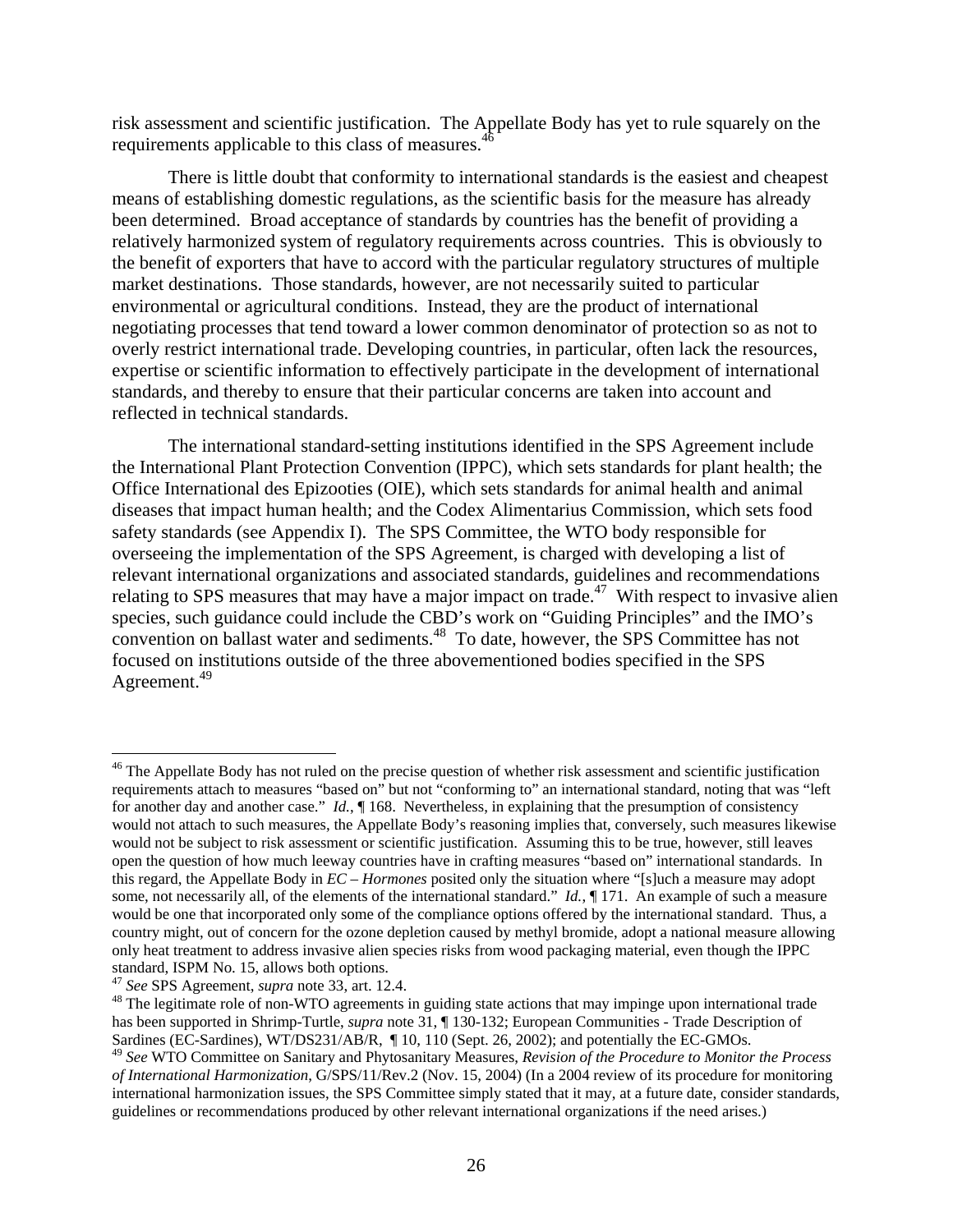Some have argued that the SPS Agreement establishes a regulatory floor with an unlimited ceiling pending a country's desired level of protection.<sup>50</sup> This view, however, presumes that 1) countries are able to adopt and properly implement the international standards defining that floor, and 2) the existing standards generally provide broad, if not comprehensive coverage of relevant areas. Both points are open to debate. In the first case, many developing countries are still in the initial implementation stage for applying international standards, and second, there are broad gaps in the standards' coverage of invasive alien species issues.<sup>51</sup> Even looking at the IPPC and its focus on plants and plant pests, most of its standards relate to issues of process (i.e., providing guidance to authorities on how to conduct a risk assessment or develop quarantine, certification and/or surveillance systems) rather than to the regulation of particular species or pathways. $52$ 

The following sections primarily relate to national measures that are stricter than international standards or that apply to areas where there are no standards. It should be noted that many of these principles can equally apply to measures based on standards as a matter of good practice within the constraints of available resources.

#### **b. Transparency, Equivalence, Consistency, and Necessity/Least Trade-Restrictiveness**

The SPS Agreement explicitly allows countries to adopt measures that are stricter than international standards. As noted, however, these measures do not enjoy the initial presumption of consistency with SPS requirements, and instead must meet a range of criteria set out in related provisions of the SPS Agreement.

**Transparency:** Transparency is required under the SPS Agreement through both procedural and substantive provisions. Member states must notify other countries of proposals to adopt new or changed measures, respond to requests for more information and provide the text of adopted measures.53 These explicit transparency requirements need not interfere with adoption of effective prevention measures, except in the sense of adding to cost and process burdens. In addition, when measures go beyond international standards, the various substantive requirements of the SPS Agreement open the measures to scrutiny, for example through requirements for scientific justification and risk assessment. By requiring countries to create a record of the available information, applicable threats and possible responses, transparency obligations minimize the possibilities for obfuscation or disguised trade barriers.

<sup>50</sup> G.E. Isaac, 5 *The SPS Agreement and Agri-Food Trade Disputes: The Final Frontier*, ESTEY CENTRE J. INT'L LAW & TRADE POLICY 47 (2004).

 $<sup>51</sup>$  An expert group under the CBD has identified a range of pathways that are currently not regulated under</sup> international environmental law, which will serve as the basis for future discussions under the Convention. *See* Convention on Biological Diversity, *Report of the Ad Hoc Technical Expert Group on Gaps and Inconsistencies in the International Regulatory Framework in Relation to Invasive Alien Species*, UNEP/CBD/SBSTTA/11/INF/4 (2005), available at http://www.biodiv.org/doc/meeting.aspx?mtg=sbstta-11&tab=1. 52 Solid wood packaging material [SWPM] is the only pathway standard developed by the IPPC.

<sup>53</sup> SPS Agreement, *supra* note 33, art. 7 & Annex B.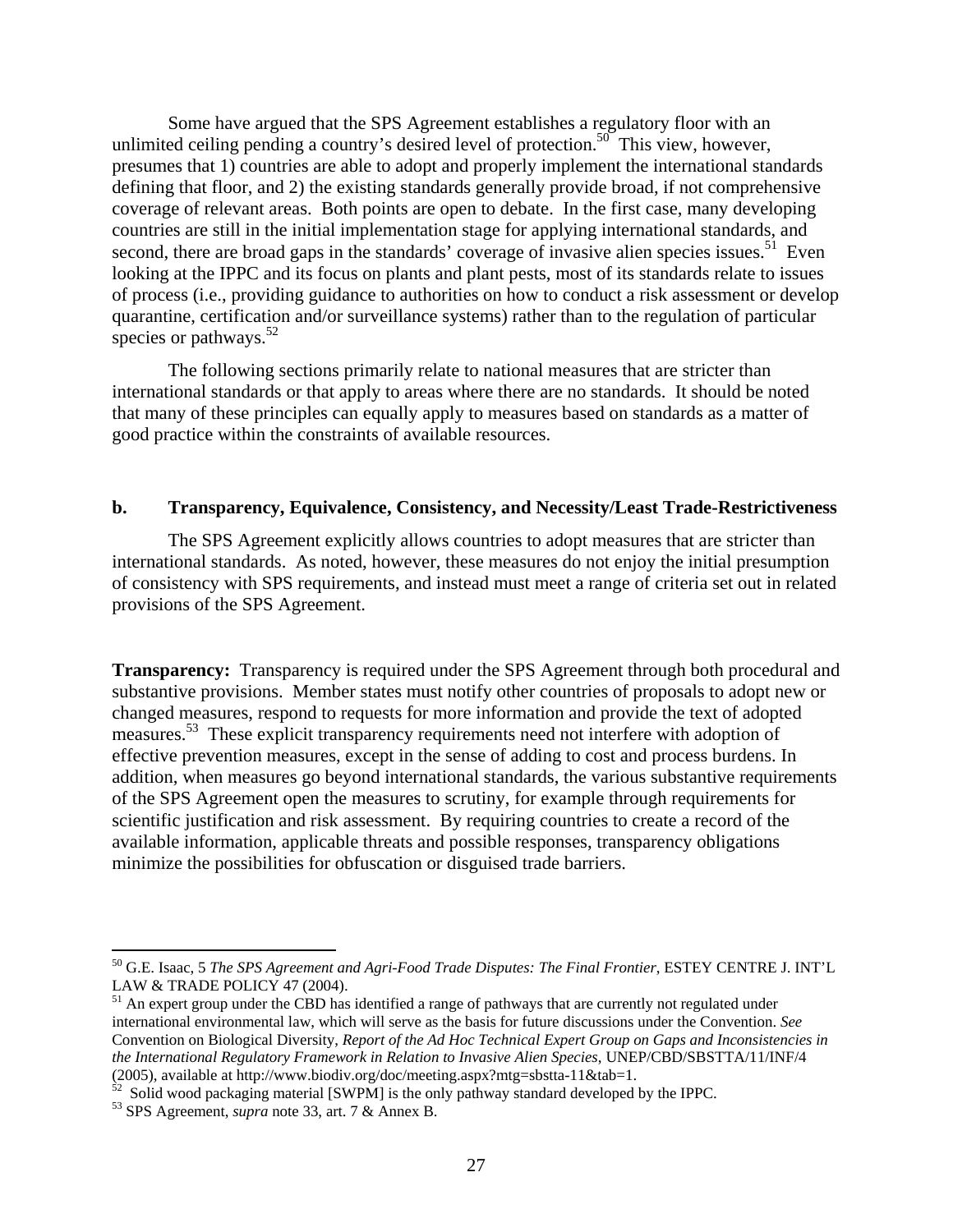**Equivalence:** By developing a national prevention measure to address specific concerns, a country essentially establishes an accepted level of risk regarding imports of a particular product or along a particular pathway.<sup>54</sup> From the trade perspective, adoption of that measure establishes a regulatory framework for commerce with other countries. Under the SPS Agreement an exporting country can choose to abide by the specific terms of the measure. Alternatively, it can demonstrate that an alternative measure can just as effectively meet the importing country's desired level of protection.<sup>55</sup> Thus, the importing country must recognize and accept "equivalent" regulations if it determines that those measures meet its required level of protection even if they do not meet the specific criteria of its domestic regulations.

In cases where an importing country is requested to recognize the equivalent level of protection provided by an exporting country's SPS regulations, the SPS Agreement specifically places the burden of proof on the exporting country. It is also incumbent upon the exporting country to initiate the process for determining equivalence by demonstrating that its measures meet the importing country's level of SPS protection. In assessing whether such measures are comparable, the importing country has the right to request the relevant data and findings, and to gain access for inspection, testing and other relevant procedures.56 Finally, in cases where an exporting country may have populations of an invasive alien species in parts of its territories, it can designate particular pest- or disease-free areas (or areas of low pest or disease prevalence).. In such cases, the exporting country must provide the necessary evidence to demonstrate that such areas are and are likely to remain pest/disease free or low in prevalence.<sup>57</sup> This framework provides significant discretion to importing countries in deciding whether an exporter's regulations are truly equivalent. Accordingly, the need to accept equivalent measures need not undermine a country's ability to adopt effective invasive alien species measures.

**Consistency:** The SPS Agreement calls upon WTO members to act consistently in addressing risks. Thus, if a prevention measure requires a particular treatment for a particular invasive alien species, a country must similarly treat other pathways by which that same species could enter.

The consistency requirement reflects the need for a broad perspective on what level of risk a country is willing to tolerate in the flow of goods across its borders. A country's level of SPS protection thereby serves as the bar for evaluating whether a prevention measure is adequate. The SPS Agreement defines the appropriate level of sanitary or phytosanitary protection as "The level of protection deemed appropriate by the Member establishing a sanitary or phytosanitary measure to protect human, animal or plant life of health within its territory."58 In *Australia - Measures Affecting the Importation of Salmon,* the Appellate Body has spoken of

<sup>&</sup>lt;sup>54</sup> Optimally, countries will have previously determined their broader intent regarding acceptable risk, such that individual measures are consistent with the broader invasive alien species policy objective.<br><sup>55</sup> *Id.* at art. 4.1.

<sup>55</sup> *Id.* at art. 4.1. 56 *Id.* <sup>57</sup> *See id.* at art. 6 (Adaptation to Regional Conditions, Including Pest- or Disease-Free Areas and Areas of Low Pest or Disease Prevalence).

<sup>58</sup> *Id.,* Annex A, s. 5.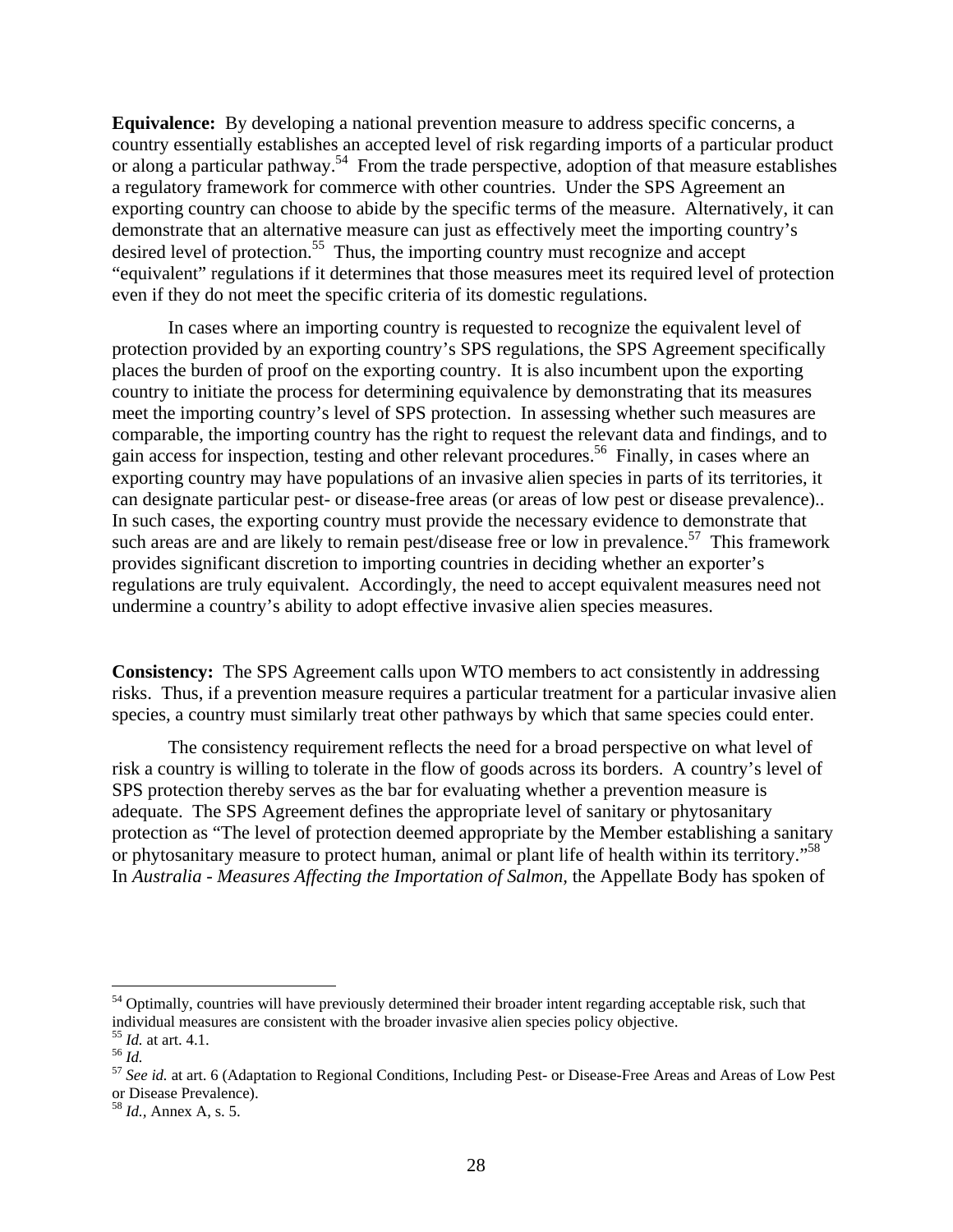the prerogative – indeed, the obligation – of member states to determine the appropriate level of protection.59

A country's level of protection should be consistent across a comparable range of threats, such that the level of protection for one pathway of introduction of a pest is not significantly different for another pathway of that same pest. For example, in *EC – Hormones*, the WTO's Appellate body found that the European Community's measures restricting hormone additives in imported meat were arbitrarily more protective than a range of comparable situations.<sup>60</sup> In *Australia – Salmon*, the dispute settlement body found that restrictions to prevent disease in imports of frozen salmon were arbitrary because they were significantly tighter than measures governing imports of live ornamental fish and frozen herring for bait, which present a similar level of risk. $61$ 

The consistency provisions of the SPS Agreement should also be viewed in the context of the overall anti-discrimination purpose of that agreement. Countries should ensure consistency in regulating similar risks in domestic and international commerce. For example, efforts by an importing country to stem the entry of an invasive alien species that already exists in the country might be called inconsistent by an exporting country. The exporter could assert that the risk presented is either not being regulated or is being regulated to a lesser level of protection than that associated with the import measure affecting foreign goods. Importing countries should be prepared to respond to the merits of such a claim. Nevertheless, they should not lose sight of the exporting country's burden to demonstrate that such inconsistency results in discrimination or a disguised restriction on international trade.

Where an invasive alien species has already been introduced and established to some extent within a country, the consistency principle in effect calls for adoption of a domestic regulatory regime for eradication, containment, and/or control. Otherwise, the maintenance of prevention measures designed to prevent additional introductions through international trade might come under scrutiny as an alleged discriminatory action. The mere fact that an invasive alien species is already present, but not yet established or pervasive, should not imply that the lack of a robust domestic response to that species represents a failure to meet the consistency requirements of the SPS Agreement. To begin with, as explained elsewhere, if the prevention measures are not designed or applied in a discriminatory fashion, the fundamental concerns of trade disciplines are not implicated. Moreover, any lack of consistency in the treatment of comparable threats may be more apparent than real. Thus, it may be the case that additional introductions through international trade create a different risk than that presented by existing populations of an invasive alien species – e.g., by causing the problem to pass a "tipping point"

<sup>59</sup> *See* Australia - Measures Affecting the Importation of Salmon (Australia – Salmon), WT/DS18/AB/R (adopted Nov. 6, 1998). Establishing this level of protection is also critical because any regulations extending beyond the measure in terms of the protectiveness must contend with the provision that such measures cannot be more trade restrictive than necessary. *See* SPS Agreement, *supra* note 33, art. 5.6. <sup>60</sup> The "comparable situations" included the same naturally occurring hormones in untreated meat and other foods,

use of the same hormones for therapeutic and herd management purposes, and use of other growth promoters in swine production. The Appellate Body also found, however, that there was no showing of discrimination in connection with the inconsistent treatment of risks, and so held that the measures were not, under Article 5.5, inconsistent with the SPS Agreement. *See supra* note 38. 61 *See* Australia – Salmon, *supra* note 59.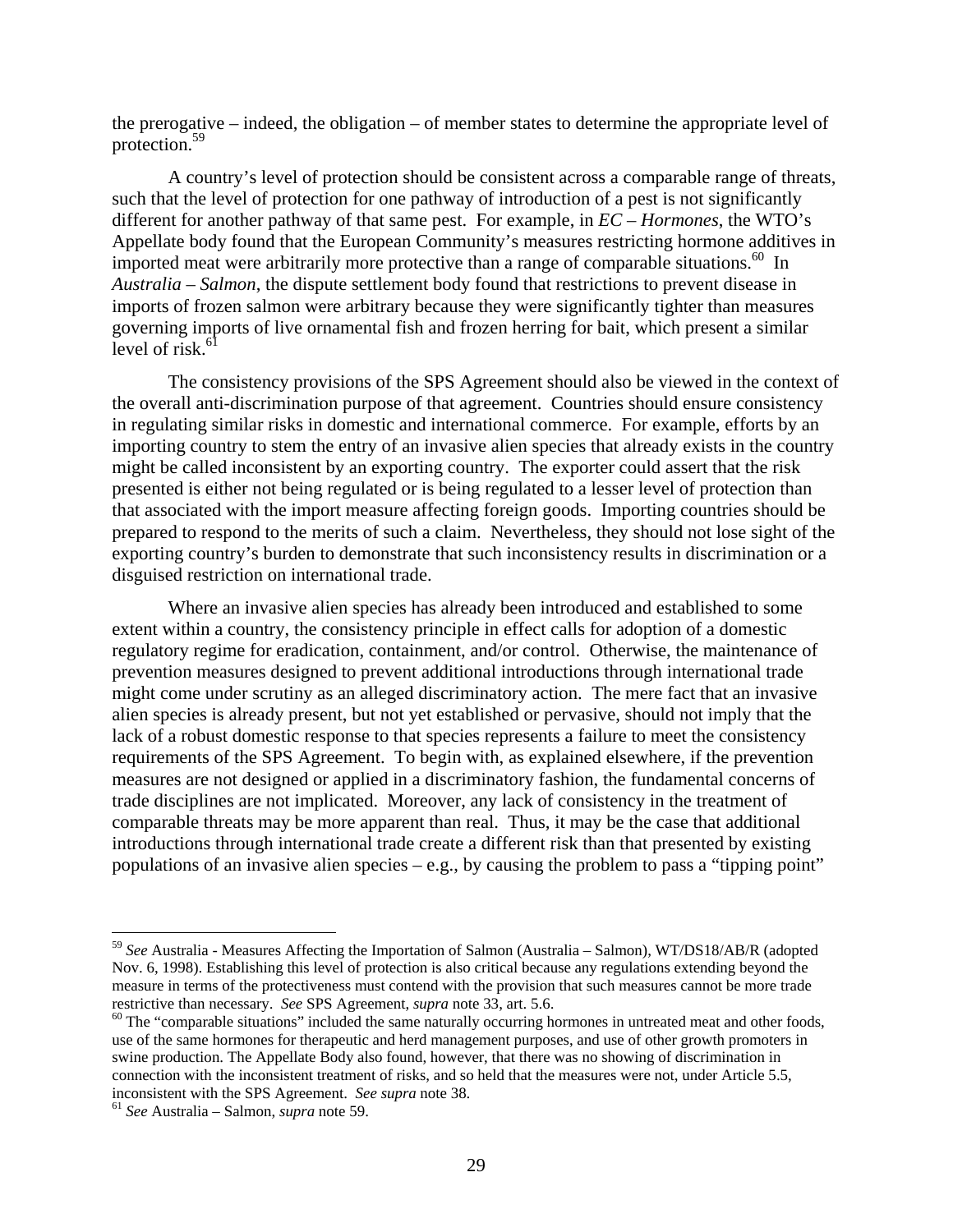of invasiveness, or by introducing the species to different ecological zones of the country.62 Nevertheless, countries should adopt, within their capabilities, domestic invasive alien species measures to counter established populations. This is particularly prudent in order to minimize the prospect of inconsistency with the SPS Agreement.

The notion that prevention measures need to be consistent across a range of similar threats, instead of targeting a single pathway or product raises another potential concern. Some have argued that WTO rulings in this area could be read as broadening the consistency obligation beyond comparing two pathways carrying a similar risk to the possibility of comparing a country's level of SPS protection to other health or environmental risks, such as air pollution or water quality.<sup>63</sup> This is not a reasonable literal reading of those rulings, nor has a case making this claim been brought to the dispute settlement body. Accordingly, a literal or overly restrictive interpretation of the consistency obligation that assumes risk management decisions are made in a laboratory setting rather than in the real world in which governments and people exist is unrealistic and should be rejected by regulators considering prevention measures.

In sum, although establishing the potential for risk and linking that to concrete measures has to be guided by objective scientific information and causal linkages, the process for determining a country's acceptable level of risk is ultimately a question of public policy. Such political decisions should weigh the costs and benefits across a range of interests, including legal, economic, administrative, social, cultural and environmental concerns.

**Necessity/Least Trade-Restrictiveness:** Article 2.2 of the SPS Agreement requires that SPS measures that might affect trade be "applied only to the extent necessary to protect human, animal or plant life or health."64 Similarly, Article 5.6 of the SPS Agreement provides that measures are "not more trade-restrictive than required to achieve their appropriate level of sanitary or phytosanitary protection, taking into account technical and economic feasibility."<sup>65</sup> These provisions do not limit the prevention goals that states may pursue in addressing invasive alien species threats. Rather, they address the means chosen to achieve those ends, by instructing states developing prevention measures to tailor those measures so that they do not needlessly restrict international trade. A more preventive approach will most likely have impacts on trade,

 $62$  The "tipping point" relates to the circumstances and/or population size of a particular alien species necessary for it to establish and present harm to its host ecosystem.

<sup>63</sup> *See* D.G. Victor, *Risk Management and the World Trading System: Regulating International Trade Distortions Caused by National Sanitary and Phytosanitary Policies*, *in* INCORPORATING SCIENCE, ECONOMICS, AND SOCIOLOGY IN DEVELOPING SANITARY AND PHYTOSANITARY STANDARDS IN INTERNATIONAL TRADE – PROCEEDINGS OF A CONFERENCE 118-69 (Board on Agriculture and Natural Resources of the National Research Council, 2000) (discussing *Australia – Salmon*).<br><sup>64</sup> *Cf.* Article XX of the GATT 1994, which provides an exception to anti-discrimination rules for measures

<sup>&</sup>quot;necessary to protect human, animal or plant life or health" or "relating to the conservation of exhaustible natural resources if such measures are made effective in conjunction with restrictions on domestic production or consumption." General Agreement on Tariffs and Trade, Apr. 15, 1994, WTO Agreement, Annex 1A [hereinafter GATT 1994].

 $65$  Footnote 3 of the SPS Agreement clarifies that least trade-restrictiveness is satisfied unless "there is another measure, reasonably available taking into account technical and economic feasibility, that achieves the appropriate level of sanitary or phytosanitary protection and is significantly less restrictive to trade." SPS Agreement, *supra* note 33.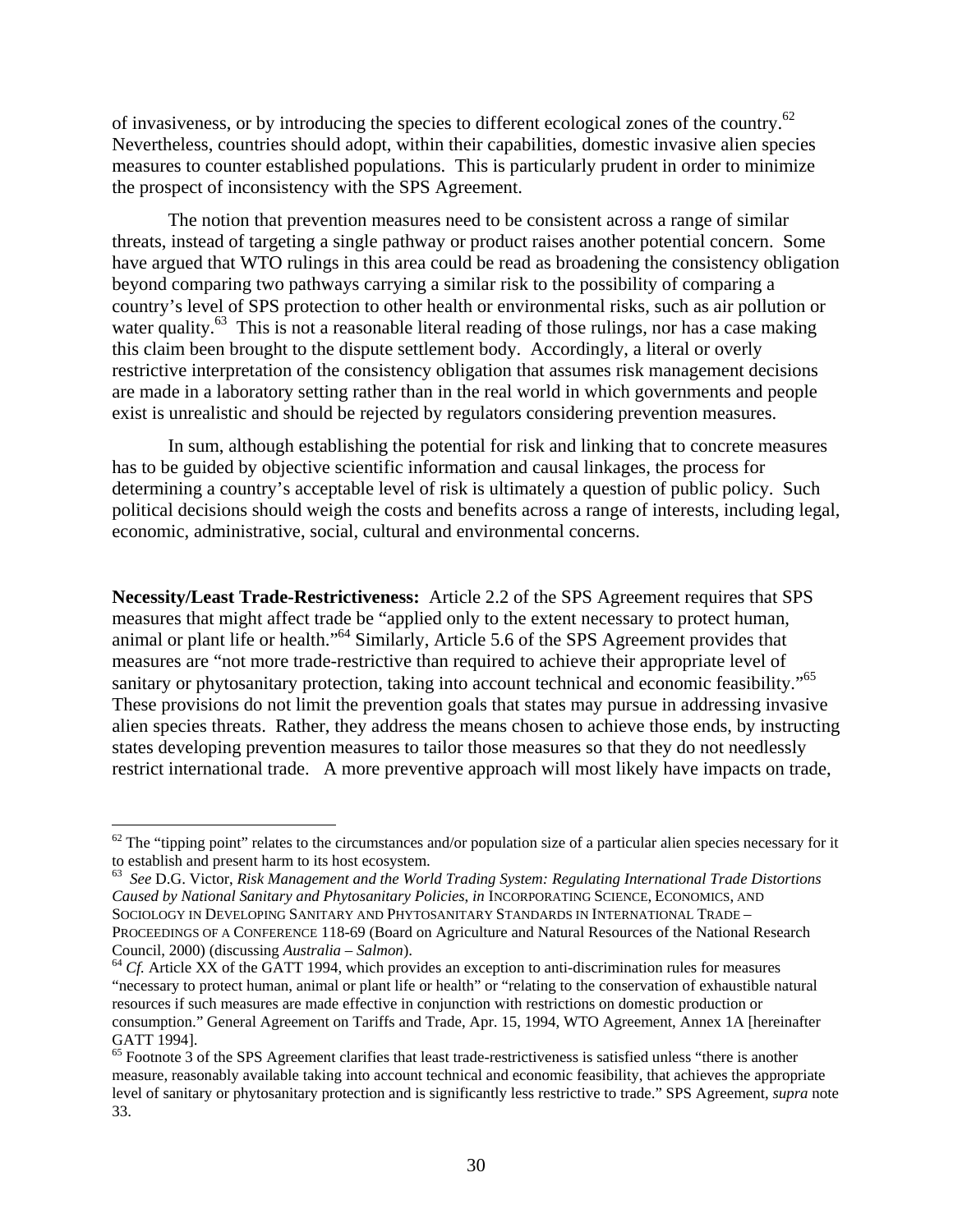and therefore undergo deeper scrutiny for consistency with the SPS Agreement by trading partners.

#### **c. Scientific Evidence**

The SPS Agreement requires that SPS measures that might affect trade be "based on scientific principles," and "not maintained without sufficient scientific evidence."<sup>66</sup> The use of scientific evidence is critical to provide a reasoned explanation for how potential threats link to prevention measures. Often, there are differing levels of scientific consensus, and disagreement among experts regarding the risks potentially associated with a particular import or pathway. WTO jurisprudence has shown that measures need not require scientific consensus or even a scientific "majority." For example, in assessing the adequacy of a risk assessment, the Appellate Body found that decisions need not be based upon "mainstream" scientific opinion, but rather could reflect "divergent" views as long as it was adequate to support the necessary rational relationship between the SPS measure and the risk assessment.<sup>6</sup>

Recognition that there is not always a scientific consensus and that some level of uncertainty may remain raises key questions for exactly what constitutes "sufficient scientific evidence." While this may vary with every case, countries should resort to the test of whether the available data can be used to fulfill the requirements of a risk assessment and definitively link a potential risk to the desired SPS measure. If there is not enough information to do a risk assessment, countries most likely will have to revert to establishing provisional measures on the product or pathway under investigation until such time as more information becomes available. The processes for risk assessment under the SPS Agreement generally presume that additional and relevant information can be gathered to (re)assess the need for a particular measure, however it must be explicitly recognized that sufficient evidence may be extremely difficult to provide, and a thorough scientific understanding might never be possible.

Finally, as the Appellate Body found in *Japan – Varietals*, the provisions regarding scientific evidence require an "objective relationship" or "rational relationship" between the measures in question and scientific evidence.<sup>68</sup> At issue were quarantine treatment rules for several types of fruit suspected of harboring a pest, the coddling moth. Japan required that exporters provide proof of efficacy of quarantine treatment that was specific to each particular variety of the fruits in question. The Appellate Body found that Japan had failed to explain why a separate testing program had to be conducted with respect to each fruit variety, in the absence of extensive evidence indicating that testing of a single variety would not be sufficient to determine the risk for all varieties of a fruit.<sup>69</sup> In reaching its decision, the Appellate Body made clear that "sufficiency" for purposes of Article 2.2 is a "relational concept."70 The decision also stated that sufficiency must be determined on a case-by-case basis, and it did not establish a fixed criterion for the quantity of information needed before a country can implement trade-

 $66$  *Id.* art. 2.2.

<sup>&</sup>lt;sup>67</sup> EC – Hormones, *supra* note 38, ¶ 193. This reasoning should apply as well to the analogous obligation to base SPS measures on scientific evidence, which also reflects a "rational relationship" test. *See* Japan – Varietals, *supra*  note 30, ¶ 79.

<sup>68</sup> Japan – Varietals, *supra* note 30, ¶ 79. 69 *See id.* ¶ 84-85. 70 *Id.* ¶ 73.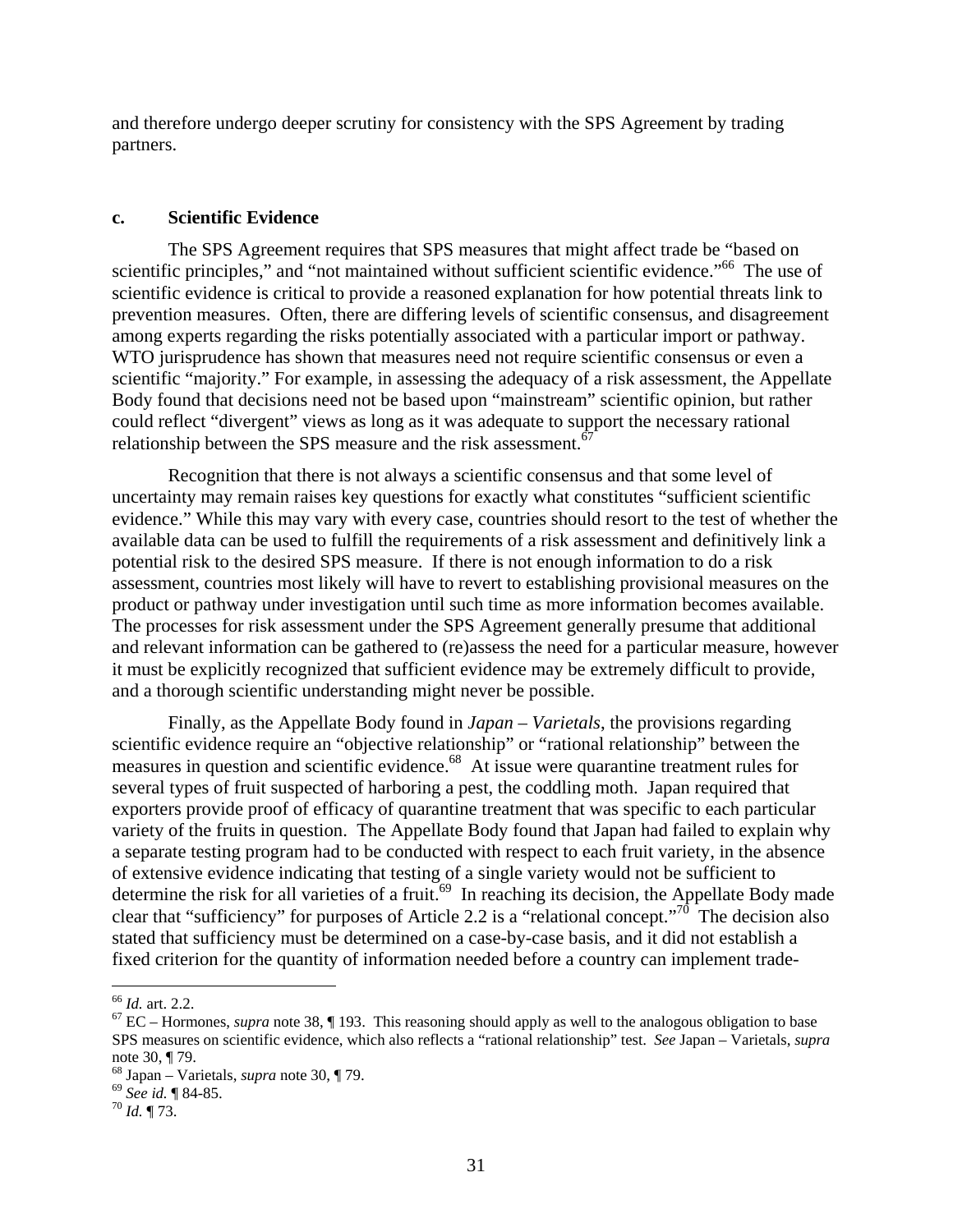related measures to limit or prevent introductions of invasive alien species.<sup>71</sup> Rather, in dealing with invasive alien species threats, countries must consider individual circumstances affecting risks, costs and the efficacy of available prevention measures.

#### **d. Risk Assessment**

As previously mentioned, a country developing measures not based on an international standard must use a risk assessment, which is the process for gathering and reviewing information regarding the potential threat of a non-native species.<sup>72</sup> Under the SPS Agreement, a risk assessment must satisfy three cumulative requirements by: identifying the risks or threats to be prevented and the potential consequences; evaluating the likelihood of entry, establishment and spread of the invasive alien species and the potential consequences; and evaluating the likelihood of entry, establishment and spread of the invasive alien species in the event that a chosen SPS measure is applied. States should also consider: available scientific evidence; relevant process and production methods; inspection, sampling and testing methods; prevalence of specific diseases or pests; relevant ecological conditions; and quarantine and other treatments.<sup>73</sup> States must also consider relevant economic factors, potential damage caused by the introduction of an invasive alien species, control and/or eradication costs, and the costeffectiveness of alternative measures. Regulators must also firmly recognize that further information may not be available, which may require the application of precaution and continuation of provisional measures.

The Appellate Body has interpreted the risk assessment provisions of the SPS Agreement as requiring a fair degree of rigor. Thus, risk assessments must evaluate not merely the "possibility" of harm, but "the "likelihood," i.e., the "probability," of entry, establishment or spread of diseases and associated biological and economic consequences.<sup>74</sup> Such an evaluation does not necessarily have to be quantitative and can include qualitative considerations, although the assessment process should still be scientific.75 The Appellate Body has emphasized the fundamentally practical nature of the exercise:

It is essential to bear in mind that the risk that is to be evaluated in a risk assessment under Article 5.1 is not only risk ascertainable in a science laboratory operating under strictly controlled conditions, but also risk in human societies as they actually exist, in

 $171$  *Id.* 184.

 $72$  WTO jurisprudence regards the risk assessment process as a "specific application" of the basic obligations in SPS Article 2.2 regarding the use of sufficient scientific evidence to maintain a measure. *See* EC – Hormones, *supra* note 38, ¶ 180.

<sup>73</sup> See SPS Agreement, *supra* note 33, art. 5 (Assessment of Risk and Determination of the Appropriate Level of Sanitary or Phytosanitary Protection). Annex A ¶ 4 of the agreement defines risk assessment as "The evaluation of the likelihood of entry, establishment or spread of a pest or disease within the territory of the importing Member according to the sanitary and phytosanitary measures which might be applied, and of the associated potential biological and economic consequences; or the evaluation of the potential for adverse effects on human or animal health arising from the presence of additives, contaminants, toxins or disease-causing organisms in food, beverages or feedstuffs."<br> $74$  *See, e.g.*, Australia – Salmon, *supra* note 59, ¶ 123.

<sup>&</sup>lt;sup>75</sup> *See id.*,  $\P$  124. The ruling in  $EC-Hormones$  states that a scientific process is essentially one characterized by systematic, disciplined and objective enquiry and analysis, that is, a mode of studying and sorting out facts and opinions that follows the scientific method. EC – Hormones, *supra* note 38, ¶ 187.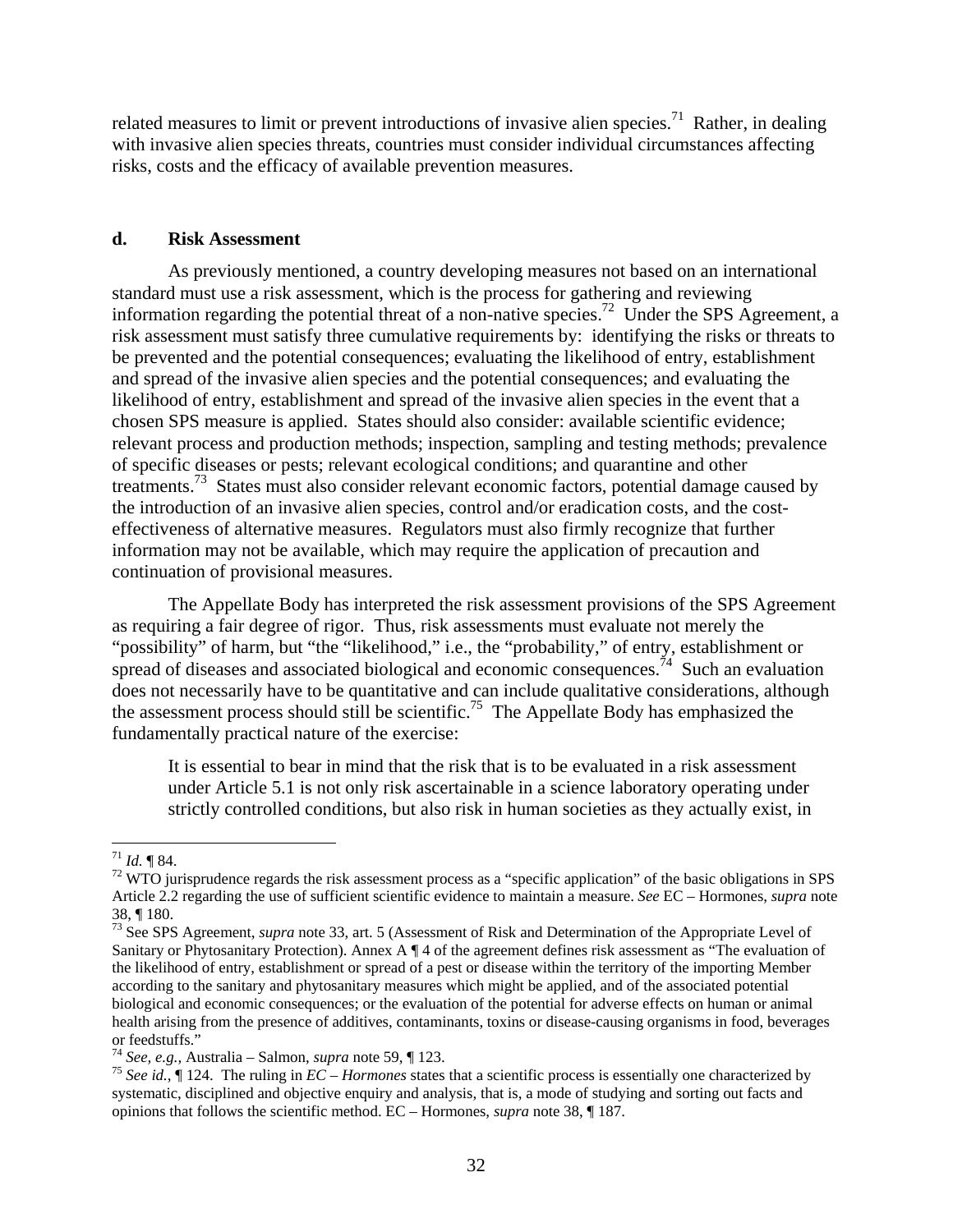other words, the actual potential for adverse effects on human health in the real world where people live and work and die. $^{76}$ 

The risk assessment needs to be sufficiently specific to the product or pathway risk under consideration, and general theoretical uncertainty or risk is not seen as a credible basis for determining SPS measures. For example, *Japan – Apples* involved a prevention measure affecting the export of apples from the United States to Japan. The Appellate Body ruled that an assessment of the risk associated with the introduction of fire blight into Japan through a collection of various hosts that did not evaluate apples as a "separate and distinct vector" was insufficient.77 Instead, the Appellate Body called for the consideration of "a specific agent or pathway through which contamination might occur."<sup>78</sup> In addition to determining baseline risk, the assessment must also address how the risk would be affected by the SPS measure in question.<sup>79</sup> Such a determination needs to look at the probability of entry under that particular measure.

Notwithstanding these requirements, WTO decisions addressing the contours of the risk assessment obligation indicate that Members adopting prevention measures have a substantial degree of flexibility. First, WTO jurisprudence suggests that there is no threshold level or particular magnitude of risk to be demonstrated in order to maintain consistency with the SPS Agreement. $80^\circ$  Second, the Appellate Body has recognized that minority scientific opinions can legitimately be utilized in crafting measures for the protection of human, plant, or animal life and health.<sup>81</sup> Third, SPS jurisprudence clearly indicates that not only quantitative but also qualitative risk assessments are valid under the SPS Agreement.<sup>82</sup> Fourth, the Appellate Body has observed that the relevance of the precautionary principle is not exhausted in provisional measures, and that the determination of sufficient scientific evidence will be influenced by a precautionary approach to irreversible risks.<sup>83</sup>

In addition to the flexibility apparent in SPS Jurisprudence, the text of the SPS Agreement itself provides the space necessary for countries to adopt effective prevention measures. Indeed, Article 5.1 states that SPS measures shall be based on a risk assessment "as appropriate to the circumstances." Relevant circumstances with respect to invasive alien species may vary depending on the pathway, product, or activity. For example, the relevant scientific information assessing an intentional introduction, such as an exotic pet species, may differ from that required to make risk determinations for an unintentional introduction along a particular pathway, such as beetles in solid wood packaging material. Thus, if the exotic pet itself (as opposed to any pathogens that it might carry) were invasive, evaluation of process and

 $^{76}\,$  Id.

<sup>&</sup>lt;sup>77</sup> Japan – Measures Affecting the Importation of Apple (Japan – Apples), WT/DS245/AB/R, ¶ 200 (adopted Dec. 10, 2003).<br><sup>78</sup> Id. ¶ 204.

<sup>78</sup> *Id.* ¶ 204. 79 *See* EC – Hormones, *supra* note 38, ¶ 187. Note also that in *Japan – Apples*, the Appellate Body appeared to decide that, since the measure in that case consisted of a set of requirements applied cumulatively, the risk assessment was flawed because it did not consider the impact on baseline risk of each individual requirement. *See* 

Japan – Apples, *supra* note 77, ¶ 209.<br><sup>80</sup> EC – Hormones, *supra* note 38, ¶ 186.<br><sup>81</sup> EC – Hormones, *supra* note 38, ¶ 194.<br><sup>82</sup> EC – Hormones, *supra* note 38, ¶ 187.<br><sup>83</sup> EC – Hormones, *supra* note 38, ¶ 124.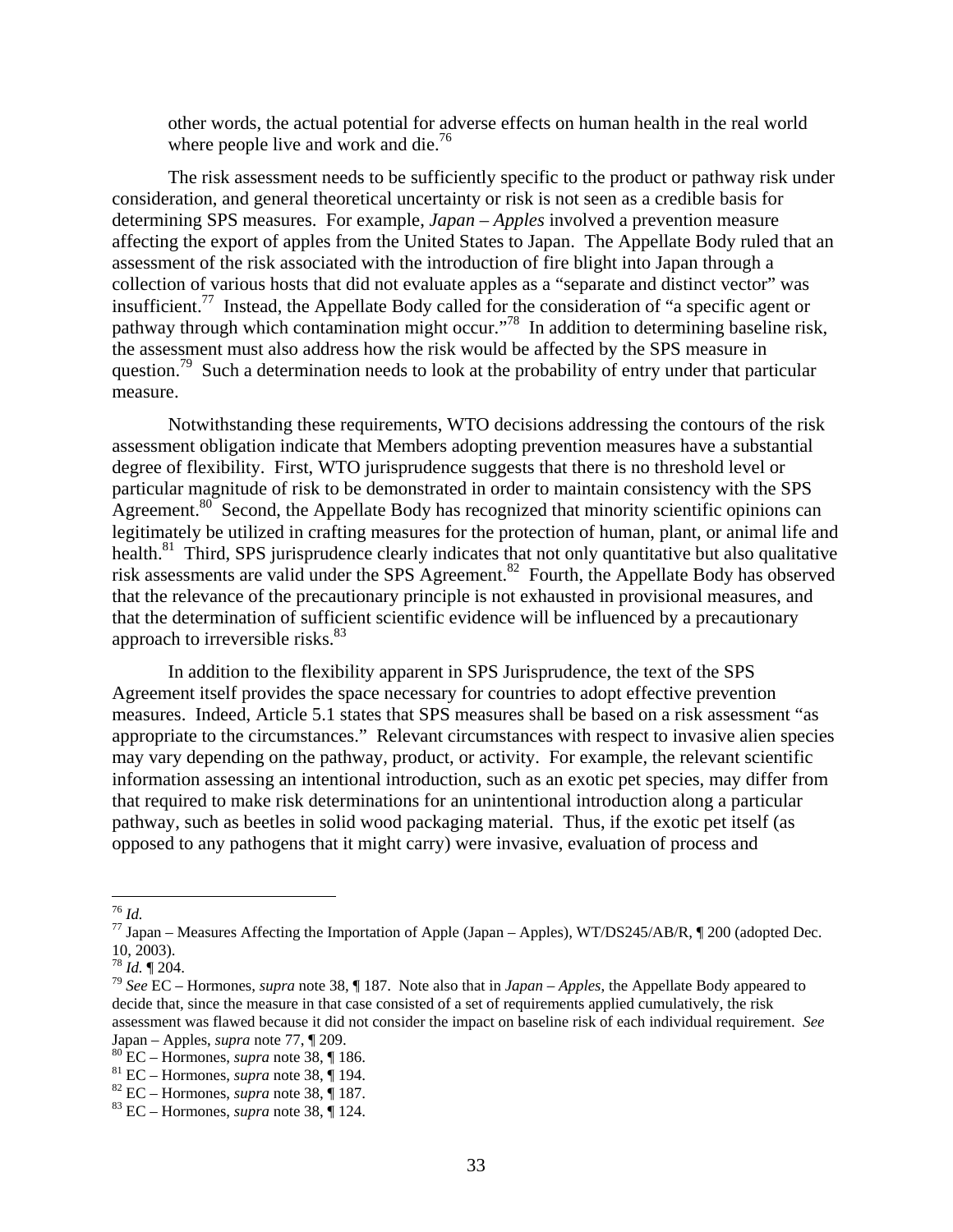production methods, inspection and sampling, and quarantine and treatments would presumably be moot.

**Risk Assessment and Pathways for Invasion:** In considering how best to craft invasive alien species prevention measures that will satisfy SPS risk assessment requirements, it seems necessary to follow a fine line between specificity and generality. Thus, the Appellate Body has called for analyses that both address a specific disease, pest or other harm, and that consider a broad range of agents that may be responsible for that harm, as well as a spectrum of measures to prevent or remedy the harm, while assessing the impact of each harmful agent and corrective measure separately.

Given the range of potentially serious invasive alien species threats, meeting all these risk assessment requirements could be perceived as an overwhelming task, particularly for developing countries. Again, however, the Appellate Body has emphasized the flexibility available to importing countries in crafting risk assessments that meet these requirements. In particular, the Appellate Body has pointed out that FAO guidelines "expressly contemplate examining risk in relation to particular pathways."<sup>84</sup> Thus, in *Japan – Apples*, it was noted that countries may organize risk assessments along the line of a disease or pest, considering specific agents or pathways through which contamination might occur.<sup>85</sup> By this same reasoning, a country might focus its risk assessment on a particular pathway – which many believe would be a more efficient approach to preventing introductions of invasive alien species – examining specific pests, hosts and vectors associated with that pathway. For example, the *International Standards for Phytosanitary Measures,* No. 11, was recently revised to specifically incorporate environmental considerations and expressly provides for a pathways approach.<sup>86</sup>

One pathway approach to invasive alien species risk assessment that would satisfy WTO specificity requirements is to select one or more "indicator" species associated with a pathway that serves to subsume other invasive alien species risks from that pathway. For example, a particular species that hitchhikes on wood packaging material would be identified and subjected to a detailed risk assessment. That evaluation might then become the basis for an invasive alien species measure addressing the introduction pathway for the species in a way that also addresses other species which are not subject to a detailed assessment, but are suspected of being invasive and of being introduced through the same pathway. By employing a particular indicator species in this fashion, limited risk assessment resources might be leveraged to maximum effect.

 Some have questioned the efficacy of such an approach in terms of the ability to extrapolate from one species to another, grouping species/risks and applying pathway approaches to species themselves or a class of risks. Such questions are useful for honing pathway approaches and it is likely that the method employed will vary with the product or vector under discussion. Ballast water treatments under the IMO and timber treatments under the IPPC are two good examples of regulating risky pathways. Their development also suggests that future pathway approaches will focus more broadly on the risk and its optimal management in a more

<sup>&</sup>lt;sup>84</sup> Japan - Apples, *supra* note 77, ¶ 205 and notes 381, 382.<br><sup>85</sup> *Id.* ¶ 204.<br><sup>86</sup> See INTERNATIONAL PLANT PROTECTION ORGANIZATION, *No. 11: Pest Risk Analysis for Quarantine Pests, Including Analysis of Environmental Risks and Living Modified Organisms*, INTERNATIONAL STANDARDS FOR PHYTOSANITARY MEASURES 1(2001).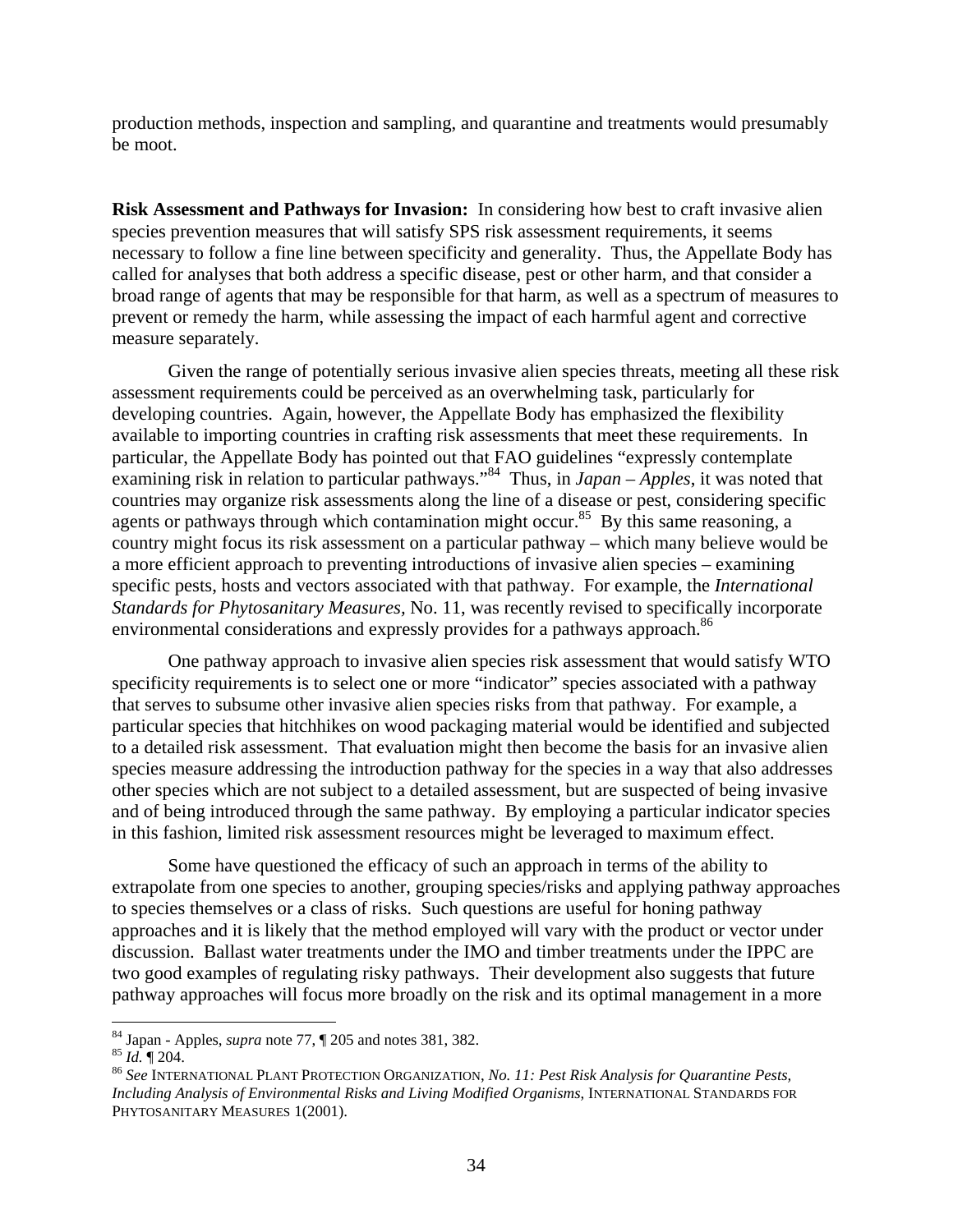ad hoc manner than proceeding species by species or taxa by taxa. One potential path forward in this area could be a recommendation to the Global Invasive Species Programme or other international body to develop a broad set of guidelines on items and possible procedures that should be considered when developing pathway approaches.

**Risk Assessment of Biological Organisms:** It is useful to note, as a point of reference, that risk assessment methodologies employed for biological organisms are in part an outgrowth of chemical waste management. For example, the U.S. Environmental Protection Agency initially developed its risk assessment procedures to deal with chemical and physical stressors, and only later were they applied to biological risks.<sup>87</sup> Risk assessments for biological hazards generally are less developed because the impacts of an introduced species into an ecosystem structure are inherently more complex and difficult to quantify than chemical hazards.<sup>88</sup> The main qualitative differences between chemical and biological stressors are that biological organisms and systems can also:

• grow and reproduce;

 $\overline{a}$ 

- disperse actively and passively, including through unpredictable movements;
- interact with ecosystems in complex and unpredictable ways, including through positive feedback loops; and
- evolve in response to stimuli and changes in the environment.<sup>89</sup>

Examination of ecological impacts also needs to take into consideration scalar issues including impacts on the genetic, individual, population and community levels, as well as potential positive feedback loops which further exacerbate effects.<sup>90</sup> More specific risk assessment methodologies do exist, and they address issues including biogeography, life history traits and other screening processes. Such techniques rely, however, on detailed ecological and biogeographical data, which are not always available. Over time, methods will continue to improve. Nevertheless, countries need to consider the limitations of their methodologies and available information when determining their desired levels of protection and establishing related measures.

Given these factors, it perhaps is not surprising that the U.S. National Research Council has concluded that "There are currently no known broad scientific principles or reliable procedures for identifying the invasive potential of plants, plant pests, or biological control agents in new geographic ranges."<sup>91</sup> In many cases, it will not be possible to predict the invasiveness of an organism. Those with a past history of invasions can present a high

<sup>&</sup>lt;sup>87</sup> M. Andersen, *et al., Risk Assessment for Invasive Species*, 24 RISK ANALYSIS *789 (2004).*<br><sup>88</sup> J.D. Stark, *An Overview of Risk Assessment, in* INCORPORATING SCIENCE, ECONOMICS, AND SOCIOLOGY IN DEVELOPING SANITARY AND PHYTOSANITARY STANDARDS IN INTERNATIONAL TRADE—PROCEEDINGS OF A CONFERENCE 60 (2000).

<sup>89</sup> D. Simberloff and M. Alexander, *Biological Stressors*, *in* ECOLOGICAL RISK ASSESSMENT ISSUE PAPERS (EPA/630/R-94/009) (1994).

<sup>90</sup> W.M. Lonsdale, *et al.,* , *Risk Analysis and Weed Control*, *in* EVALUATING INDIRECT EFFECTS OF BIOLOGICAL CONTROL 185-210 (E. Wajnberg, J.K. Scott and P.C. Quimby eds., 2001).

<sup>&</sup>lt;sup>91</sup> NATIONAL RESEARCH COUNCIL, PREDICTING INVASIONS OF NON-INDIGENOUS PLANTS AND PLANT PESTS 9 (2002), *available at* http://www.nap.edu/books/0309082641/html/ (last viewed Nov. 11, 2004).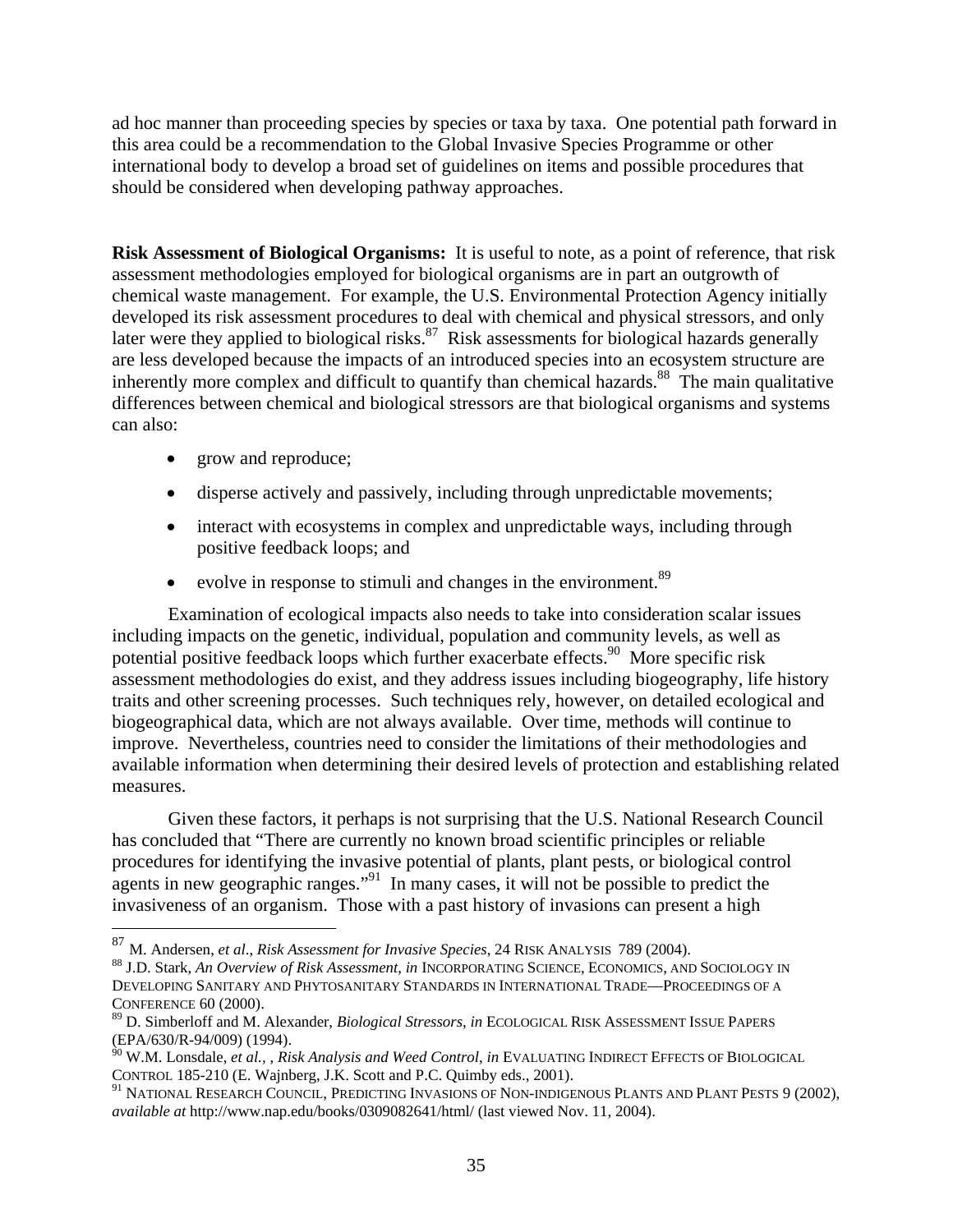probability of risk, but the converse is not true. A species that has never shown evidence of invasiveness cannot be regarded as benign because environmental or climatic changes could trigger a turn to invasiveness. In light of such state-of-the-art scientific conclusions regarding the adequacy of methodologies to assess risks presented by invasive alien species, the precautionary principle acquires paramount importance in the design of effective prevention measures.

#### **e. Provisional Measures**

 $\overline{a}$ 

One method of contending with scientific uncertainty in addressing invasive alien species threats is to adopt prevention measures on a provisional basis. This approach is addressed in Article 5.7 of the SPS Agreement, which provides that in cases where "relevant scientific evidence is insufficient," a Member may adopt provisional measures "on the basis of available pertinent information." Article 5.7 further obligates member states to "seek to obtain the additional information necessary for a more objective assessment of risk," and to review the measure accordingly "within a reasonable period of time."

Article 5.7 is not framed as a defense in cases of alleged breach of general obligations under the SPS Agreement. Rather, the affirmative right of members to take provisional measures in light of insufficient scientific evidence is an integral part of the agreement. As such, there is no reason to presume that some form of disfavored status attaches to provisional measures, although the agreement does impose an obligation to seek additional information and review those measures in a timely fashion.

The precautionary principle has particular – although not exclusive  $92$  – relevance to provisional measures under the SPS Agreement. The precautionary principle supplies critical interpretive guidance for regulators where uncertainty renders scientific evidence insufficient to conclusively assess invasive alien species risks. In essence, the precautionary principle acknowledges that it is reasonable, in the face of scientific uncertainty, for regulators to make conservative assumptions regarding the degree of danger presented, and on that basis to take action to counter the threat.<sup>93</sup> It thus provides a scientific basis for establishing, even on very limited evidence, the existence of risk that justifies a provisional measure while additional steps are taken to reduce scientific uncertainty. In other words, the precautionary principle does not dispense with science, but in fact requires some scientific evidence to be operational. If this

 $92$  For example, the Appellate Body has pointed out that the precautionary principle is addressed in the Preamble to the SPS Agreement and also relevant under Section 3.3. *See* EC – Hormones, *supra* note 38, ¶ 124.

<sup>93</sup> *See, e.g.,* Rio Declaration, *supra* note 42, art. 15. EC – Hormones, *supra* note 38, ¶ 124. As the Appellate Body has observed, "responsible, representative governments commonly act from perspectives of prudence and precaution where risks of irreversible, i.e., life-terminating, damage to human health are concerned." Invasive alien species present such grave risks to human health. For example, in eastern Africa, water hyacinth introduced from Brazil provides habitat for water snails that transmit schistosomiasis, a major source of morbidity and mortality for developing countries. In actuality, of course, governments also commonly take precautionary measures when risks either to human health or to the environment are *not* immediate. For example, the U.S. Clean Air Act sets national air quality standards that are requisite to protect human health and the environment from all known or anticipated adverse effects of air pollution. *See* U.S. Clean Air Act, 42 U.S. C. § 7409(b) (2004). That statute goes on to establish another, precautionary program that further regulates air pollution even where air quality is better than national standards to address potential adverse effects on health and welfare that might occur notwithstanding compliance with those standards. *See* U.S. Clean Air Act, 42 U.S.C. § 7470(1) (2004).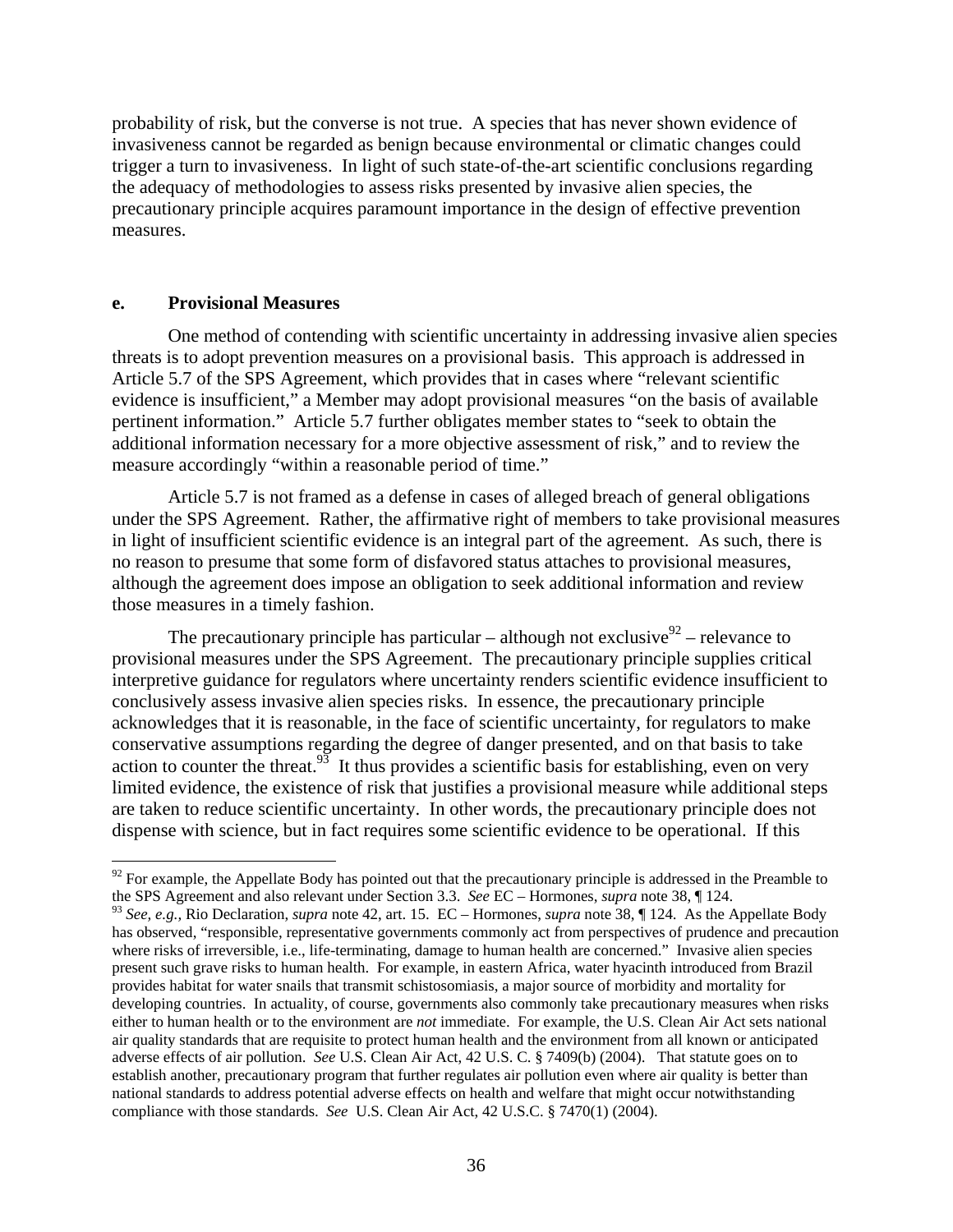were not so, and the lack of sufficient scientific information disallowed the adoption of even provisional prevention measures, then member states would be deprived of their right, guaranteed under the SPS Agreement, to choose an appropriate level of protection.

 Article 5.7 of the SPS Agreement appears to place upon the country adopting a provisional prevention measure the ultimate responsibility for seeking additional information. But, as the Appellate Body has noted, although the additional information must be germane to the task at hand, Article 5.7 does not set out explicit directives regarding the additional information to be collected or a specific collection procedure.<sup>94</sup> Thus, nothing prohibits countries adopting provisional measures from placing upon exporters the practical obligation for and cost of obtaining this information. As noted previously, countries have for many years routinely placed these burdens upon exporters with respect to *permanent* prevention measures; it follows that it would be appropriate to do so with respect to provisional measures.

 The requirement in Article 5.7 that additional information be obtained within a "reasonable time" likewise is unaccompanied by explicit directives for compliance. The Appellate Body has ruled that what constitutes a "reasonable time" should depend on the circumstances, including the difficulty of obtaining the additional information and the characteristics of the provisional measure.<sup>95</sup> Notably, nothing in Article 5.7 requires that sufficient scientific evidence actually be obtained, as there is no practical way to ensure that the requisite additional information will be obtained no matter how great the investigative endeavor. Thus, where significant scientific uncertainty remains despite efforts to reduce it, continued retention of provisional measures should be seen as consistent with Article 5.7.

#### **f. Burden of Proof**

Allocation of the burden of proof in making regulatory decisions and in responding to inquiries or potential disputes raised by other countries is another area of critical concern. Under the SPS Agreement, the WTO follows two general principles of international law that are important in determining the outcome of trade disputes. First, WTO members, as sovereign entities, are presumed to act in accordance with their WTO obligations.<sup>96</sup> Second, a party claiming that a member acted inconsistently with WTO rules bears the burden of proving that inconsistency.97 Consequently, an importing country that adopts a prevention measure is presumed to have met its SPS obligations, and an exporting country that initiates a trade dispute has the initial duty of presenting a *prima facie* case. If the exporting country does present sufficient evidence to make out a *prima facie* case of inconsistency, the burden shifts to the importing country to present evidence showing that the relevant requirements of the SPS Agreement were satisfied. If the importing country comes forward with sufficient evidence to rebut the *prima facie* case, such that a reasonable finder of fact could rule in favor of either party, then the burden shifts back to the exporting party to persuade the adjudicative body that it has the stronger case. In other words, the exporting party retains the ultimate burden of persuasion.

<sup>94</sup> *See* Japan – Varietals*, supra* note 30, ¶ 92.

<sup>&</sup>lt;sup>95</sup> *Id.*  $\P$  93.<br><sup>96</sup> Decision by the Arbitrators, EC – Hormones, Original Complaint by the United States, Recourse to Arbitration by the European Communities under Article 22.6 of the DSU, WT/DS26/ARB (July 12, 1999), ¶9.<br><sup>97</sup> Appellate Body Report, *United States – Measures Affecting Imports of Woven Wool Shirts and Blouses from* 

*India*, WT/DS33/AB/R, (April 25, 1997), ¶14*.*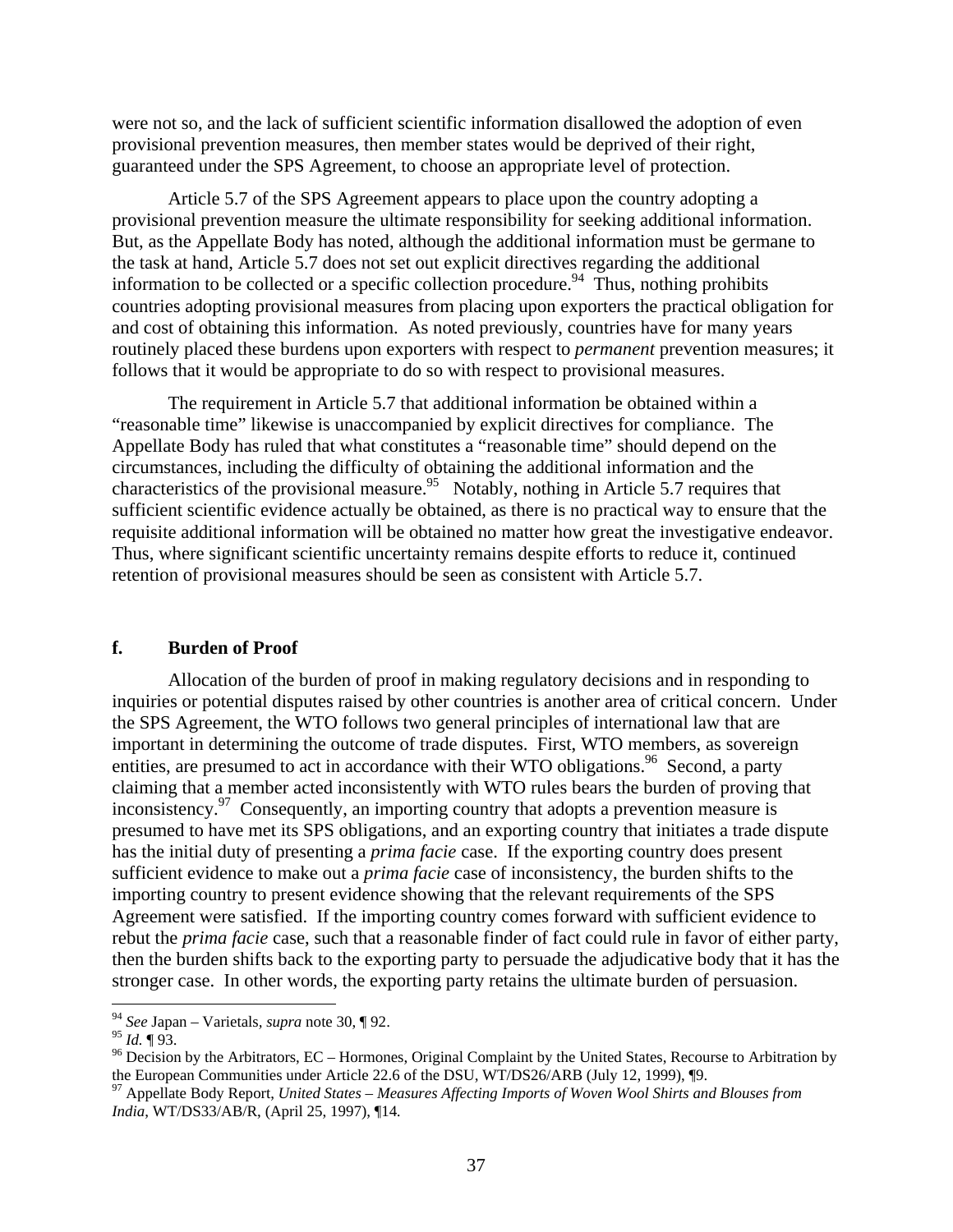The burden of proof is relevant to a number of key policy issues under the SPS Agreement, including: development of a national measure; development of provisional SPS measures; challenge to an SPS measure; evaluation of whether an exporting country's alternative SPS measures are equivalent; and identification of pest-free areas in the country of export. As has already been stated, a country developing a national measure that is more protective than an existing international standard must provide the scientific evidence necessary for the risk assessment process. In such cases, the country can certainly use existing data from other sources and tailor them to its own needs. Yet, to be in accord with the SPS Agreement, the country is expected to have supporting scientific evidence for its measure.

If an importing country has insufficient scientific evidence, it must "seek to obtain the additional scientific information necessary for a more objective assessment of risk."<sup>98</sup> Nothing prevents the importing country from requesting such information or assistance from the exporting country or exporter itself. In fact, providing such help might be in the interests of the exporter to facilitate the regulatory and approval process for goods subject to a provisional measure. As previously mentioned, should a provisional measure be challenged under the WTO dispute settlement process, it is incumbent upon the complaining Member to make the *prima facie* case regarding the particular fault.<sup>99</sup>

#### *3. Capacity, Technical Assistance, and Special and Differential Treatment*

The juxtaposition of a state's sovereign right to protect its health and environment with the desire to pursue international trade presents severe resource difficulties for most countries. Even those in the "developed world" acknowledge the significant challenges posed by invasive alien species, but lack the capacity to fully address these threats in areas of prevention, eradication and/or control and management. Developing countries face even greater obstacles when comparing the threat of invasive alien species with other pressing concerns, such as economic development, poverty, public health and other environmental problems (e.g., deforestation, desertification, sea level rise). In many cases, managing invasive alien species presents an additional demand on an already limited pool of resources.

The international community recognizes the need for assistance to developing countries in both international environmental and trade fora, although contributions for desired resources may never meet the demand. In the environmental context, assistance is available through bilateral and multilateral donor programs and the Global Environment Facility. Similarly, trade assistance is available through the Standards and Trade Development Facility and bilateral and regional free trade agreements. The following discussion examines some of the related provisions within the WTO Agreements, focusing on how invasive alien species measures might impact market access and how the WTO's current Doha round of negotiations may impact these issues.

The difficulties that developing countries face in benefiting from the international trading system are ostensible when they seek access to export markets. For example, a study of trade between the E.U. and the Asian, Caribbean and Pacific countries (ACP) found a noticeable

<sup>98</sup> SPS Agreement, *supra* note 33, art. 5.7. 99*E.g.,* EC – Hormones, *supra* note 38, ¶ 108.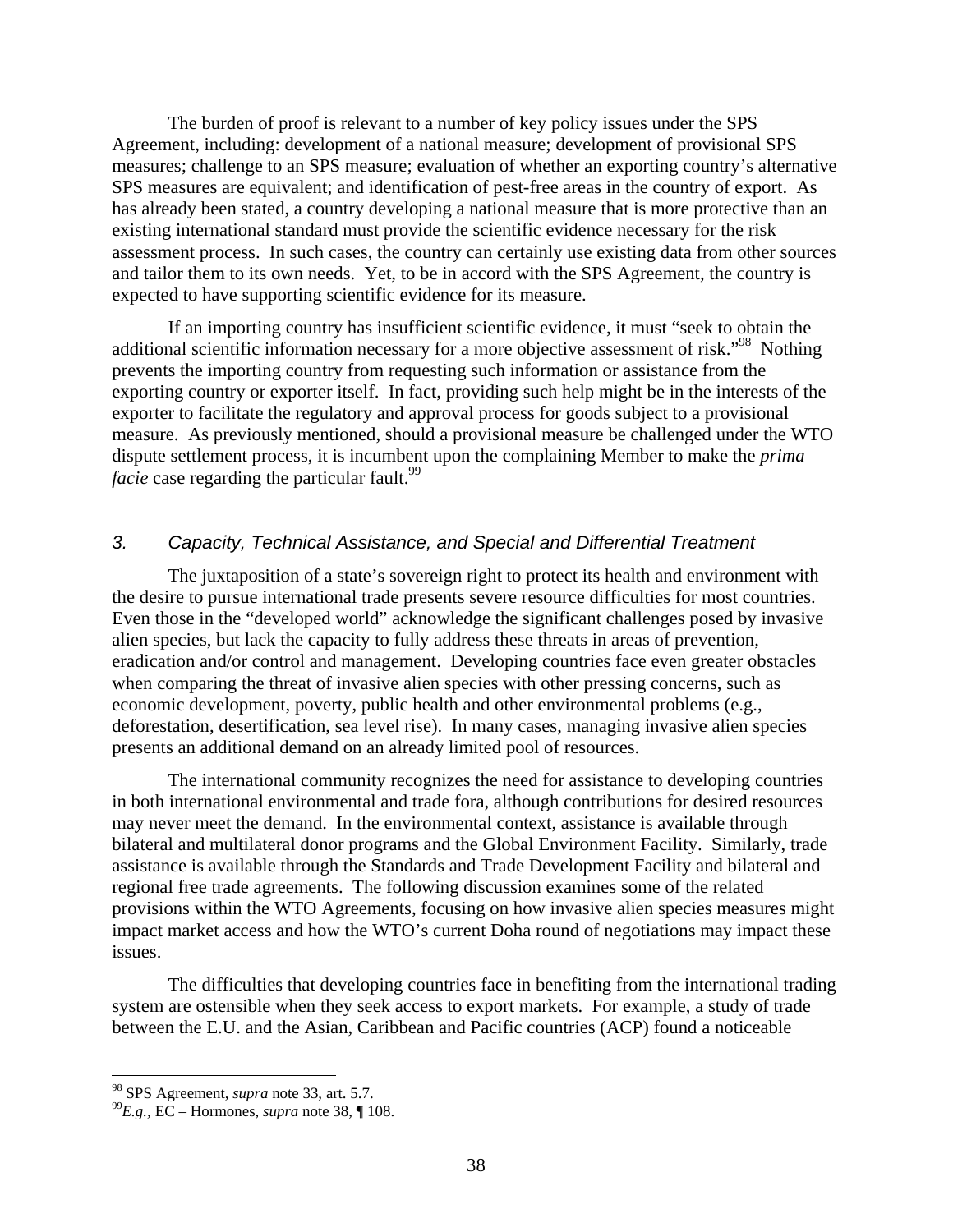impact of the E.U.'s hygiene regulations on imports of fruits, vegetables and fish.<sup>100</sup> Additional requirements for traceability and equivalence place an even greater burden on these countries.<sup>101</sup> Particular concerns highlighted by African countries and their exporters include:

- lack of adequate information on health and the SPS regulations applicable to their products in target markets;
- arbitrary and sometimes discriminatory application of SPS measures;
- use of measures to disguise trade restrictions; and
- little effort by developed countries to deal with negative trade effects of legitimate regulations. $102$

Many of the WTO Agreements specifically recognize the difficulties faced by developing countries in implementing trade agreements. The SPS and TBT Agreements include articles on technical assistance and special and differential treatment. Provisions on special and differential treatment generally state that developing countries, and particularly the least-developed countries, should be accorded more favorable treatment. This allows, in practice, for timelimited derogations and some policy flexibility for specific obligations.

The ongoing Doha round of negotiations at the WTO is intended to address implementation issues and concerns of developing countries. For example, to ensure that temporary derogations from SPS regulations do not compromise an importing country's ability to protect public health, agriculture and the environment, developing countries must be provided financial and technical assistance to develop mechanisms that secure an equivalent level of protection. This support is necessary because, in addition to pursuing trade opportunities, developing countries also desire to adopt environmental protection measures. A CIEL/IISD study eloquently summarizes the difficulties:

[T]he Australian Salmon case places the level of assessment at a very rigorous level. The extent and detail of the risk assessment process required under that decision costs money and requires expertise. These financial and human resources may well be lacking in many developing countries. Indeed, they are lacking in many countries. Wherever such resources are lacking, a strict application of the SPS rules will become a full barrier to the taking of many measures because all measures must be based on a risk assessment unless they are directly based on an international standard.<sup>103</sup>

 $\overline{a}$ 100 Technical Centre for Agriculture and Rural Cooperation (CTA), *Study of the Consequences of Sanitary and Phytosanitary (SPS) Measures on ACP Countries* (May 2003), *available at* 

http://agritrade.cta.int/CTA\_SPS%20Study\_EN.pdf

<sup>&</sup>lt;sup>101</sup> *Id.* For example, growing flowers in Kenya to meet EU standards costs 10 times more than if traditional conventional standards are used; Ugandan honey upgrading to ISP costs U.S. \$300 million; upgrading coffee increases cost by 200%. Hezron Nyangito, *Post-Doha African Challenges in the Sanitary and Phytosanitary and Trade Related Intellectual Property Rights Agreements*, KIPPRA Occasional Paper #4 (November 2002), *available* 

*at* http://www.kippra.org/Download/OPNo4.pdf.<br><sup>102</sup> *Id*, at 8-9. 2008. 2008 AMPER, CENTER FOR INTERNATIONAL ENVIRONMENTAL LAW & INTERNATIONAL INSTITUTE FOR SUSTAINABLE DEVELOPMENT, STATE OF TRADE & ENVIRONMENTAL LAW 2003: IMPLICATIONS FOR DOHA AND BEYOND 35 (2003).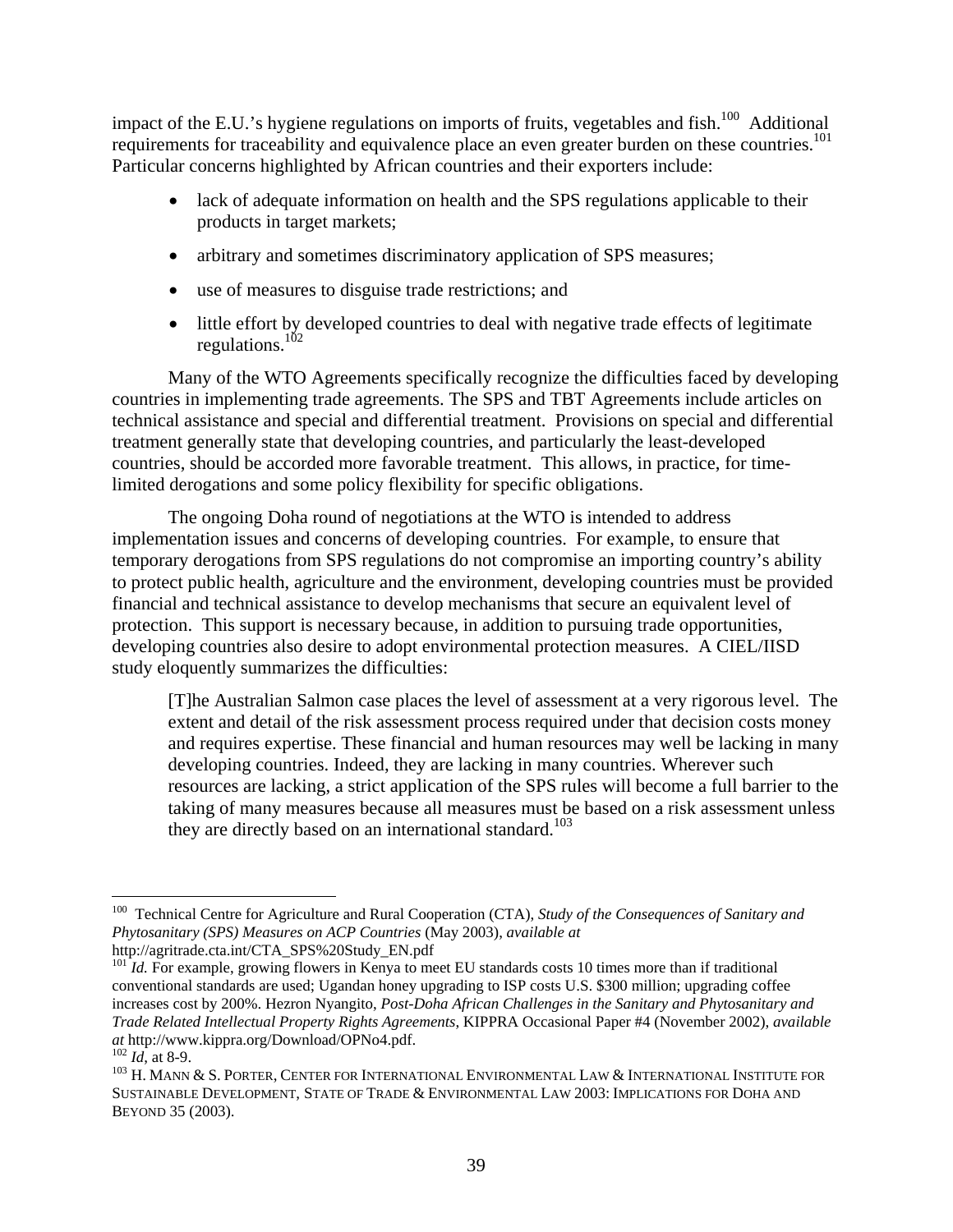Within WTO discussion on these matters, many developing countries have called for either assistance to meet more stringent SPS regulations adopted by other countries or else for reducing such technical barriers. While assistance is certainly necessary, a requirement that barriers be reduced for those lacking capacity would compromise the SPS Agreement's recognition that countries can define their own desired level of protection as a matter of national sovereignty. Despite the SPS Committee's tacit support for reversion to international standards to harmonize regulations and minimize costs, consideration must be made for those countries that view such standards as inadequate.<sup>104</sup>

In moving forward, countries should consider win-win options that benefit all countries by facilitating trade while preventing introductions of invasive alien species. In this regard, it is necessary to look at the use of assistance in three particular areas: 1) development of regulatory systems to protect agriculture, public health and the environment; 2) promotion of clean trade that focuses on the export of products that are "invasives free"; and 3) development of SPS facilities for export goods that can meet the requirements of other countries. Countries and relevant funding bodies should look at the synergies involved in each of these, rather than simply focusing on one aspect.

Aside from negotiating the elimination of subsidies and better access to developed country markets, developing countries should avail themselves of scientific information and cooperation with relevant academic and government research facilities in developed countries. For example, the U.S. Department of Agriculture and the University of Georgia have developed a long distance diagnostics and recommendation system to help Pacific island countries identify and rapidly assess potential pests. It is important that developing countries secure such technical expertise and domestic institutional structures that can incorporate the scientific information into a risk assessment framework. With such a framework in place, developing countries may be able to develop appropriate regulatory protections.

The WTO's Doha Ministerial Declaration also includes reference to technical cooperation and capacity building as related to market access for non-agricultural products, trade facilitation and the environment. The Doha round of negotiations has been dubbed a "development round," intended to address a broad range of implementation concerns raised by developing countries. The Declaration and a separate Ministerial decision recognize the constraints on developing countries and touch upon a wide range of areas that may impact the ability of developing countries to address invasive alien species.<sup>105</sup>

<sup>104</sup> For more detail on the topic, *see* WTO Committee on Sanitary and Phytosanitary Measures, *Report on Proposals for Special and Differential Treatment*, G/SPS/35 (July 7 2005).

<sup>&</sup>lt;sup>105</sup> Decision on Implementation-Related Issues and Concerns, Ministerial Conference of the World Trade Organization, 4th Sess., WT/MIN(01)/17(2001), *available at* 

http://www.wto.org/english/thewto\_e/minist\_e/min01\_e/mindecl\_implementation\_e.pdf ; Ministerial Declaration, Ministerial Conference of the World Trade Organization, 4<sup>th</sup> Sess., WT/MIN(01)/DEC/W/1 (Nov. 14, 2001), *available at* http://www.wto.org/english/thewto\_e/minist\_e/min01\_e/mindecl\_e.pdf. The areas touched upon include the GATT, agriculture, SPS measures, textiles and clothing, technical barriers to trade, trade-related investment measures, rules of origin, subsidies and countervailing measures, and intellectual property rights.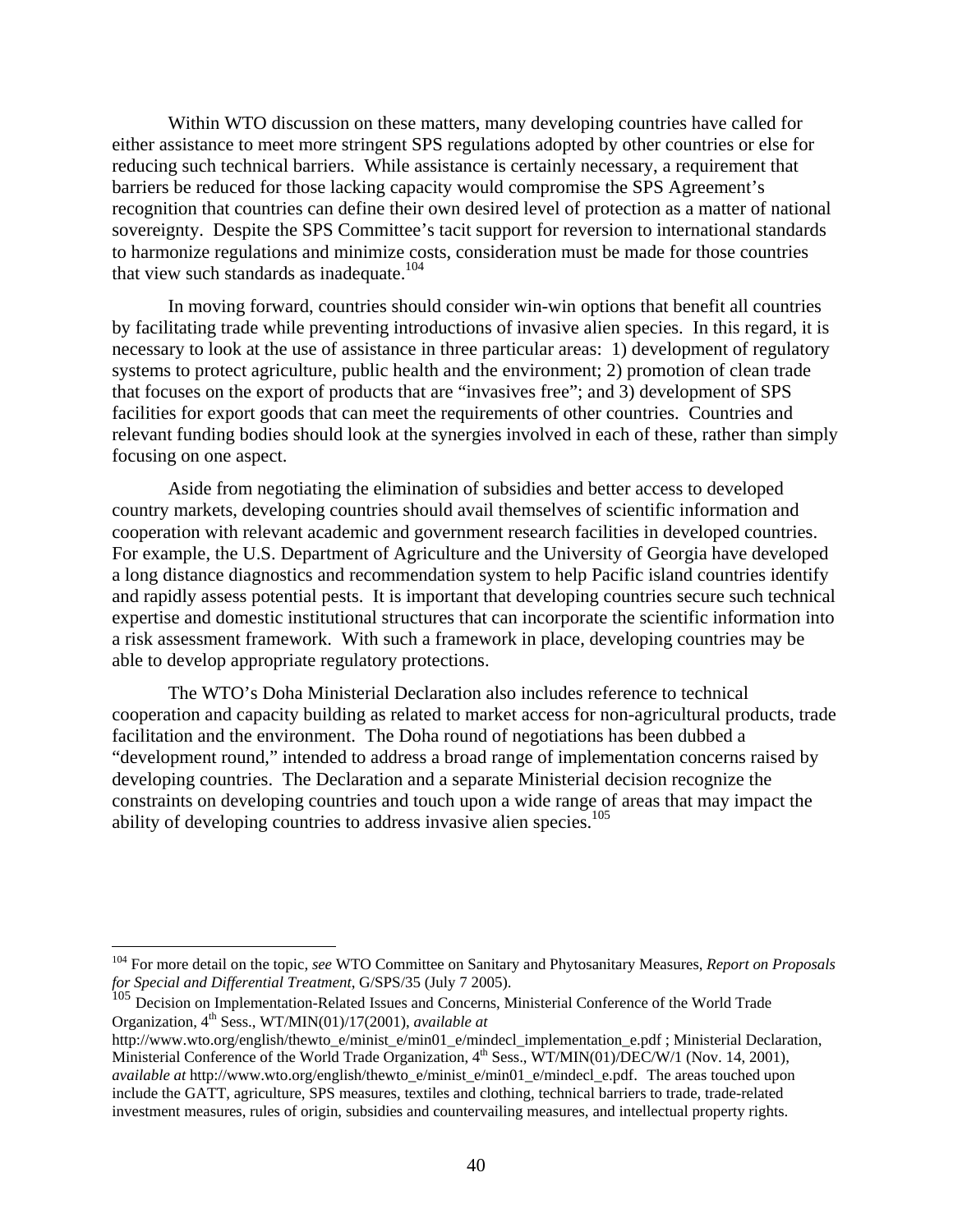## **C. Other Bilateral and Regional Trade Agreements**

A large number of trading nations are also pursuing bilateral and/or regional free trade agreements (RTAs) as a means to further facilitate their economic growth prospects. While many involve the United States or the European Union, there is also a wide range of agreements within the developing world, including MERCOSUR, CARICOM, the Pacific Islands Countries Trade Agreement, the South Asia Free Trade Agreement and the Southern African Customs Union to name a few.<sup>106</sup>

These RTAs (both existing and prospective) do, and will continue to, increase the volume of inter-regional trade, creating larger challenges to addressing invasive alien species concerns. At the same time, such agreements might streamline or ease border inspection procedures, which may lead to increased invasive alien species introductions at existing levels of trade. For example, research shows that the primary threat of invasive alien species within the North American Free Trade Agreement is not in the spread of species that are native to Canada, Mexico or the United States, but is, instead, the introduction of an invasive from outside North America, which then spreads through regional trade.<sup>107</sup>

These RTAs often support the international regulatory framework as established by the WTO, and sometimes develop improved mechanisms for dialogue or more explicit obligations for bilateral or regional trade. RTAs negotiated by the United States, for instance, explicitly recognize the obligations of the SPS Agreement and generally refer any SPS disputes to the WTO's Dispute Settlement Body. These agreements also develop a joint SPS committee to discuss regulatory issues, thereby increasing transparency. On the other hand, there is a danger that these agreements might incorporate provisions that could limit, beyond the constraints imposed by the SPS Agreement and other WTO Agreements, regulatory flexibility to deploy a full range of domestic policy tools to protect the environment and health against invasive alien species.

As much as RTAs augment the challenges involved in controlling invasive alien species, they may also provide opportunities for preventing the introduction of invasive alien species. First, additional mechanisms within RTAs, such as bilateral committees or working groups, are particularly valuable for ensuring the transparency of measures and that interested parties understand the basis of each other's SPS measures and underlying regulatory processes. Second, bilateral and regional mechanisms can facilitate cooperation on high-risk pathways through exchanging information (e.g., monitoring, interceptions, scientific information) and developing common regional standards or cooperative mechanisms. These agreements may also contain provisions for financial and technical assistance to build legal, scientific and institutional capacity to regulate invasive alien species and work with affected sectors and regions. For countries employing an environmental impact review of RTAs, such studies can identify highrisk pathways or goods and make those a priority focus within the negotiations.

 $106$  See http://www.bilaterals.org for a more extensive list of RTAs.

<sup>&</sup>lt;sup>107</sup> A. Perrault *et al., Invasive Species, Agriculture, and Trade: Case Studies from the NAFTA Context, in NORTH* AMERICAN COMMISSION FOR ENVIRONMENTAL COOPERATION, PROCEEDINGS OF THE SECOND NORTH AMERICAN SYMPOSIUM ON ASSESSING THE ENVIRONMENTAL EFFECTS OF TRADE (2003).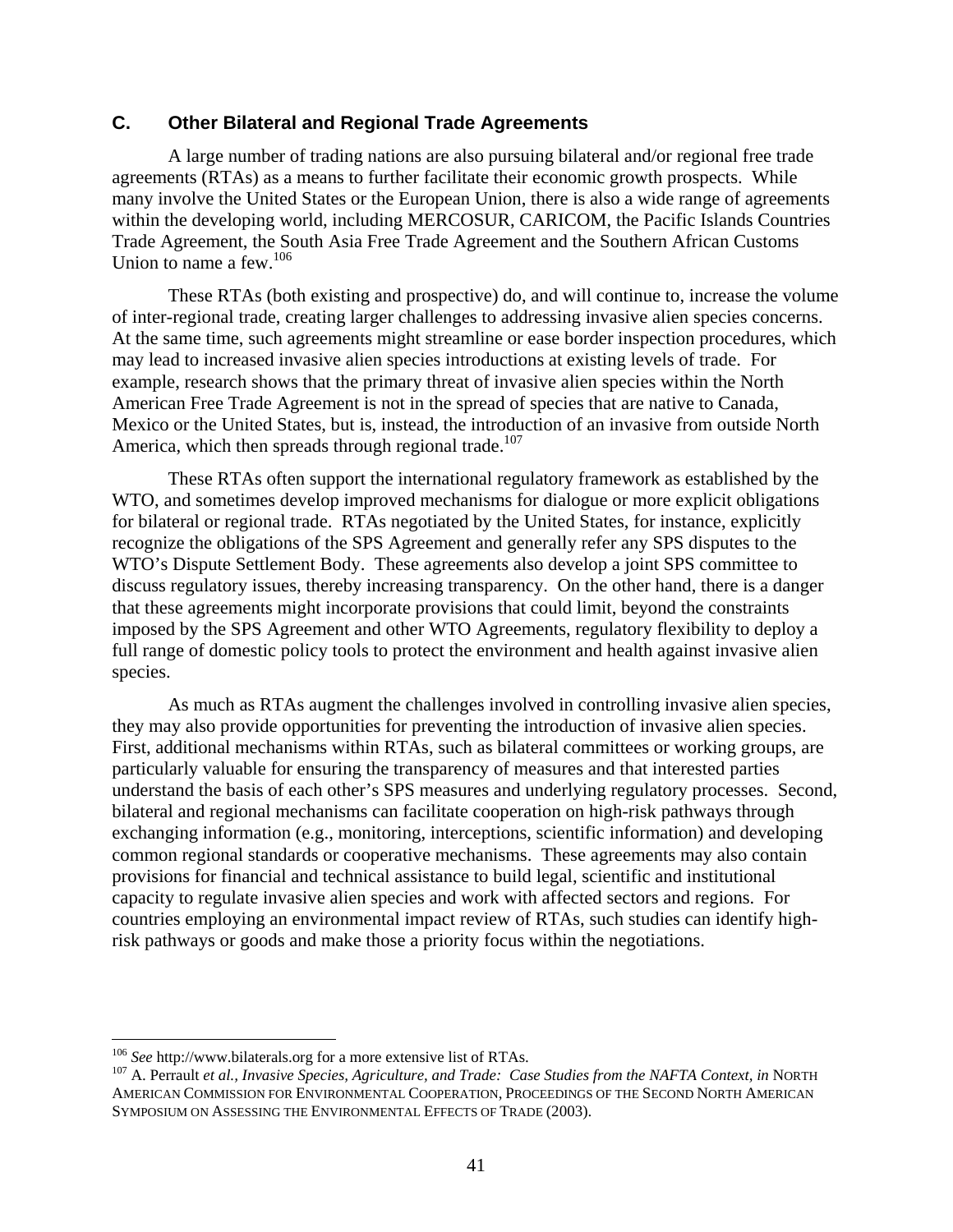## **IV. The Way Forward – Principles and Recommendations**

## **A. Principles of Effective Invasive Alien Species Prevention Measures**

To be most effective, a system of prevention measures must be international or regional in scope, and implemented at the national level via strong legislative and regulatory systems. Prevention measures should give due regard to the trade provisions of the SPS Agreement and other relevant WTO Agreements. Some have expressed concern that WTO Agreements might be construed in a way that would hinder the ability of countries, regional agencies and even multilateral environmental agreements to adopt effective prevention measures. These concerns are discussed in greater detail in Section III. Here, we refer only briefly to WTO provisions in summarizing key design principles for invasive alien species prevention approaches. Much of the following discussion relates to findings of the WTO's Dispute Settlement Body. Our intent is not to highlight potential conflicts or how future disputes should be argued, but instead to clarify the rules such that future conflicts can be avoided.

## **1. Prevention Measures Should Be Designed to Be Consistent with the Legitimate Objectives of the SPS Agreement and other WTO Agreements**

We have referred previously to countries' obligations under various multilateral environmental agreements and generally under customary law to adopt effective invasive alien species prevention measures. Designers of such measures should not attempt to contravene the fundamental objective of the WTO Agreements by adopting measures that plainly "result in discrimination or a disguised restriction on trade."<sup>108</sup> The vast majority of countries embrace the core trade liberalization goals of the WTO Agreements. Those goals will be defended vigorously by trade advocates in the face of measures that, while ostensibly addressed to the invasive alien species problem, in actuality are principally geared towards improper protection of markets. Conversely, measures that are intended to address invasive alien species can be crafted in a way that both fulfills obligations in multilateral environmental agreements and minimizes the possibility of conflict with WTO Agreements. To be sure, there is a substantial potential for tension between WTO Agreements and prevention measures. It would be preferable to amend the Agreement Establishing the WTO to clarify the relationship of WTO Agreements with multilateral environmental agreements in a way that facilitates adoption of prevention measures. Nevertheless, actual conflict between these normative regimes as they currently exist is not a necessary outcome. Rather, effective prevention measures can be adopted without undue cost and time expenditures in a manner consistent with WTO requirements. Three basic factors underlie this optimism.

### **a. The goals of WTO Agreements do not take primacy over prevention measures that further the goals of multilateral environmental agreements, since such agreements reflect the interests of the international community as a whole.**

Principles of treaty interpretation dictate that WTO Agreements should be construed in a manner consistent with the environmental protection objectives of multilateral environmental agreements, including invasive alien species prevention. The WTO Appellate Body has never

<sup>108</sup> Such measures are prohibited by Article XX of the GATT and Article 5.5 of the SPS Agreement, *supra* note 33.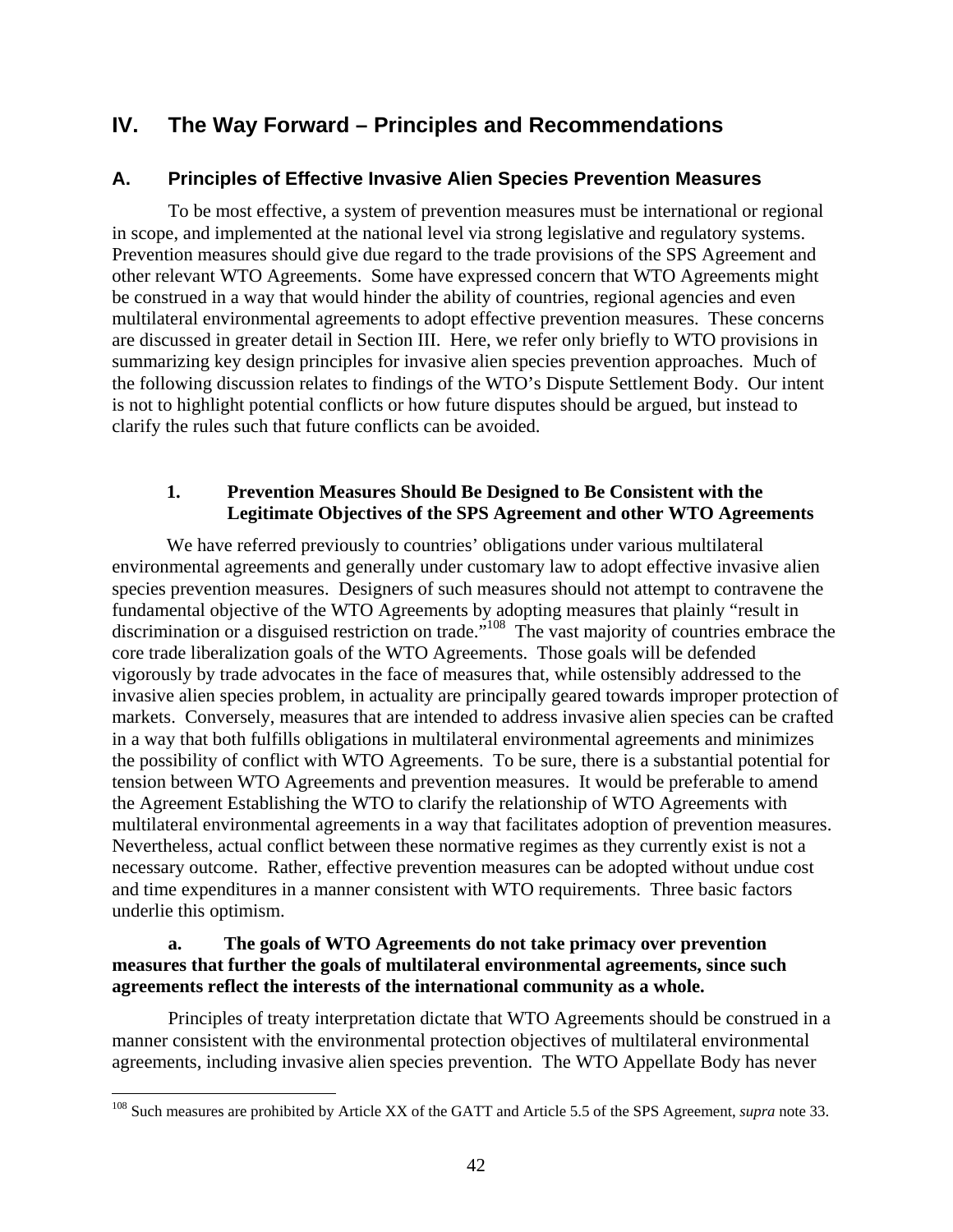ruled otherwise. In fact, the Appellate Body *has* ruled that the framers of the WTO Agreements intended to take goals of multilateral environmental agreements into account, and this intent is clearly expressed in the preamble to the Agreement Establishing the WTO.109 Thus, it would be improper to construe the provisions of WTO Agreements in a way that defeated the overarching purpose of accommodating environmental concerns as well as trade liberalization goals. This need for coordination of purposes should inform all relevant interpretations of the provisions of WTO Agreements in determining the acceptability of prevention measures.

## **b. The prohibition against trade discrimination implicates only prevention measures that are arbitrary or unjustifiable under WTO Agreements.**

The fundamental purpose of the WTO Agreements is not to eliminate all restraints on international trade. Rather, their purpose is to remedy *arbitrary or unjustifiable discriminatory treatment* in trade.<sup>110</sup> As noted by the Appellate Body, a balance must be struck between meeting health, safety, and environmental concerns and promoting international trade.<sup>111</sup> Article XX of the GATT, for example, recognizes explicitly that any contracting party may adopt measures that are "necessary" to protect human, animal, or plant life or health. Additionally, Article XX carves out an exception for measures relating to exhaustible natural resources, if such measures are in conjunction with restrictions on domestic production or consumption.

Should it come to the point of a WTO dispute, the Appellate Body has ruled that any evaluation of whether measures facially adopted for such purposes involve arbitrary or unjustifiable discrimination should include an examination of how these trade measures are *applied*. That is, in determining whether measures that restrict trade are WTO consistent, the Appellate Body will consider whether the restrictions were applied, *inter alia*, in an open and transparent way, with due publication and notification, and specifically tailored to address the conservation challenge. In particular, the Appellate Body will likely inquire whether account

<sup>1</sup> <sup>109</sup> Thus, the first Report of the Appellate Body in *Shrimp – Turtle* held that the GATT "must be read by a treaty interpreter in the light of contemporary concerns of the community of nations about the protection and conservation of the environment." *Shrimp-Turtle 1*, WT/DS58/AB/R, ¶ 129 (adopted Oct. 12, 1998). That decision also pointed out that the preamble to the umbrella Agreement Establishing the WTO "shows that the signatories to that Agreement were, in 1994, fully aware of the importance and legitimacy of environmental protection as a goal of national and international policy." *Id.* The Appellate Body then cited to several multilateral environmental

agreements that helped inform the meaning of the WTO Agreements. *Id.* 130.<br><sup>110</sup> *See, e.g.*, GATT 1994, *supra* note 64, art. 3.1 ("The contracting parties recognize that . . . regulations and requirements . . . should not be applied to imported or domestic products so as to afford protection to domestic production"); SPS Agreement, *supra* note 33, Preamble ("no Member should be prevented from adopting or enforcing measures necessary to protect human, animal or plant life or health, subject to the requirement that these measures are not applied in a manner which would constitute a means of arbitrary or unjustifiable discrimination between Members where the same conditions prevail or a disguised restriction on international trade") & art. 5.5 ("each Member shall avoid arbitrary or unjustifiable distinctions in the levels [of protection] it considers to be appropriate in different situations, if such distinctions result in discrimination or a disguised restriction on international trade"); *EC – Hormones*, *supra* note 38, ¶ 177 ("The ultimate goal of the harmonization of SPS measures is to prevent the use of such measures for arbitrary or unjustifiable discrimination between Members or as a disguised restriction on international trade").

 $111$  As the Appellate Body has noted, the preamble of the WTO Agreement – which informs not only the GATT 1994, but also the other covered agreements – explicitly acknowledges "the objective of sustainable development." *Shrimp-Turtle 1*, *supra* note 109, ¶ 129. Likewise, in *EC-Hormones*, the Appellate Body referred to "the delicate and carefully negotiated balance in the SPS Agreement between the shared, but sometimes competing, interests of promoting international trade and of protecting the life and health of human beings." *EC – Hormones*, *supra* note 38, ¶ 177.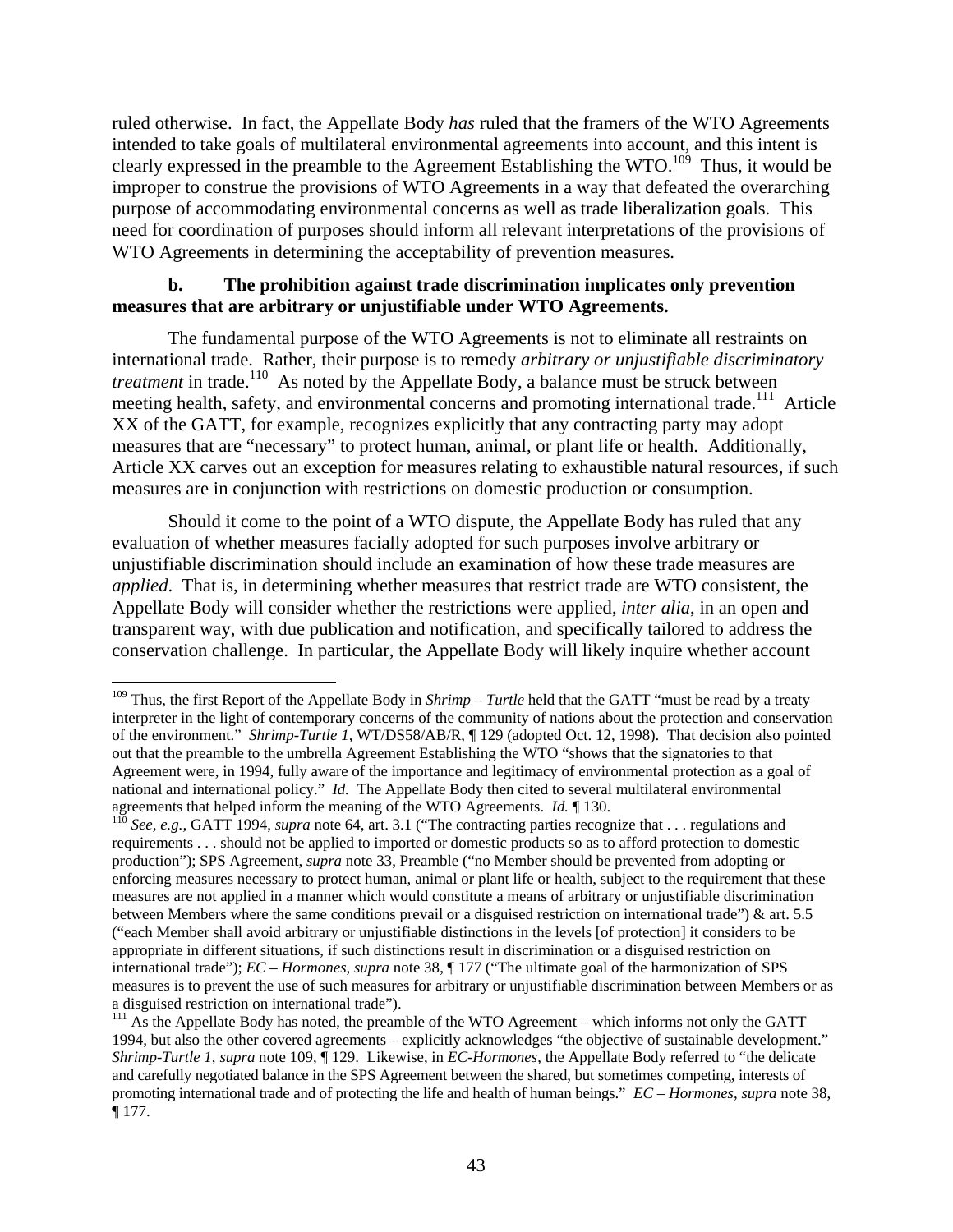was taken for the different environmental conditions that surface in different countries and regions.

## **c. Prevention measures that pursue legitimate, non-discriminatory objectives and that are applied in a non-discriminatory fashion do not violate the WTO Agreements.**

Where it is apparent that the purpose of a contested measure is to treat some nations less favorably than others or to provide favorable treatment to domestic industry, a reviewing tribunal is far more likely to conclude that discrimination in fact results from that measure. By the same token, to the extent it is obvious that the purpose of a measure is to protect health or the environment, a finding of discrimination is far less likely even if not all technical requirements are met and even if some degree of trade restraint also occurs.

Because the WTO Agreements are properly concerned only with arbitrary or unjustifiable discriminatory measures, the function of the technical requirements under the SPS Agreement is a secondary one.<sup>112</sup> Their sole legitimate purpose is to curb protectionism, mainly in agricultural trade, and this objective is effectuated by helping to distinguish between SPS measures adopted to manage health and environmental risks – which are permissible – from those that are arbitrary or unjustifiable discrimination – which are not allowed. In such a controversy, the Dispute Settlement Body will consider factors related to how these measures are applied and that shed light on whether the party is acting in "good faith." This focus on "good faith" may also lead the Dispute Settlement Body in an inquiry over the efforts deployed to gather objective science, taking into account available financial and other resources. Even if scientific evidence is insufficient or inconclusive, trade measures that are intended to protect the environment and applied in a non-discriminatory fashion are likely to be consistent with WTO Agreements.

#### **d. National prevention measures and objectives can serve as a catalyst for regional and/or multilateral efforts.**

In examining national measures related to protecting the environment under GATT Article XX, the criteria laid down by the Appellate Body suggest that a country adopting a prevention measure should strive to engage potentially affected countries in an open, good faith dialogue, with the objective of arriving at multilateral solutions. As previously mentioned, national measures to prevent introductions of invasive alien species are generally most effective if done in concert with other proximate or affected states. Cooperation can thereby focus on regional efforts to prevent introductions, and also can look at trade in pathways that come from a variety of countries scattered throughout the world. Such efforts can establish the basis for development of coordinated SPS measures, such as standards and other guidance, that can protect a region or group of countries against key pathways for introductions.

Collaborative efforts should take into account the capacities of affected countries to deal with the financial, logistical, and other implications of the regional or international measures proposed, particularly as the efficacy of the system is largely dependent on the country with the least ability to prevent introductions. In addition, industrialized countries should also explore

 $112$  Nothing in the WTO Agreements suggests that countries intended to surrender sovereign authority to adopt SPS provisions or any other regulatory measures except as specified in the WTO Agreements. *See, e.g.,* SPS Agreement, *supra* note 33, art. 2.1 ("[M]embers have the right to take sanitary and phytosanitary measures necessary for the protection of human, animal or plant life or health, provided that such measures are not inconsistent with the provisions of this Agreement").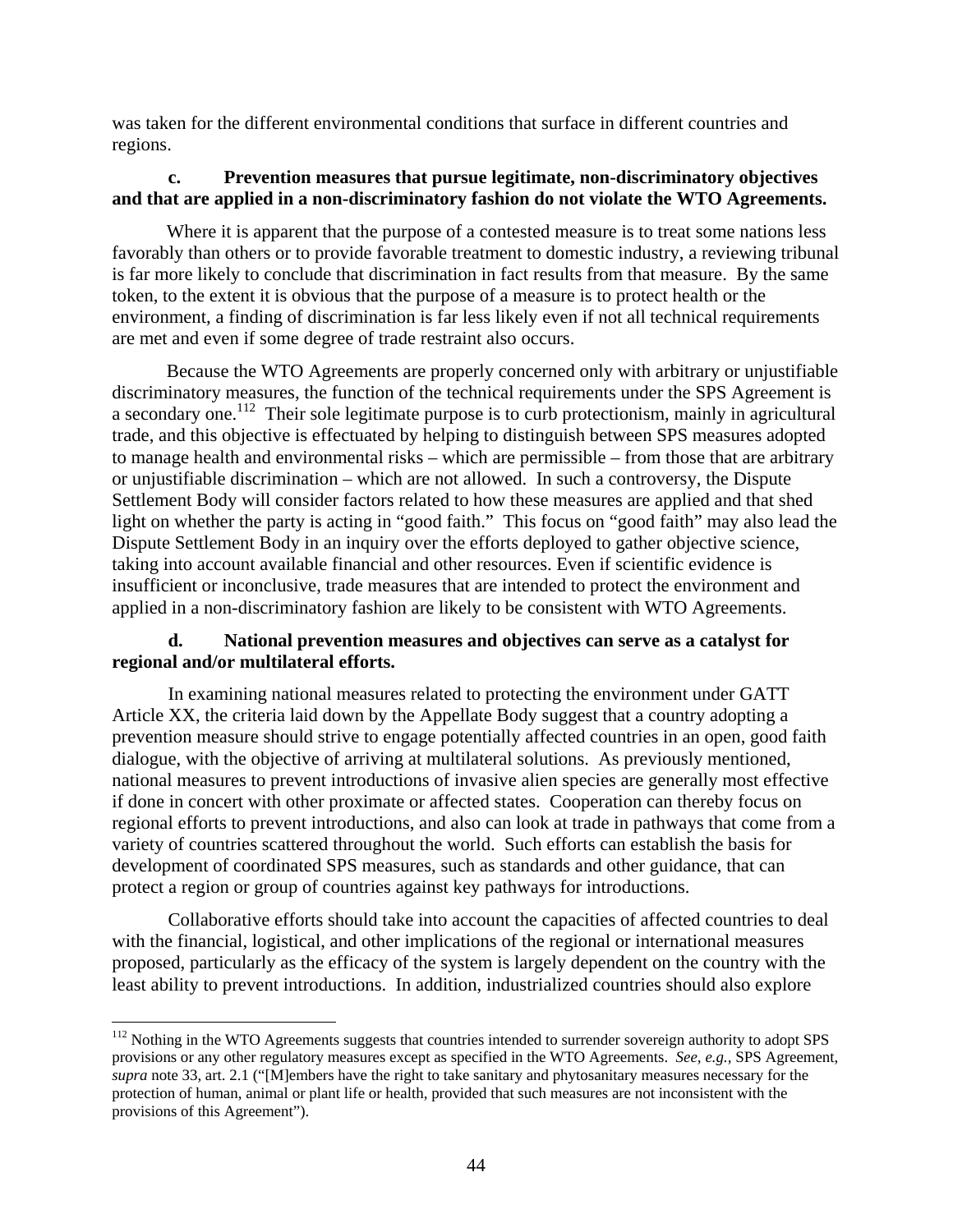adequate financial assistance to developing countries, both to enable participation in international conferences and to adapt their administrative systems to the exigencies of prevention measures. Finally, regular and prompt communication among partners, particularly for coordinating information on risks and movements of invasive alien species, benefits all states involved and increases transparency.

## **2. In Crafting Prevention Measures and Scientific Justifications for Them, Drafters Should Consider Common Factors Specific to Invasive Alien Species**

Although the SPS Agreement appears to apply to prevention measures, the extent of such coverage is presently in dispute.<sup>113</sup> As discussed, the SPS Agreement requires that measures going beyond international standards be based on scientific principles, including an assessment of the risks to human, animal or plant life or health. Rulings to date on these requirements indicate considerable ability to interpret them in a flexible manner. Although the precise degree of latitude afforded to WTO Members is uncertain and remains subject to case-by-case determinations, some guidance has emerged from the jurisprudence. For example, the WTO Appellate Body has made it clear that the SPS Agreement does not impose a hard and fast rule mandating a newly conducted, quantitative risk assessment in every case. Rather, Member states can rely upon pre-existing studies where appropriate.<sup>114</sup> WTO precedents and other sources of law suggest that in designing systems of effective invasive alien species prevention, drafters should take certain key factors into account in shaping the terms of prevention measures and in preparing scientific justifications for them. These factors all militate in favor of lessening the technical resources needed to justify the invasive alien species measures.

## **a. Invasive alien species present a low-probability, high-risk threat**

 As a general matter, the probability of invasive alien species becoming established and widespread from a single introduction is very low. On the other hand, it is also well known that the ecological and economic cost of invasive alien species that do become established can be extremely high. This relationship can be set out more specifically, as follows:

113 In the pending case *European Communities – Measures Affecting the Approval and* 

 $\overline{a}$ 

*Marketing of Biotech Products*, WT/DS291, 292, & 293, the EU has argued to the WTO Dispute Resolution Panel that many of the disputed measures restricting trade in genetically modified organisms address broad environmental protection concerns based on a long term balance of natural systems, not the short term risk to the life or health of a particular animal or plant. Thus, the EU has argued, the SPS Agreement is not properly applicable to the measures in question. *See* EC Communities, *European Communities – Measures Affecting the Approval and Marketing of Biotech Products: First Written Submission by the European Communities* (May 17, 2004), *available* 

*at* http://www.foeeurope.org/biteback/EUlinks.htm. (A Panel ruling in *EC-Biotech* is expected in 2005.) Similar arguments could be made regarding broad-reaching invasive alien species prevention programs.

<sup>&</sup>lt;sup>114</sup> In *EC-Hormones*, the Appellate Body held that "Article 5.1 [of the SPS Agreement] does not insist that a Member that adopts a sanitary measure shall have carried out its own risk assessment. It only requires that the SPS measures be 'based on an assessment, as appropriate for the circumstances . . . .' The SPS measure might well find its objective justification in a risk assessment carried out by another Member, or an international organization." EC-Hormones, *supra* note 38, ¶ 190.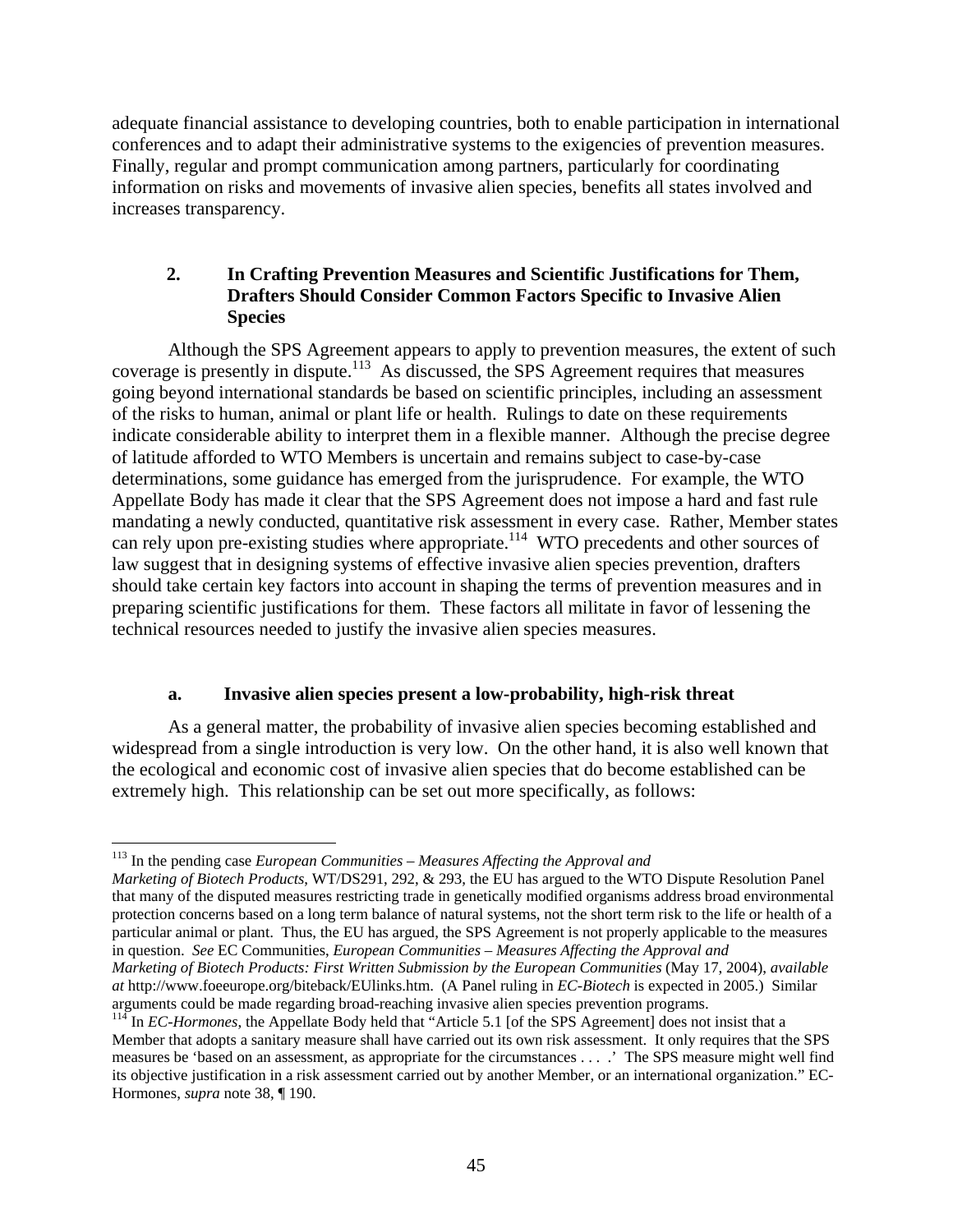- Increased international trade heightens the risk that invasive alien species will be introduced. As noted previously, increase in international trade results in a corresponding increase in the probability of invasive alien species introductions.
- Numerous introductions result in cumulative effects. Just as more trade leads to more introductions, so more introductions lead to a greater likelihood of establishment and spread. Stated differently, the likelihood of invasive alien species becoming established based on a single introduction is low; that probability increases as the number of introductions rises.
- Once introduced, invasive alien species are extremely difficult to eradicate, contain or control. As explained above, prevention is by far the most effective means of addressing invasive alien species. If prevention fails, other measures likely cannot remedy that failure.
- Once invasive alien species become widespread, the economic and ecological costs can be very high. If invasive alien species become established and widespread, they can do great damage to valuable agricultural crops and forest resources, and threaten biodiversity.

## **b. There is an inherent, ongoing lack of knowledge about the behavior of newly introduced species**

 Perhaps the single most important fact pertaining to the assessment of invasive alien species risks is that at present the scientific community knows very little about the likelihood that a particular alien species will become invasive following introduction. It is widely acknowledged that few factors – beyond a history of prior invasive behavior in similar circumstances – can reliably predict the likelihood of invasive behavior by organisms introduced into new environments. Lack of knowledge about histories of previous invasiveness does not connote their safety or that they will not become invasive in the future. Accordingly, the efficacy of even highly sophisticated – and costly and time-consuming – scientific justifications for prevention measures is limited.

## **c. There are severe economic and practical limitations on the ability of government agencies to conduct detailed, quantitative risk assessments**

Quantitative risk assessments can be valuable in determining strategies to combat invasive alien species. Economic and practical constraints, however, severely limit the ability of government agencies to conduct a large number of such assessments.<sup>115</sup> For example, the U.S. Department of Agriculture conducted five risk assessments regarding importation of raw logs during the 1990s at a cost of  $$US700,000$  exclusive of salaries.<sup>116</sup> It is simply unrealistic to design a system of invasive alien species prevention that is premised upon conducting numerous, detailed and expensive quantitative risk assessments; doing so would place an overwhelming burden on the government agencies responsible for this work. This task would be particularly

<sup>115</sup> *See* F.T. Campbell & S.E. Schlarbaum, FADING FORESTS II: TRADING AWAY NORTH AMERICA'S NATURAL HERITAGE 26 (2002), at 26. 116 *See id.*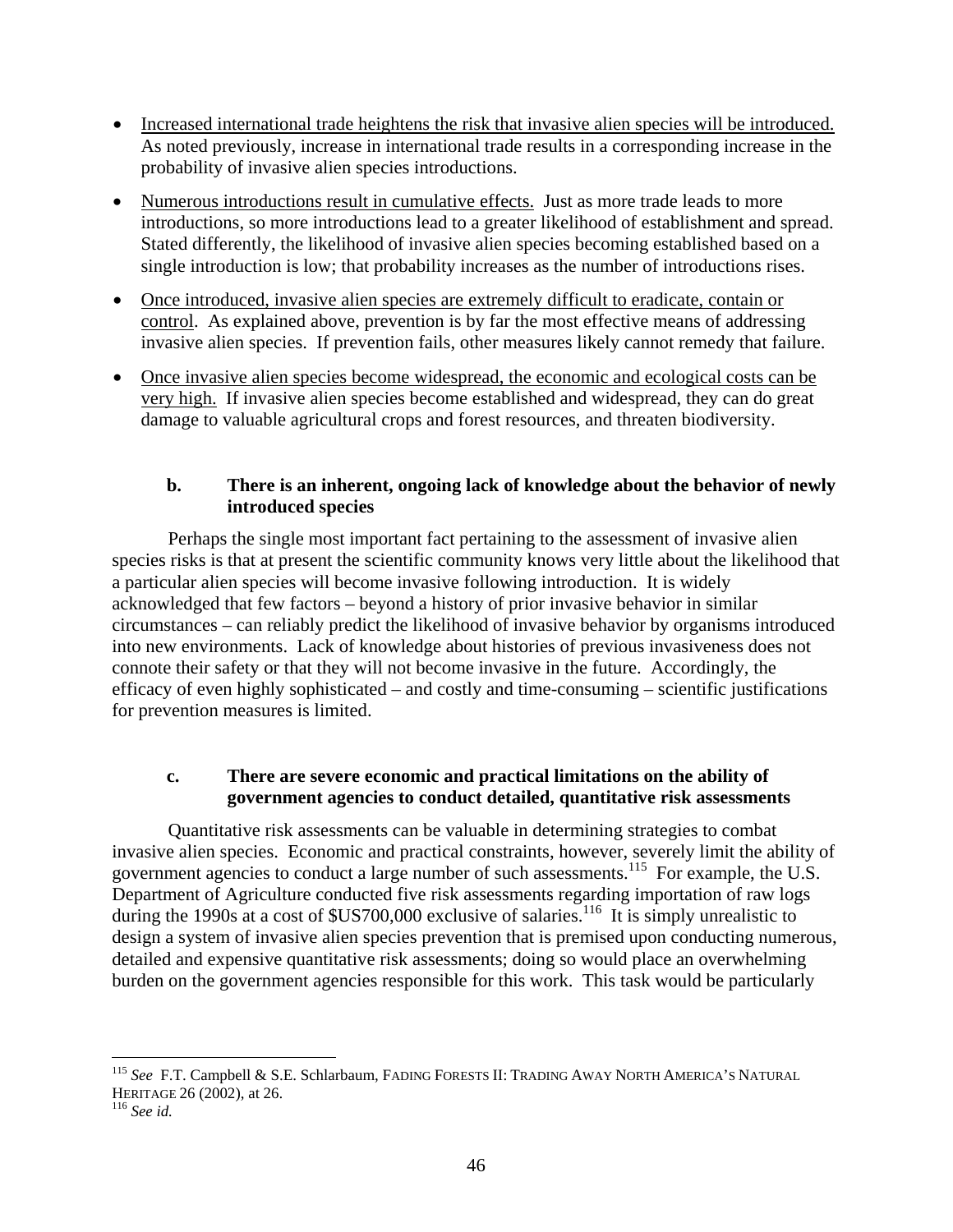unmanageable for developing countries, and imposing it would seem to be inconsistent with the need to accord them special and differential treatment.<sup>117</sup>

## **3. Drafters of Prevention Measures Should Take a Conservative, Precautionary, and Cumulative Approach Tailored to the Task at Hand**

 Given the previously discussed facets of the invasive alien species problem it is reasonable to take a conservative and precautionary approach in assessing the risks posed by invasive alien species and designing prevention measures. This approach should build upon prior knowledge and available analytical models wherever possible and should be firmly placed in the context of a general national invasive alien species framework or strategy that sets out desired levels of protection and tolerance for risk. It should also be tailored to match the task at hand. As noted, much is unknown and, in the short term, unknowable regarding the precise nature and extent of the risks posed by particular species and pathways. However, in light of the potential for tremendous costs due to invasive alien species that become established and widespread, risk managers are justified in relying on conservative assumptions in analyzing the risk presented, determining an appropriate level of protection and assessing the efficacy of invasive alien species measures. For example, when detailed factual data are limited or inconclusive, an appropriate choice may be to assign a relatively high risk factor based in part on expert advice. Such a conservative approach is consistent both with longstanding international law principles of territorial integrity and the more recent precautionary principle. The alternatives, given practical and economic constraints on the ability to conduct large numbers of highly detailed risk assessments, are to either make insufficiently protective assumptions about risks or to take no action at all. Those alternatives would be inconsistent, however, with the mandates of multilateral environmental agreements, and are by no means compelled by the trade liberalization goals of WTO Agreements.

## **4. Assessments of Invasive Alien Species Risks Should Seek to Link Species and Pathways, to Facilitate an Efficient, Comprehensive Approach to Prevention.**

 Historically, invasive alien species prevention has focused primarily on individual species. The SPS Agreement appears to address this, calling for assessments of risk that focus on the particular agents and circumstances at issue, rather than reliance on evaluations of entire categories.<sup>118</sup> Designing prevention systems in ways that lead to measures addressing pathways while still assessing risks from particular species is a more effective way to address invasive alien species. The Appellate Body has expressly endorsed such an approach, balancing the need for specificity and generality in risk assessment.<sup>119</sup>

## **5. Systems of Prevention Should Require Appropriate Assignment of Costs and Analytical Burdens, Particularly Where Developing Countries Are Involved**

1

<sup>117</sup> *See, e.g.,* SPS Agreement, *supra* note 33, art. 9, 10. 118 *See, e.g.,* EC – Hormones, *supra* note 38, ¶ 199-200; Japan – Apples, *supra* note 77, ¶ 202-03.

<sup>119</sup> *See supra* notes 84 - 86 and accompanying text.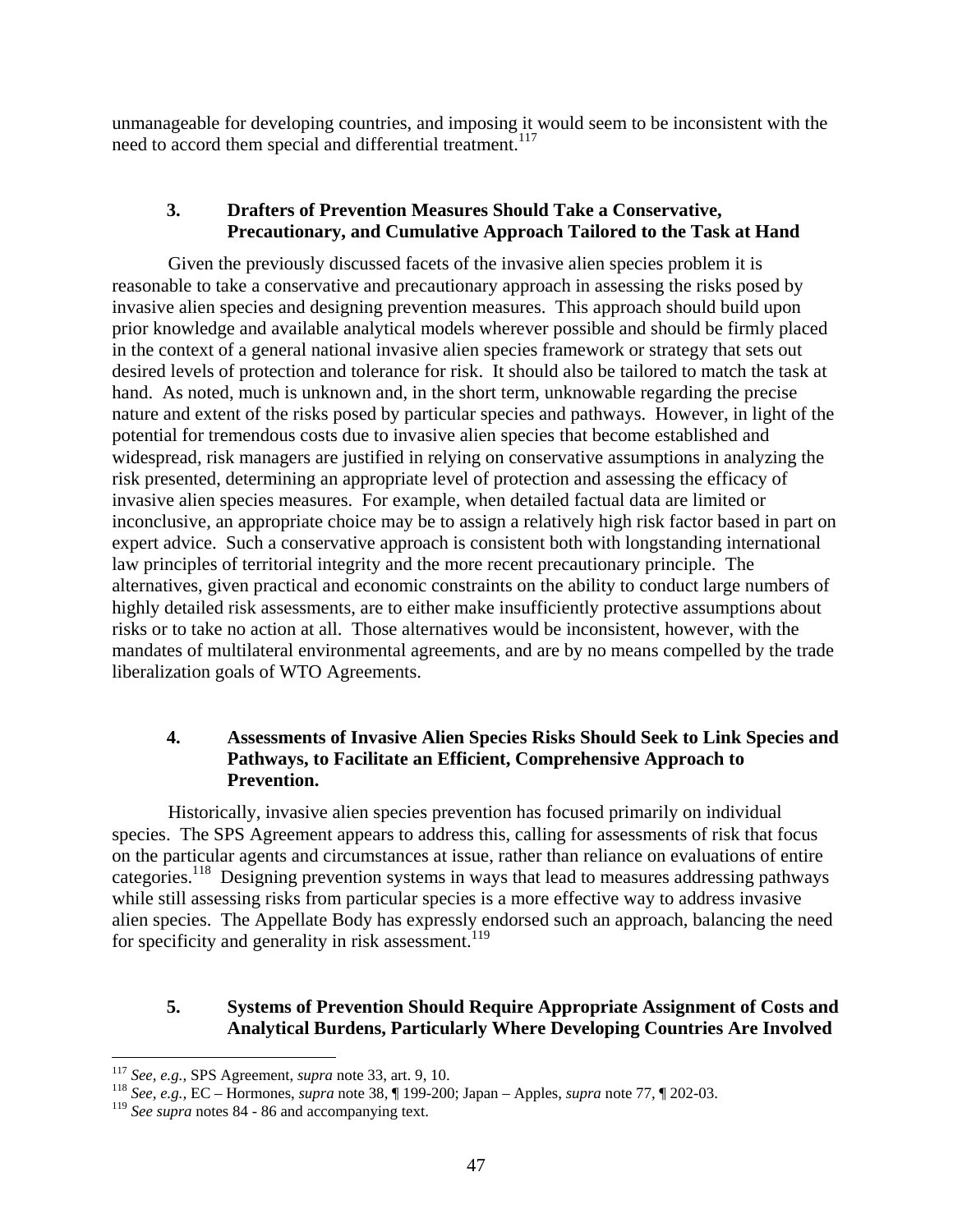The invasive alien species problem presents a classic example of the externalization of environmental costs flowing from economic activity: the benefits of growing international trade accrue predominantly to importers and exporters and their suppliers and customers, while the environmental and economic costs of the resulting invasive alien species introductions tend to be borne by society at large. Reversing this dynamic through prevention measures that require the beneficiaries of international trade to internalize costs associated with invasives provides a direct economic incentive to those parties to reduce introductions of invasive alien species. Doing so is also consistent with the "polluter pays" principle that is central to most modern environmental protection regimes.

Placing the burden and associated cost of risk analysis onto exporters is not a new concept. It is a routine feature of longstanding quarantine measures for agricultural pests, under which an exporter seeking to introduce a new species is required to conduct, at its own expense, testing sufficient to show that the species is not harmful.<sup>120</sup> The Cartagena Protocol on Biosafety includes a provision allowing developing countries to request assistance in conducting risk assessments of living modified organisms proposed for import. Additionally, the IPPC reflects that pest risk mitigation is a responsibility of the *exporting* country, and that signatories must be willing and able to issue phytosanitary certificates documenting that international commodity shipments are free of regulated invasive alien species.<sup>121</sup> Those measures typically are targeted at protection of specific agricultural crops against known pests. More recently, some countries have adopted measures requiring exporters to conduct impact assessments that cover the full range of domestic ecosystem considerations when they seek to introduce new alien species.<sup>122</sup> In addition to being consistent with longstanding practice in the quarantine area, burden- and costshifting appear consistent with the SPS Agreement as well. Although that agreement requires countries adopting prevention measures to ensure that measures are based on scientific evidence and risk assessments, nothing in the agreement specifies that the country undertaking the measure must bear all costs and burdens associated with that measure.

Requiring exporters to internalize the cost of invasive alien species prevention may be particularly appropriate in cases where developing countries adopt rigorous measures, given those countries' right of special and differential treatment, since their capacity to implement effective prevention measures may be limited. In other circumstances, however, developing country exporters may need assistance in complying with prevention measures adopted by developed countries. A system of pathway user fees is one mechanism by which the costs of

<sup>&</sup>lt;sup>120</sup> Thus, in *Japan – Varietals*, the United States did not complain about the burden on importers to conduct testing to demonstrate the efficacy of a treatment alternative (fumigation) to a prohibition on imports that was otherwise necessary to achieve Japan's level of protection. Rather, the United States complained about the need to test again for different varieties of the same fruit. *See* Japan – Varietals*, supra* note 30, ¶ 2; Panel Report, Japan - Varietals, WT/DS245/R, ¶ 8.9-8.10 & 8.65 (July 15, 2003).

<sup>121</sup> *See, e.g.,* Importation of Nursery Stock, Plants, Roots, Bulbs, Seeds, and Other Plant Products; Phytosanitary Certificates, 66 Fed. Reg. 38137 (July 23, 2001) (policy statement by U.S. Animal and Plant Health Inspection Service stating that it will begin strict enforcement of longstanding phytosanitary certificate requirement and discussing its consistency with IPPC provisions).

<sup>&</sup>lt;sup>122</sup> C. SHINE *ET AL.*, A GUIDE TO DESIGNING LEGAL AND INSTITUTIONAL FRAMEWORKS ON ALIEN INVASIVE SPECIES 56-7 (2000); *see also infra* II. Prevention Measures B. Categories of Effective Invasive Alien Species Prevention Measures (discussing "species list" approach to invasive alien species prevention).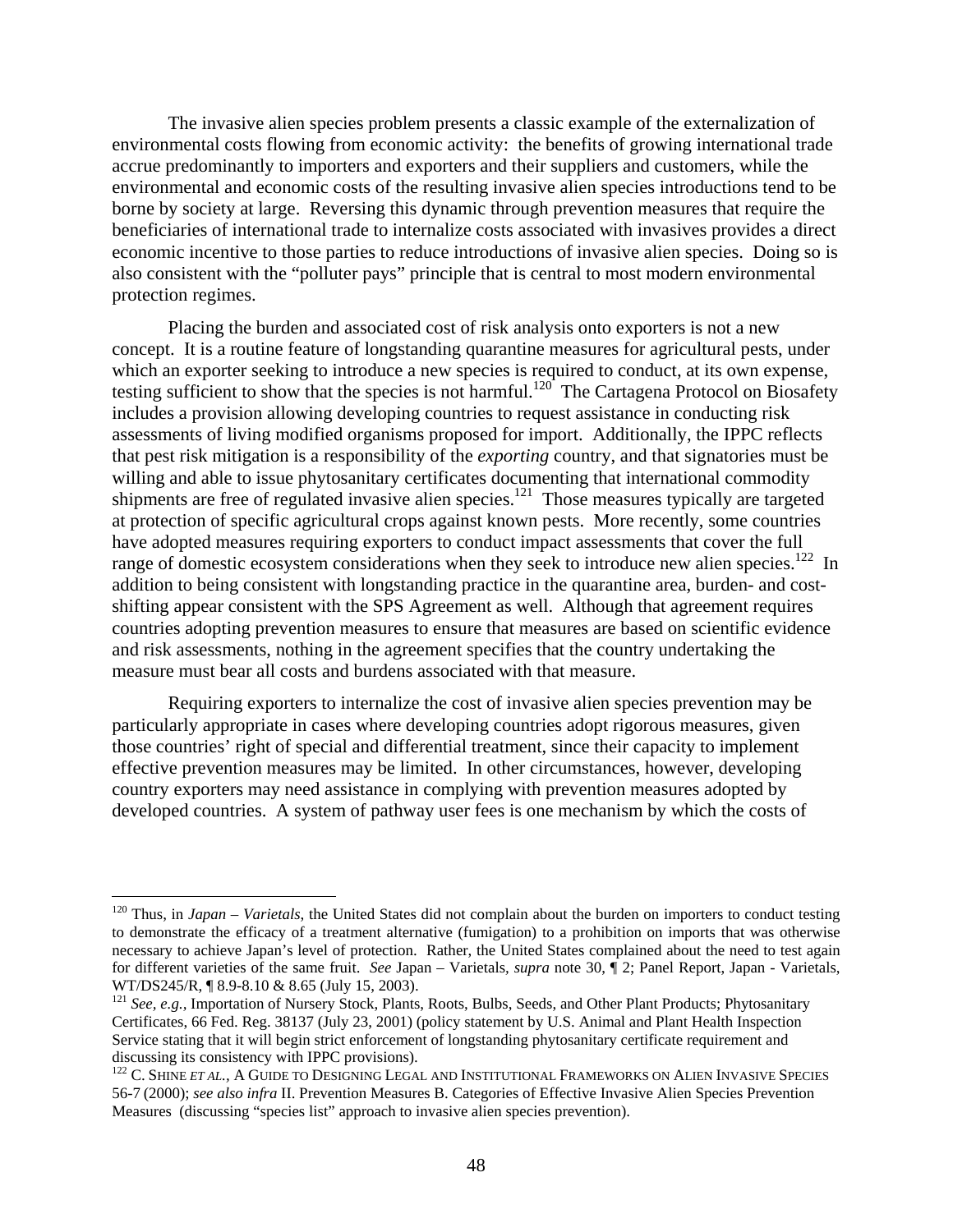prevention measures can be allocated both equitably and in a manner that provides incentives to reduce invasive alien species risks to the actors most responsible for those risks.<sup>123</sup>

#### **B. Future Work**

To effectively integrate prevention measures with trade objectives, governments, industry and civil society need to undertake a series of measures at the national, regional and international levels. At a minimum and as a matter of priority, national strategies or action plans should clearly articulate the desired level(s) of protection for risks and build on international standards and commitments in multilateral environmental agreements. More ideally, national strategies should employ a series of pre-, at- and post-border measures including pathway and multiple listing approaches. This work can be facilitated by an inter-agency process that brings together trade, environment, agriculture and other relevant ministries in concert with outreach to the private sector and civil society.

Regionally, a number of efforts are already underway to develop regional strategies or networks using existing trade or environmental fora, such as CARICOM, the Asia-Pacific Economic Cooperation organization (APEC), and the New Partnerships for Africa's Development (NEPAD). Minimally, countries should work on establishing basic communication structures, such as learning networks, eventually aiming for development of guidelines and approaches for joint regulation of priority pathways for introductions of invasive alien species.

At the international level, the most prominent multilateral fora addressing these policy issues are the WTO and the CBD. As mentioned, the WTO is moving forward on negotiations related to specific trade obligations in multilateral environmental agreements, observership of multilateral environmental agreements in WTO committees, market access for non-agricultural products, and special and differential treatment within the rubric of the Doha development round. These negotiations, along with the SPS Committee's regular discussions on work with other international organizations, would be ideal areas for developing a proactive agenda to prevent introductions and promote trade.

Almost concurrent with these discussions, in February 2004, the CBD's Conference of the Parties initiated a process to look at the gaps and inconsistencies in the international regulatory framework relating to invasive alien species. The process is designed to develop options to address identified gaps within existing international institutions, and, if needed, identify the appropriate institution to develop standards or other measures.<sup>124</sup> The process could also examine potential inconsistencies and problem areas regarding the regulation of invasive

<sup>&</sup>lt;sup>123</sup> Such a system is summarized in Perrault and Moffett, *supra* note 8.<br><sup>124</sup> Decision VII/13 identified a number of pathways for which there is no international coverage. Convention on Biological Diversity, Alien Species that Threaten Ecosystems, Habitats, or Species, 7<sup>th</sup> conference of the Parties, Decision VII/13 (2004). For intentional introductions, gaps identified include: aquaculture and restocking of marine and inland water systems; non-food purposes (e.g., horticulture, pet trade, aquarium trade); biocontrol agents; *ex situ*  breeding projects; international assistance programs (e.g., conservation and development projects); and international incentives schemes. Gaps for unintentional or opportunistic introductions include: hull fouling, packaging material, import consignments, vehicular transport; international assistance/humanitarian programs, tourism, military, scientific research, cultural and other activities; *ex situ* breeding projects; and aquaculture escapes, bait/pet releases and water transfer schemes.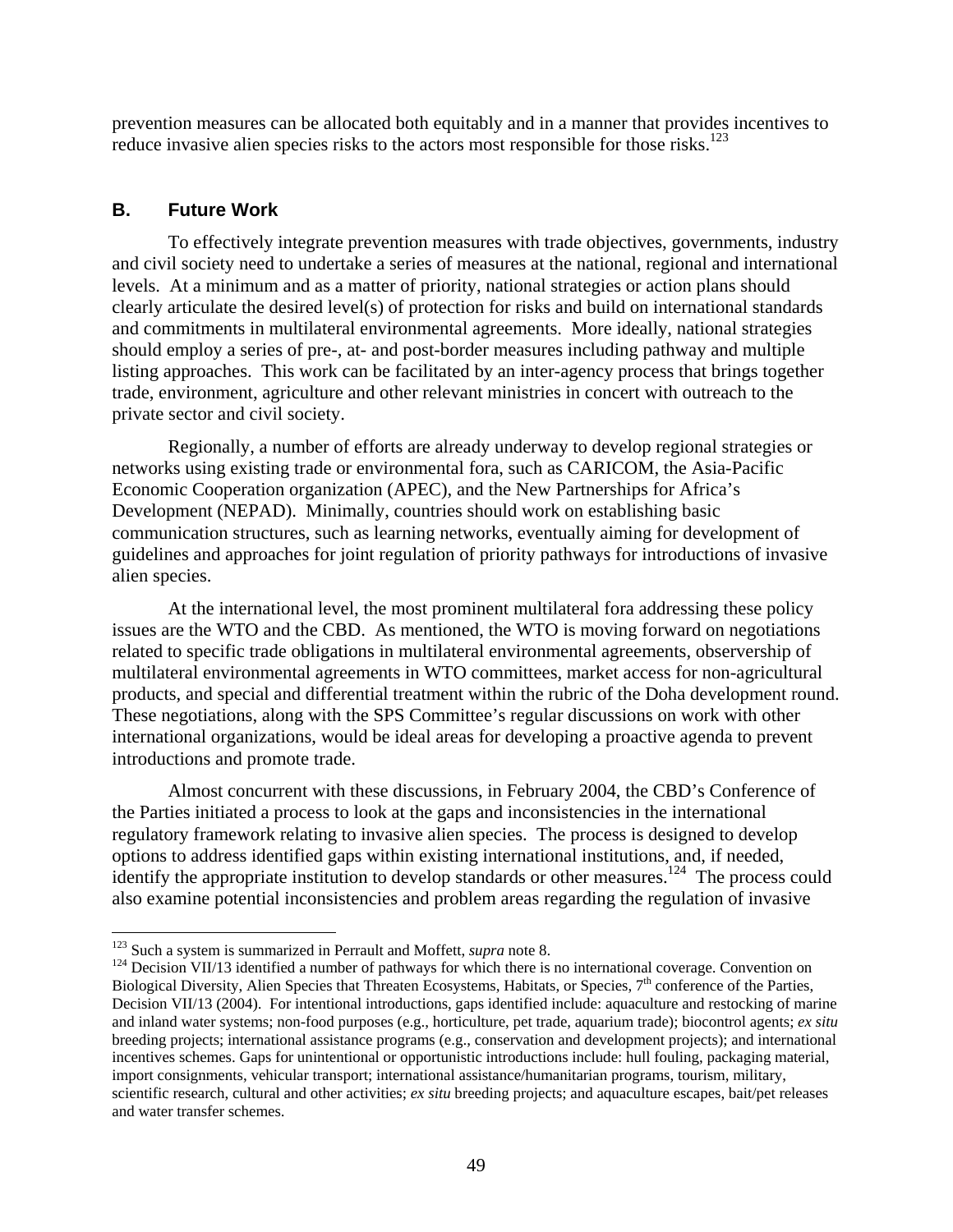alien species within the trade and environmental regimes and provide possible avenues forward. These discussions could serve as a useful counterpoint and constructive contribution to the WTO discussions on specific trade obligations in multilateral environmental agreements. In the interim, the CBD can continue work with other efforts including development of a joint work plan with the IPPC, application by the CBD Secretariat for observership in the WTO SPS Committee, and collaboration with the WTO Secretariat in training, capacity building and information activities.

 Finally, governments can work through other trade, environmental and transport-related agreements to develop guidance and further support measures to prevent introductions of invasive alien species.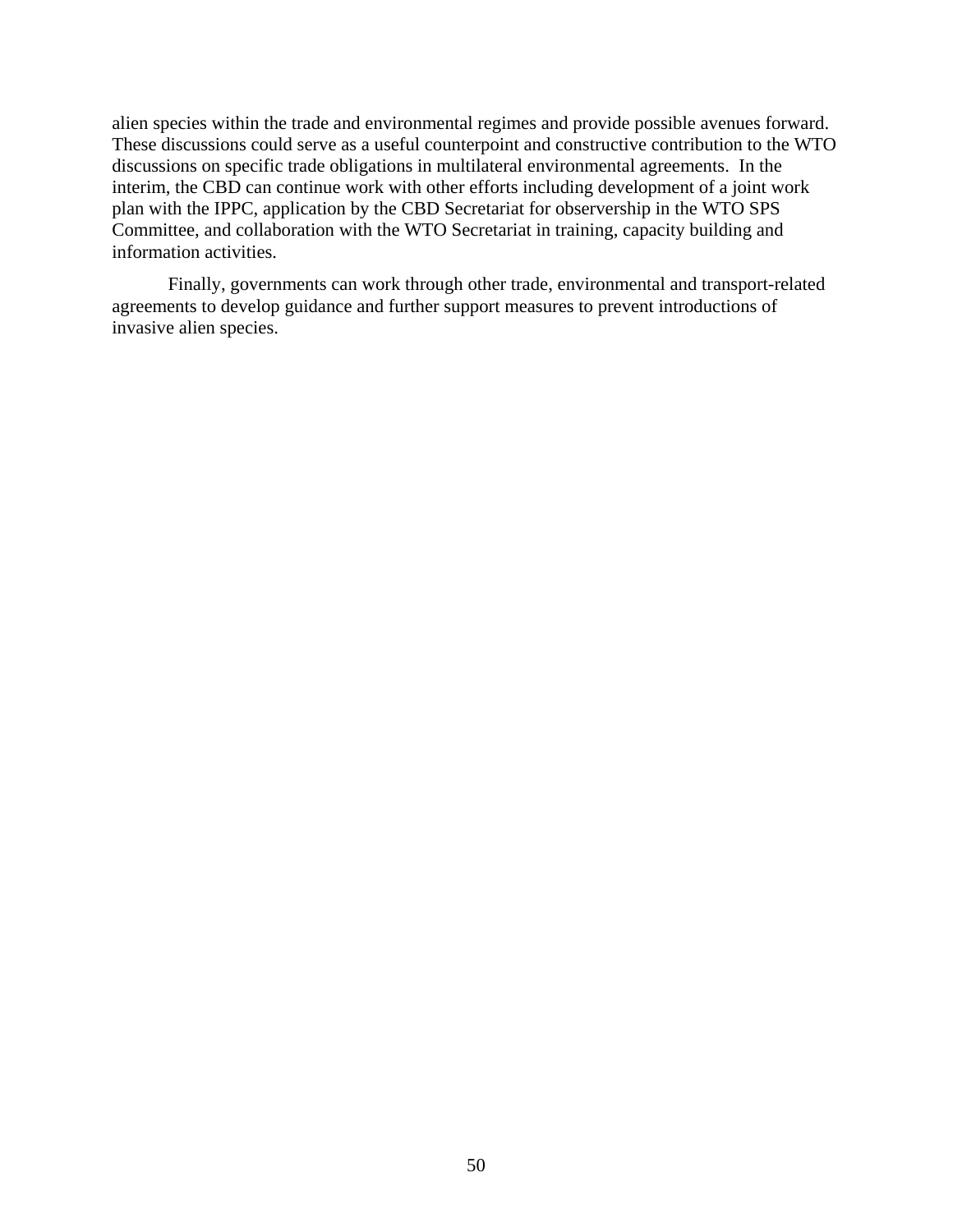## **Appendix I – International Standard Setting Bodies**

#### **A. WTO Recognized Bodies**

As previously mentioned, the WTO's Agreement on the Application of Sanitary and Phytosanitary Measures (SPS Agreement) explicitly recognizes three particular intergovernmental organizations as authorities in setting international SPS standards. The currently recognized organizations are the IPPC, the OIE and the Codex Alimentarius Commission. The SPS Agreement also mandates the SPS Committee to identify additional relevant international standardizing bodies, but to date, such work has not progressed.

**International Plant Protection Convention:** The IPPC is designed to promote measures to control or prevent the spread and introduction of pests of plants and plant products and, as specified by the WTO's SPS Agreement, is responsible for developing international standards for phytosanitary measures (ISPMs) to protect plants from harmful pests. ISPMs must be scientifically based and not present unjustified barriers to international trade. IPPC Parties can take phytosanitary measures, based on a corresponding risk analysis, to address pests and any plant, plant product, storage place, packaging, conveyance, container, soil or other potential carrier of pests. The current ISPMs address areas including: pest risk analysis, quarantine measures, export certification, pest risk status and risk free areas, reporting, surveillance and integrated measures in a systems approach. An ISPM on solid wood packaging material is the only pathway standard adopted to date by the IPPC.<sup>125</sup>

The standards generated under the IPPC have tended to focus more on process and methodologies for how countries should address potential invasive alien species, rather than providing guidance on how to address particularly risky pathways beyond SWPM (e.g., horticultural materials). The IPPC also narrows the scope of government regulatory action to those that are defined as "quarantine pests," which must be identified through a risk assessment process and either absent in the country or under a national "official control program." Thus, efforts to prevent further introductions of a known invasive within a country will be inconsistent with the IPPC, and presumably the WTO, if federal authorities have not already created a control program. This obviously has significant implications for countries with scarce resources to address existing invasive alien species threats. Another critique is that the IPPC traditionally has focused on agricultural pests; however, this is changing as the agreement has expanded its focus to look at the effects of plant pests on biodiversity. This is particularly evident in the re-evaluation of ISPM-11 (Pest Risk Analysis for Quarantine Pests) to address environmental concerns.126

The IPPC also promotes collaboration with and through nine regional plant protection organizations, which are intended to assist countries and develop standards attuned to the plant pests of that region. In some cases, the effectiveness of these organizations depends on external funding. For example, the Pacific Plant Protection Organization relies on internal funding from Australia and New Zealand in addition to assistance from the European Union. The Caribbean Plant Protection Organization is largely inactive due to a lack of funds and capacity. Participation in these fora is extremely important as the regional plant protection organizations can also serve as a starting point for the development of global standards under the IPPC (for example, the IPPC standard on solid wood packaging material originally came from the North American Plant Protection Organization).<sup>127</sup>

 $125$  See http://www.ippc.int for a list of ISPMs adopted by the IPPC as well as draft ISPMs currently undergoing country consultations.

<sup>&</sup>lt;sup>126</sup> See ISPM 11, *Pest Risk, supra* note 86.<br><sup>127</sup> See http://www.ippc.int/IPP/En/rppo.jsp for links to the regional plant protection organizations.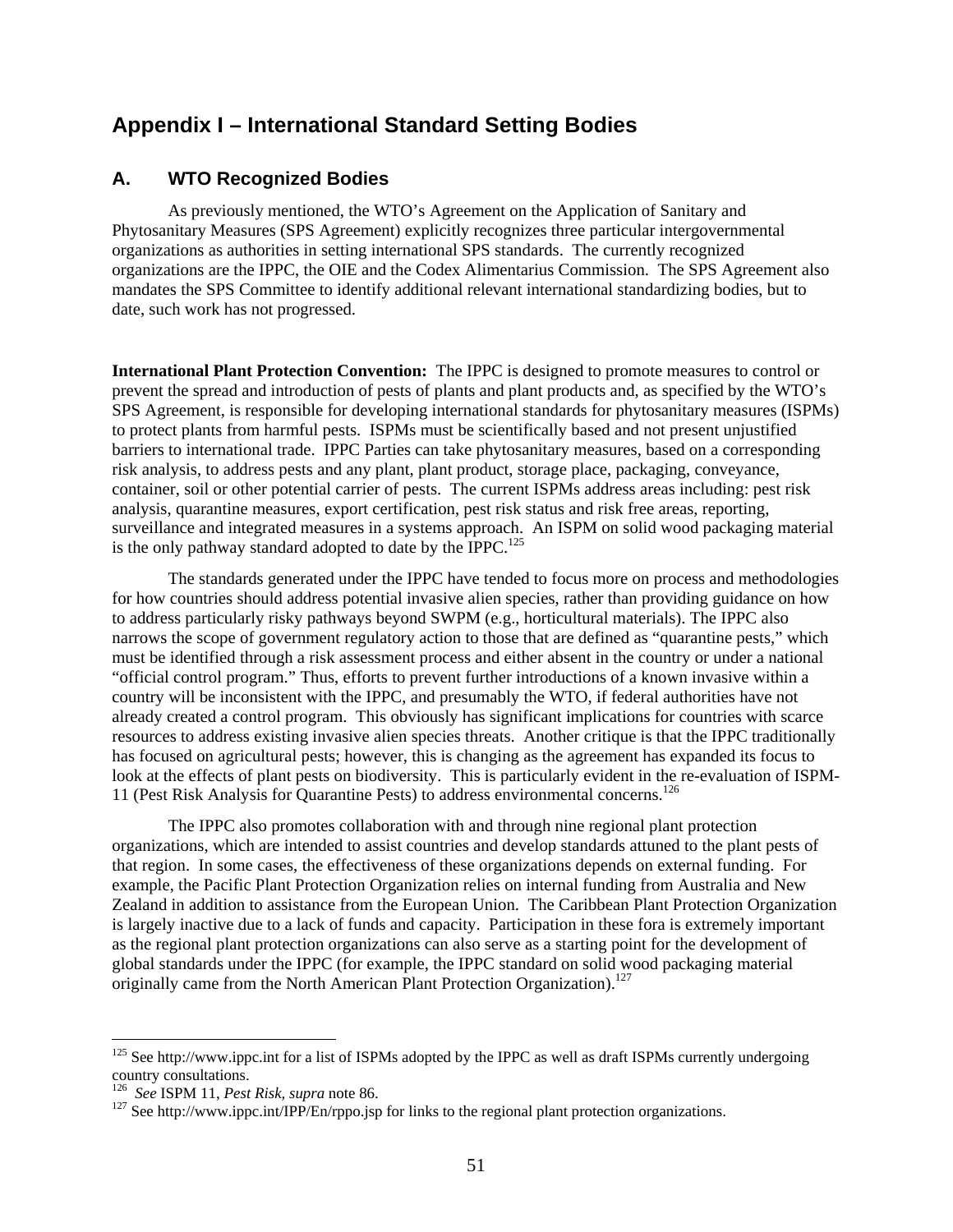**Office International des Epizooties:** Similar to the IPPC, the OIE is the WTO's recognized international standard setter for issues related to animal health and safety. These standards and guidelines are designed to: inform states of animal diseases and means to control them; coordinate studies on the surveillance and control of animal diseases; and harmonize regulations for trade in animals and animal products among member states. The OIE has developed a number of tools and health standards to prevent the introduction of infectious agents, diseases and pathogens, including: the International Animal Health Code; the International Aquatic Animal Health Code; the Manual of Standards for Diagnostic Tests and Vaccines; and the Diagnostic Manual for Aquatic Animal Diseases.

Of particular importance are two lists of animal diseases used to alert countries of the most threatening diseases to monitor. List A includes transmissible diseases with the potential for very serious and rapid spread, irrespective of borders, that are of serious socioeconomic and/or public health consequence and are significant in the international trade of animals and animal products (e.g., foot and mouth disease, classical swine fever, Newcastle disease, rinderpest and highly pathogenic avian influenza). List B includes transmissible diseases that are of socioeconomic and/or public health importance within countries that are significant in the international trade of animals and animal products (e.g., anthrax, rabies, bovine spongiform encephalopathy, salmonellosis, scrapie, equine influence, porcine brucellosis, avian chlamydiosis, varrousis, MSX disease). The lists span a wide range of animals including cattle, horses, sheep, goats, pigs, poultry, rabbits, fish, molluscs, crustaceans and bees.<sup>128</sup>

The OIE also has working groups on biotechnology, informatics and epidemiology, veterinary drug registration and wildlife diseases. The OIE has been actively coordinating with the World Health Organization (WHO) and U.N. Food and Agricultural Organization (FAO) on the increased incidence and spread of avian influenza and bovine spongiform encephalopathy  $(BSE)$ .<sup>129</sup>

**Codex Alimentarius Commission:** Codex was created in 1963 by the FAO and WHO to develop standards and guidelines to ensure food safety. The standards are designed to protect the health of consumers while promoting coordination of food standards work by other organizations and ensuring fair trade practices in the international food trade. Codex has developed over 200 standards relating to products such as milk, cheese, juices, fruits, vegetables, fish, meat, grains, flours and nuts.<sup>130</sup>

Codex is relevant to invasive alien species in cases where a food product may contain a pathogen or other living contaminant that could present a transmissible health risk. Some have argued that the WTO's identification of Codex, and presumably the IPPC and OIE, in 1994, has deeply politicized the scientific basis of the institution. The result has been a change from developing voluntary standards that set a high bar for protecting environmental, agricultural and public health to a political process of negotiating to a lower common denominator. By setting a lower bar for safety, countries are thereby required to do more work on their own to provide scientific validation for more protective national regulations as required under the SPS Agreement.<sup>131</sup>

<sup>128</sup> *See* World Organization for Animal Health (OIE), *Diseases Notifiable to the OIE, at*  http://www.oie.int/eng/maladies/en\_classification.htm (last updated Sept. 24, 2004).<br><sup>129</sup> See OIE home page, *at* http://www.oie.int.

<sup>&</sup>lt;sup>130</sup> See Codex Alimentarius, *Complete List of Standards Adopted to the Codex Alimentarius Commission up to 2001, available at* http://www.codexalimentarius.net/web/standard\_list.do?lang=en (last visited Nov. 12, 2004).<br><sup>131</sup> *See* A. COSBEY, INTERNATIONAL INSTITUTE FOR SUSTAINABLE DEVELOPMENT, A FORCED EVOLUTION? THE

CODEX ALIMENTARIUS COMMISSION, SCIENTIFIC UNCERTAINTY AND THE PRECAUTIONARY PRINCIPLE 8-9 (2000), *available at* http://www.iisd.org/pdf/forced\_evolution\_codex.pdf; and Victor, *Risk Management, supra* note 63, at 162-4.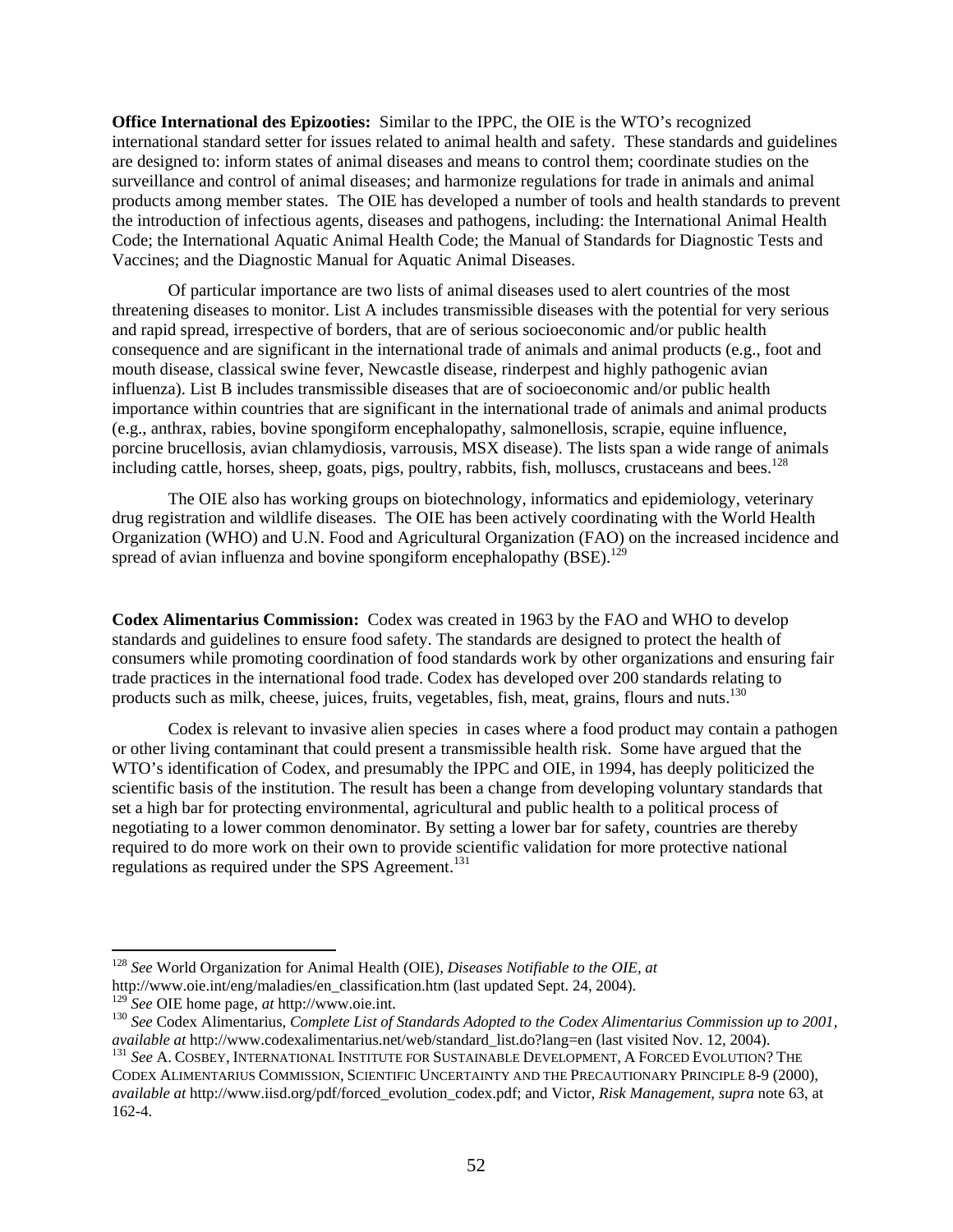## **B. Other Standard Setting Bodies**

Aside from the IPPC, OIE and Codex, the SPS Agreement leaves room for the definition and use of other international standards, guidelines and recommendations.132 The SPS Agreement also states that the SPS Committee should monitor and maintain contact with relevant international organizations in the field of sanitary and phytosanitary protection.<sup>133</sup> In this regard there are a range of other intergovernmental organizations and arrangements that are active in elaborating SPS standards related to invasive alien species, including:

**U.N. Food and Agricultural Organization:** The FAO is the U.N. agency responsible for addressing issues related to hunger, food security and food production.<sup>134</sup> FAO members have negotiated a number of codes of conduct to regulate environmental aspects of agriculture and fisheries. In regard to invasive alien species, the Code of Conduct for Responsible Fisheries addresses aquaculture and the need to consult with neighboring states before introducing non-native species into shared waters and also to minimize the adverse impacts of non-indigenous and genetically altered species. The Code of Conduct for the Import and Release of Biological Control Agents addresses environmentally safe means to import, export and release such agents to control pests and other invasive species.

**International Maritime Organization:** The IMO is generally responsible for ensuring safety in maritime shipping and related issues regarding the protection of the marine environment. Recognizing the role of the shipping industry in moving aquatic and marine invasives around the world, the IMO adopted the International Convention for the Control and Management of Ships' Ballast Water and Sediments in 2004. The Convention establishes standards, management and control requirements, and timetables for implementation by ships under the flag of countries that become Parties to the Convention. It addresses relevant aspects of reception facilities in ports for ballast tanks and sediments, ongoing research and monitoring, certification and inspection of ships and technical assistance. Also, Parties may take measures that are more stringent than those contained in the agreement,  $135$ 

Hull fouling is another significant pathway; invasive alien species enter foreign waters attached to ship hulls and underwater structures. However, despite efforts to phase-out the use of anti-fouling paints and hull coatings toxic to marine life, the IMO has yet to establish clear guidance or standards on the best means to prevent hull fouling.

**Convention on Biological Diversity:** invasive alien species are identified as a cross-cutting theme under CBD Article 8(h) (*In Situ* Conservation), which calls upon Parties to prevent the introduction of, control or eradicate those alien species that threaten ecosystems, habitats or species. In May 2002, the Conference of the Parties adopted, with some controversy, Decision  $\rm \dot{V}l/23$ <sup>136</sup>. The Decision includes a set of guiding principles on the management of invasive alien species, addressing: the precautionary approach; a three-stage hierarchical approach (prevention, eradication, control); the ecosystem approach;

<sup>&</sup>lt;sup>132</sup> SPS Agreement, Article 3.1

<sup>&</sup>lt;sup>133</sup> SPS Agreement, Article 12.4<br><sup>134</sup> See U.N. FAO website, http://www.fao.org.<br><sup>135</sup> See International Convention for the Control and Management of Ships' Ballast Water and Sediments, Feb. 13, 2004, *available at* http://www.imo.org (last visited Nov. 12, 2004).<br><sup>136</sup> The controversy over the adoption of the principles in Decision VI/23 addresses both procedural and substantive

issues. On the substantive side, the key objections raised by Australia and a few other countries address the specific formulation of the precautionary approach, risk analysis and consideration of socioeconomic and cultural considerations.